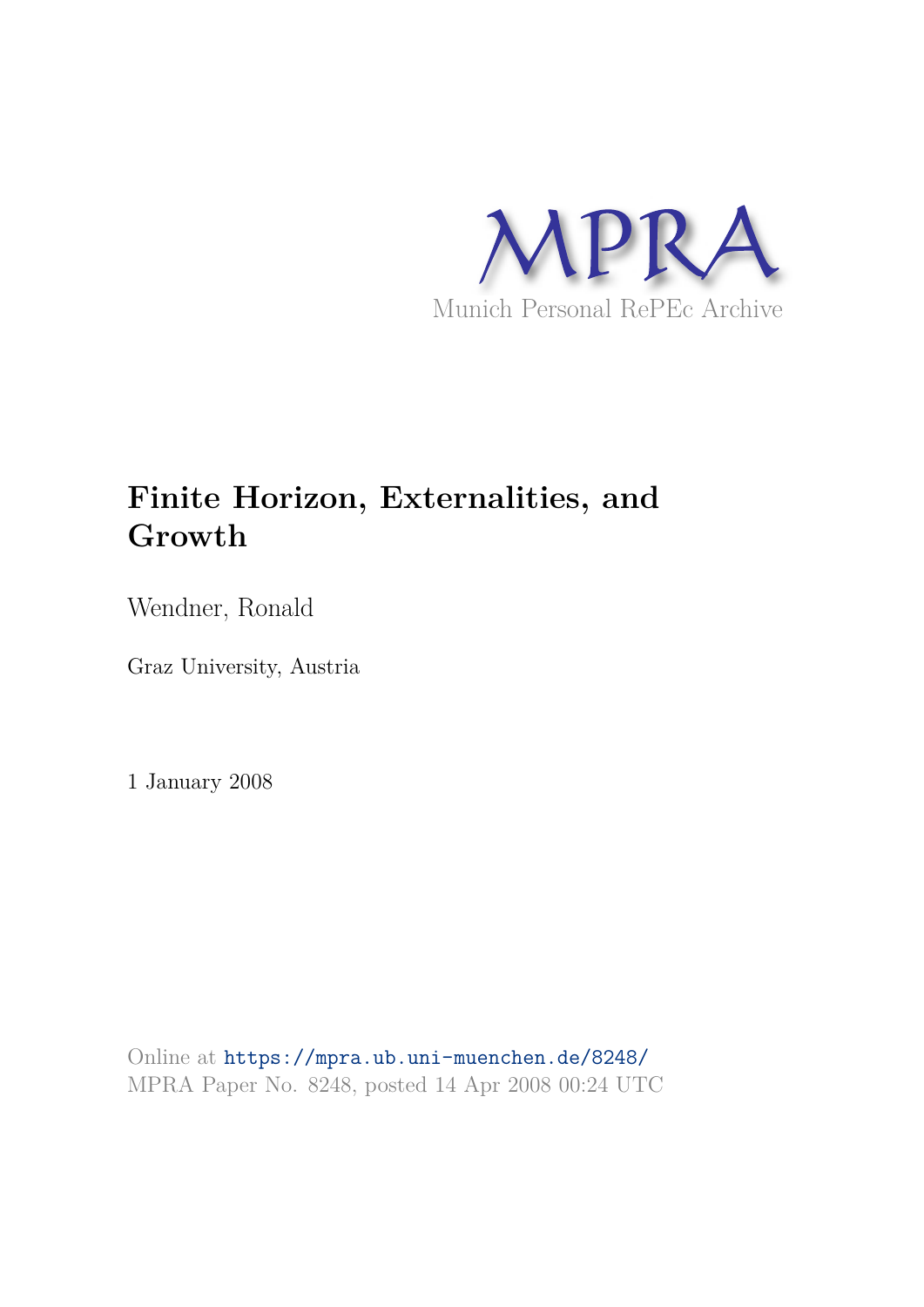# Finite Horizon, Externalities, and Growth

### Ronald Wendner<sup>\*</sup>

Department of Economics, University of Graz, Austria Universitaetsstrasse 15, RESOWI-F4, A-8010 Graz, Austria

| E-mail ronald.wendner@uni-graz.at           |
|---------------------------------------------|
| Web $http://www.uni-graz.at/ronald.wendner$ |
| Phone $+43\,316\,380\,3458$                 |

Abstract. This paper investigates the impact of externalities on economic growth in an AK model. The paper considers finitely-lived agents along the continuous time, overlapping generations literature. New results, not holding for infinitely-lived agent economies, emerge. Negative consumption externalities generally imply overconsumption, and savings (growth) rates are lower than optimal. The inefficiency occurs even when labor supply is exogenous and there is no concurrent production externality. Transition paths are considered. The model employed encompasses the infinitely-lived agent economy as a special case, thus helps understanding the differences in results between finite-horizon overlapping-generations and infinitely-lived agents economies.

Keywords and Phrases: AK growth, externality, finite lifetime, overlapping generations, optimum.

JEL Classification Numbers: D91, E21, O40

<sup>⋆</sup> I thank Karl Farmer, Chris Klamler, and Lorenzo Rocco for significant comments on a previous draft. Research for this paper was pursued while visiting the Institute of European Studies at UC Berkeley. The author thanks the Institute for hospitality provided during the formative stages of this research. Financial support from the Austrian Marshall Plan Foundation is gratefully acknowledged.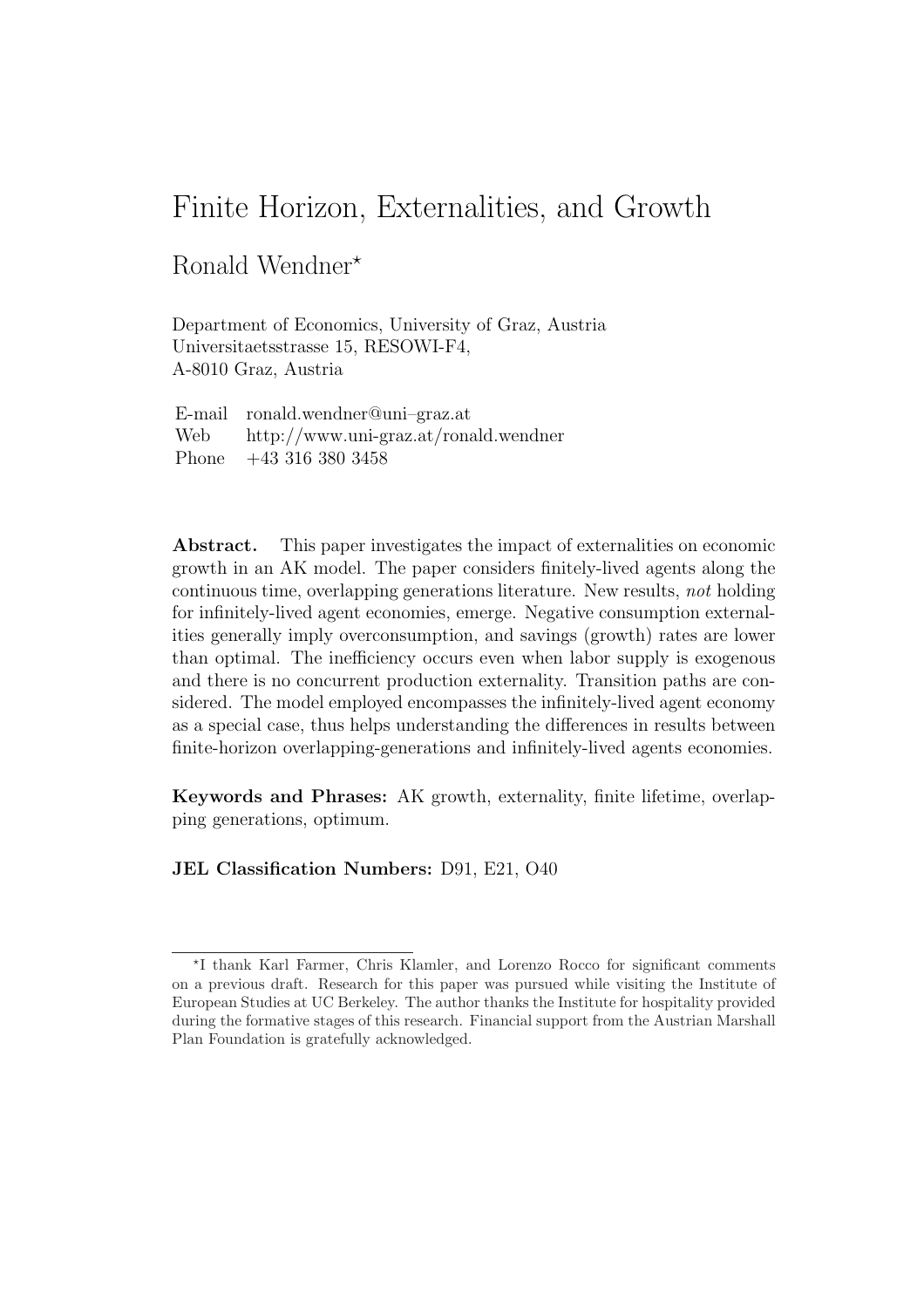### 1 Introduction

This paper analyzes the (distortionary) impact of consumption and production externalities on economic growth. In contrast to the existing literature, this paper considers finitely-lived agents.

Individual demand is conventionally considered to be independent of others' consumption demands. The rate at which the sales-share of sports utility vehicles (purchased by non-adventurous people) in total car sales increases, however, casts doubt on this independence. It rather is anecdotal evidence for the possibility of a negative consumption externality.

There is significant empirical evidence of consumption and production externalities. Brekke and Howarth (2002), Frank (1999), Johansson-Stenman et al. (2002, 2006), Luttmer (2005), and Solnick and Hemenway (1998, 2005) present impressive evidence for negative consumption externalities ("keeping (catching) up with the Jonses" preferences).<sup>1</sup> Their consideration in economic analysis is important as they allow us to explain data that cannot be otherwise explained. For example, various papers demonstrate that consideration of consumption externalities help resolve many economic puzzles, including the equity premium, excess sensitivity, and excess smoothness puzzles.

Externalities also have an impact on the growth dynamics. In addition to investigating the effects of externalities for consumption growth and capital accumulation, it is of crucial importance to know whether this impact

<sup>&</sup>lt;sup>1</sup>Regarding consumption externalities, further important references include Alpizar et al. (2005), Carlsson et al. (2003), Easterlin (1995), Ferrer-i-Carbonell (2005), McBride (2001), Neumark et al. (1998). For production externalities, see, e.g., Caballero and Lyons (1990, 1992), and Lindstrom (2000).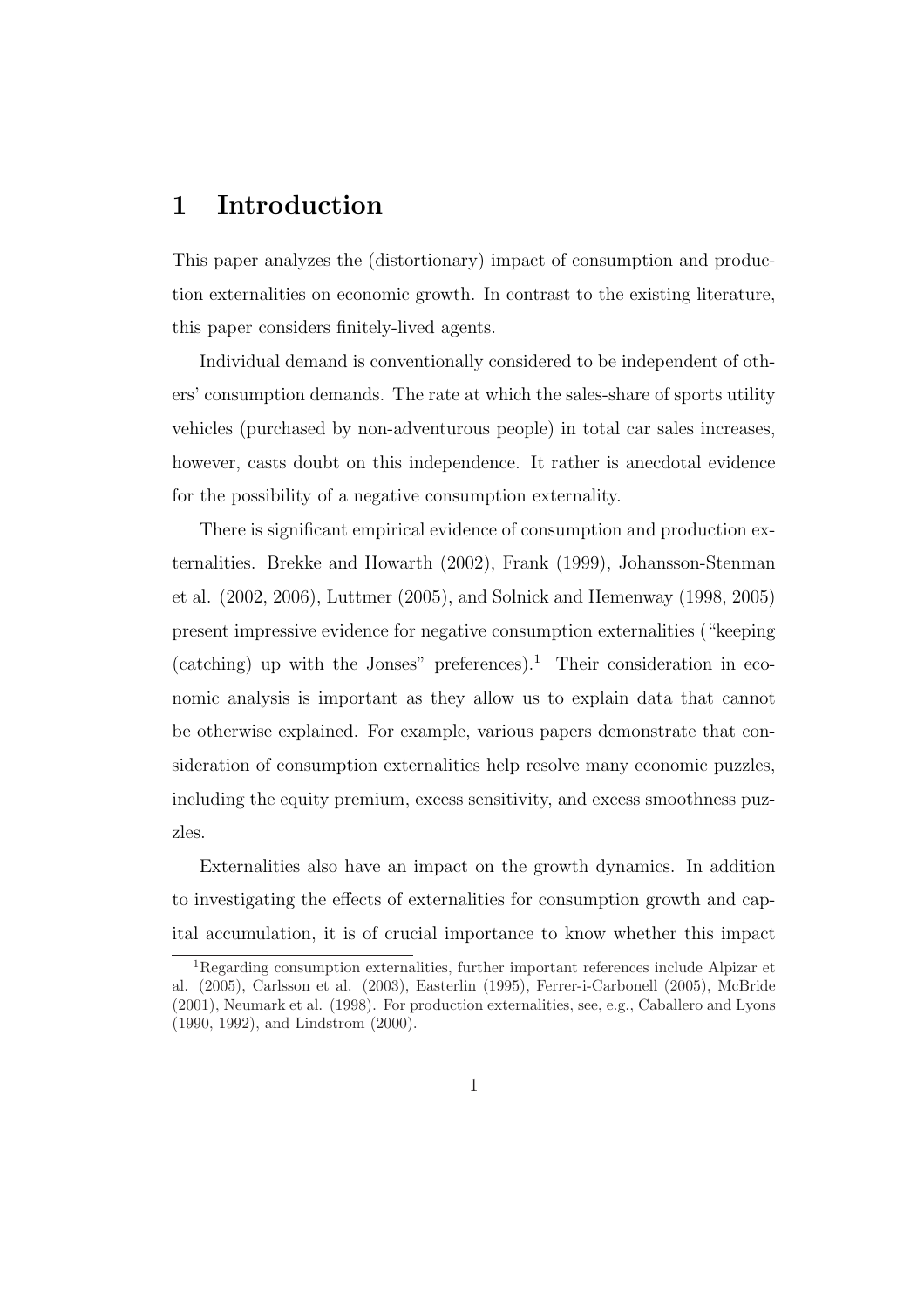is distortionary or not. For example, if a negative consumption externality imposed a distortion, a shift in the tax base towards consumption would possibly raise efficiency. If the consumption externality had no distortionary impact, the same tax reform would reduce efficiency. In this paper, we show that *only* in a framework with *finite* horizons, a negative consumption externality always leads to "overconsumption" (consumption levels higher than optimal), and to savings rates (growth rates) lower than optimal. This finding helps explaining the very low savings rates seen in many industrialized countries. As argued below, in the framework of infinitely-lived agent (ILA) models, consumption externalities either do not introduce a distortion at all, or they result in "underconsumption," thereby implying savings and growth rates higher than optimal.

More specifically, this paper offers a systematic analysis of the effects of externalities, in the context of a continuous-time overlapping generations (C-OLG) model with AK technology. The model contains the case of infinite lifetime as a special case. Therefore, it is possible to relate the results obtained from the C-OLG economy, with a finite horizon, to those of the ILA economy, with an infinite horizon. The analysis displays three important results.

First, with a negative consumption externality, the steady state growth rate in a decentralized economy always falls short from the one in a command optimum, contrary to the infinitely-lived agent case (where the consumption externality does not introduce a distortion in the steady state). The reason is seen to come from overconsumption. Households consume more and save less than optimal. Consequently consumption growth is lower than optimal.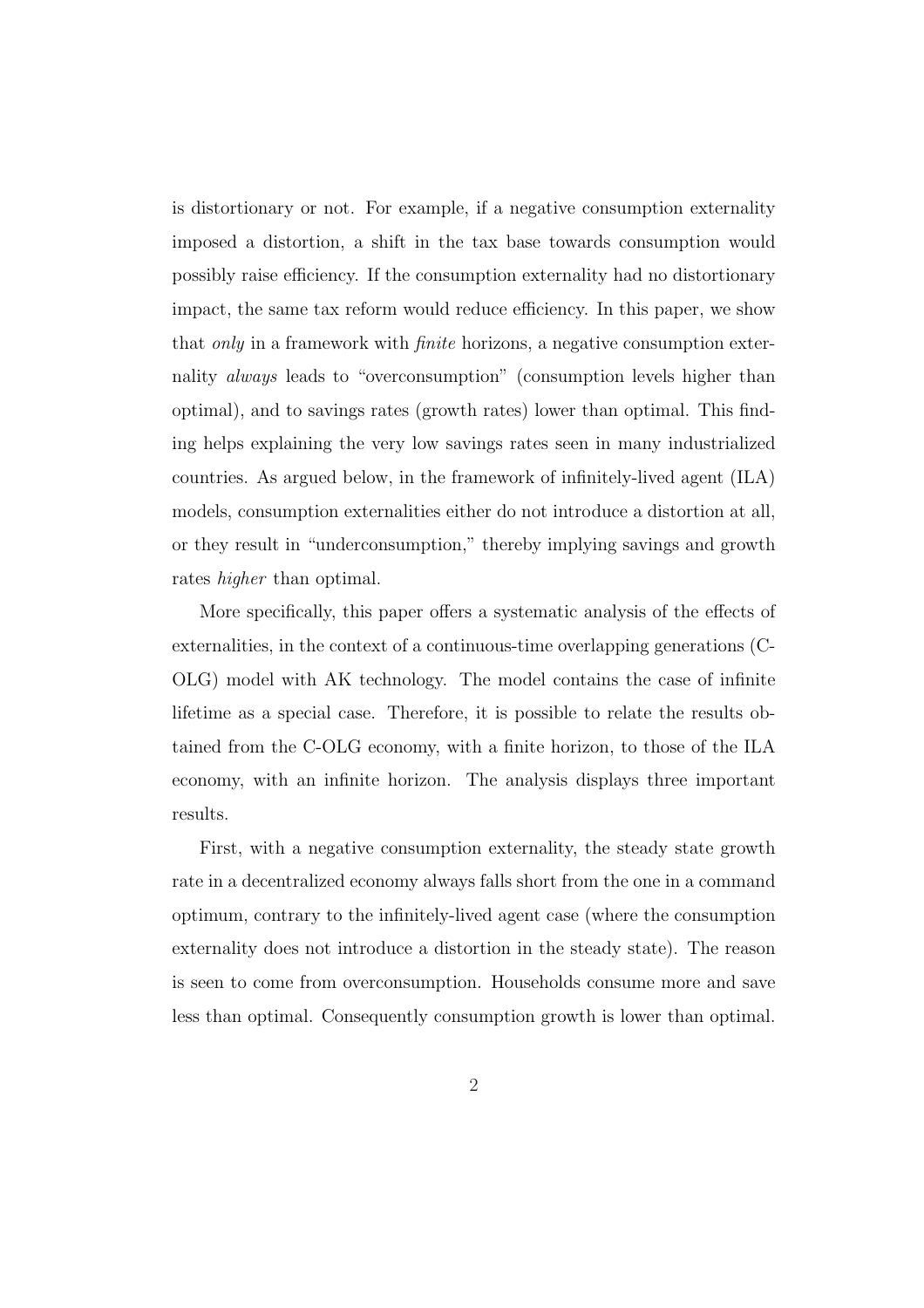Second, growth rates along the transition paths always differ between a decentralized economy and the ones in a command optimum. Whether this difference is positive or negative depends on the nature of the consumption externality. In particular, we demonstrate that the consumption growth rate can be larger than optimal for some time, along a transition path, and it can later become smaller than optimal, close to and in a steady state equilibrium. This reversal is never implied by an ILA model. These results hold – even when there is no production externality, and labor supply is exogenous. Third, in the ILA model, consumption is equal across agents in equilibrium. One might ask, whether a consumption externality (such as keeping up with the Joneses preferences) can appropriately be treated in such a symmetrical context, as the externality stems from different consumption levels. The C-OLG model introduces the required heterogeneity. As wealth differs among cohorts, so do individual consumption levels in equilibrium. Therefore, the C-OLG framework seems to be a natural framework to consider consumption externalities.

This work relates to several papers in the literature. Brekke and Howarth (2002), and Johansson-Stenman et al. (2002, 2006) discuss the impact of consumption externalities on consumption choice and growth in some detail. Liu and Turnovsky (2005) consider consumption and production externalities in an economy, populated by infinitely-lived households. They show that if labor supply is inelastic, without a production externality, consumption externalities do not introduce a distortion with respect to both the steady state equilibrium and the transitional dynamics, when the marginal rate of substitution between individual and aggregate consumption is constant through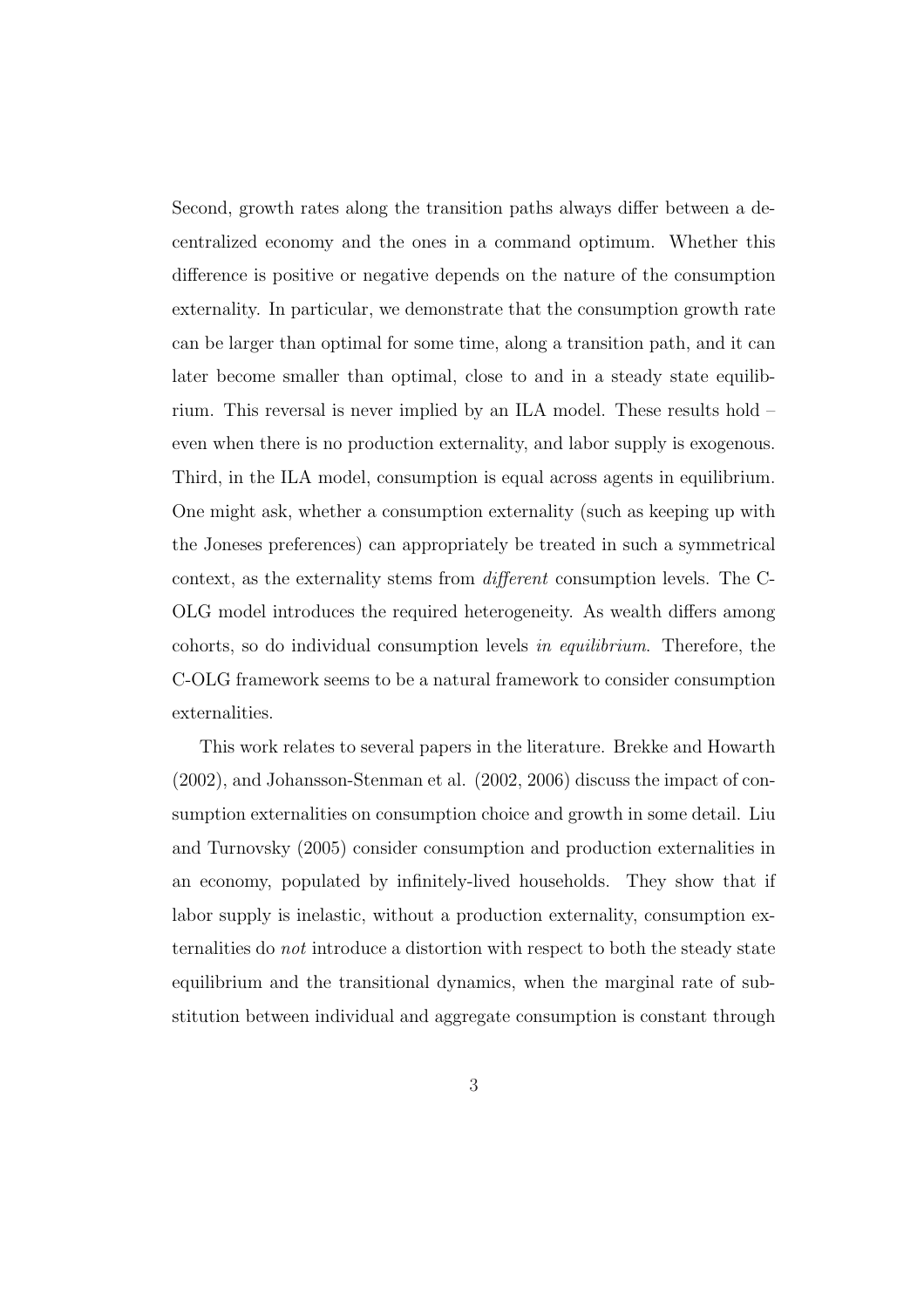time. Carroll et al. (1997) analyze the effects of consumption externalities in an endogenous growth model populated with infinitely-lived dynasties. In their analysis, they show that the steady state growth rates of consumption, capital and output increase in the consumption externality, that is shown to raise the long-horizon intertemporal elasticity of substitution in consumption. Abel (2005) extents these analyses in that he considers the impact of a consumption externality within the framework of an overlapping generations economy, where each generation is alive for two periods. He focuses on optimal fiscal policy and demonstrates that in addition to a lump-sum tax/transfer scheme (that ensures optimal savings), an additional instrument is needed for internalizing the consumption externality. In contrast to Abel (2005), the consumption externality introduces a distortion in the C-OLG model, even when the social planner's discount rate equals the market one.<sup>2</sup>

This paper systematically studies the distortionary impact of externalities on economic growth in the context of a C-OLG model where households are finitely-lived. In contrast to the existing ILA literature, the present study shows that in the finite-horizon case, consumption externalities (alone) are always distortionary, that is, they introduce an inefficiency. Many studies show significant evidence for negative consumption externalities (see above). As one consequence, this paper's results support arguments in favor of a shift in the tax base towards consumption, on grounds of efficiency.

The paper is structured in the following way. Section 2 presents the economy's structure of both the market economy framework and a command optimum. Section 3 first compares the steady state effects of the externalities

<sup>&</sup>lt;sup>2</sup>In Abel (2005), benchmarks introduce no distortion, when private and social discount rates are equal, and benchmarks are equally weighted averages of all consumers.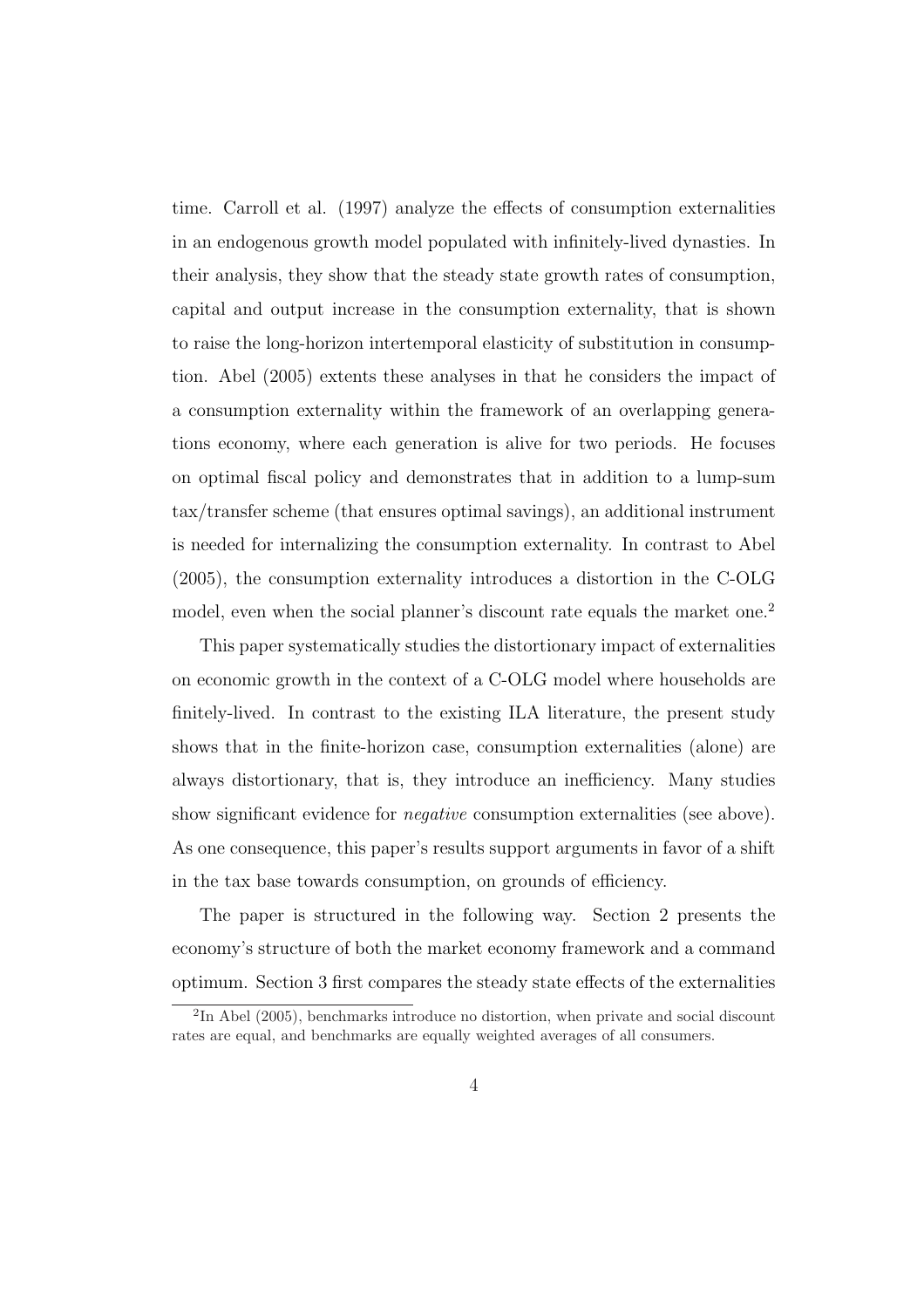between both economies, and then considers the effects of the externalities on transitional dynamics. Section 4 concludes the paper. The appendix contains major derivations and proofs, and is found at the end of this paper.

# 2 The Economy's Structure

In this section, we extend the continuous time overlapping generations model by consideration of consumption and production externalities. In light of the evidence referred to in the introduction, we focus on a negative consumption externality ("catching up with the Joneses" preferences), and a *positive* production externality, as in Romer (1986).

*Population.* An individual born at time  $v$  ("vintage") is uncertain about the length of his or her life. Following the usual perpetual-youth assumption (Blanchard, 1985), we employ two assumptions. First, the instantaneous probability of death (the "death rate"),  $\beta$ , is constant and independent of age. Second, the death rate equals the birth rate. At each instant of time, a *large* new cohort of size  $\beta P(t)$  is born, where  $P(t)$  is the size of population in t. Clearly, as the population size is "large," the number of births and deaths coincide, and we can normalize population size to unity:  $P(t) \equiv 1$ . Under this simple population structure, at time  $t$ , the size of a vintage-v cohort is  $\beta e^{-\beta(t-v)}$ . Moreover, the expected remaining lifetime of any agent is  $\beta^{-1}$ . As a special case, the representative-agent model emerges from the continuous time overlapping generations model as  $\beta$  approaches zero.

Households. Time-t utility of a vintage-v household is a function  $u(.)$  of consumption  $c(v, t)$ . The first argument in  $c(.)$  refers to the birth date, and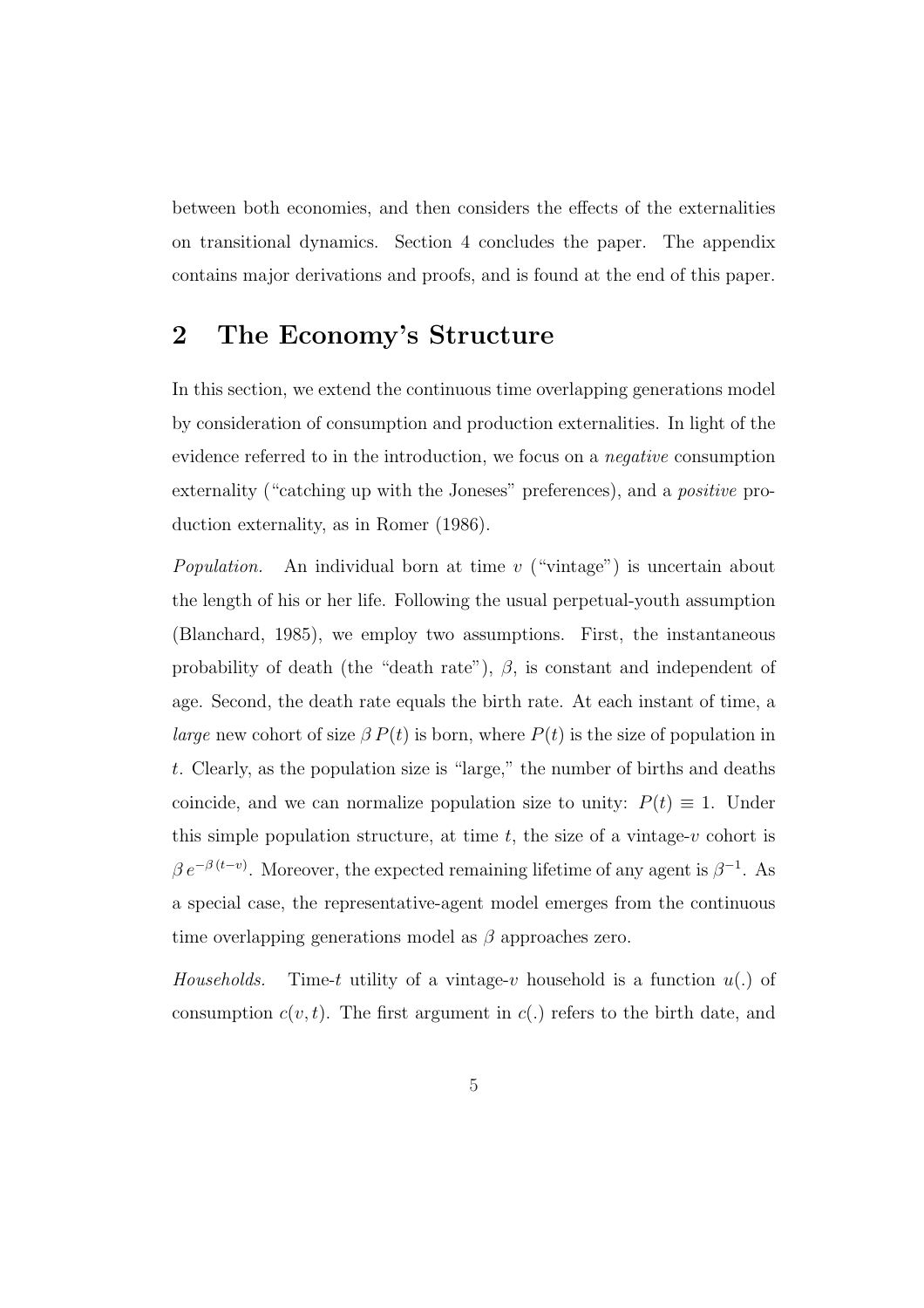the second argument refers to time. At time  $t$ , an individual household, however, not only cares about its *own* consumption, but also about how own consumption compares to some reference consumption level  $X(t)$ . Therefore, instantaneous utility is given by  $u(c(v,t),X(t))$ .

In this paper, we consider the standard case of a CRRA utility function. We follow Galí (1994) and Carroll et al. (1997) in specifying the instantaneous utility function as:

$$
u(c(v,t), X(t)) = \frac{c(v, t)^{(1-\sigma)} X(t)^{-\gamma(1-\sigma)}}{1-\sigma}
$$
  
= 
$$
\frac{1}{(1-\sigma)} \left[ c(v, t)^{(1-\gamma)} \left( \frac{c(v, t)}{X(t)} \right)^{\gamma} \right]^{1-\sigma}, \quad \sigma > 1.
$$
 (1)

Parameter  $\gamma \in [0, 1)$  measures the extent of the consumption externality, i.e., the importance of the reference stock. Suppose,  $\gamma = 0$ , then the model reduces to the usual model with interpersonally separable CRRA utility. Parameter  $\sigma$  governs the intertemporal elasticity of substitution. If  $\gamma = 0$ , the intertemporal elasticity of substitution is given by  $\sigma^{-1}$ . If, however,  $\gamma > 0$ , both, own consumption and the reference stock determine the elasticity of substitution between consumption at any two points in time. As is overwhelmingly suggested by the empirical literature,  $\sigma$  is considered to be larger than unity.

At time  $t$ , expected lifetime utility of a household born in  $v$  is given by

$$
E[U(v,t)] = \int_{t}^{\infty} u(c(v,\tau), X(\tau)) e^{-(\rho+\beta)(\tau-t)} d\tau,
$$
 (2)

where  $\rho$  is the household's pure rate of time preference. As in Yaari's (1965) analysis, the possibility of death leads to a subjective discount rate  $(\rho + \beta)$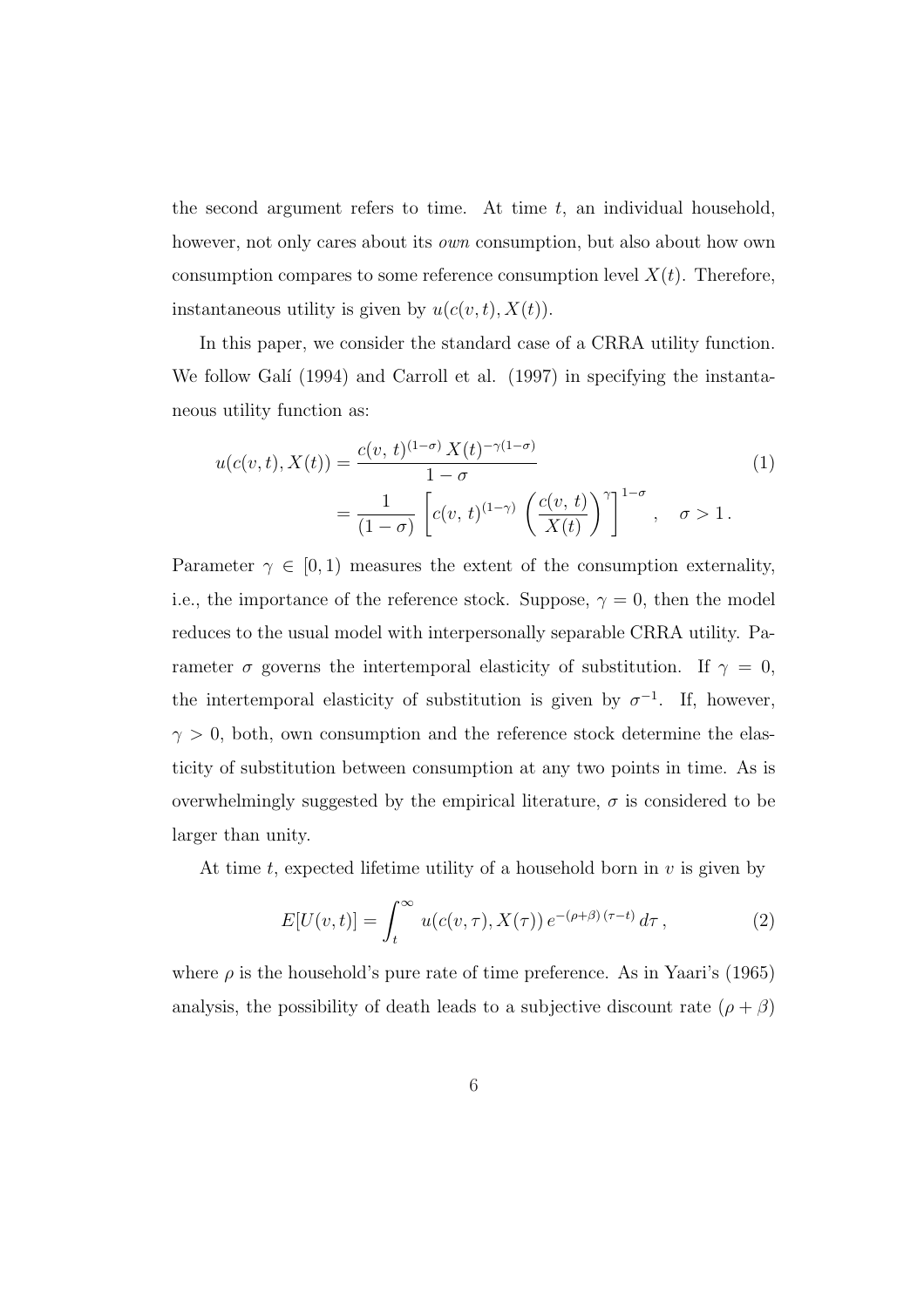higher than the pure rate of time preference.<sup>3</sup>

Reference Consumption. Aggregate consumption is defined by  $C(t) \equiv$  $\beta \int_{-\infty}^{t} e^{-\beta(t-v)} c(v,t) dv$ . As the population size is normalized to unity,  $C(t)$ equals average consumption. The reference consumption stock develops according to:

$$
\dot{X}(t) = \varphi \ (C(t) - X(t)) \ , \quad X(0) = X_0 \,, \tag{3}
$$

with  $X_0$  exogenously given.<sup>4</sup> The reference level  $X(t)$  is a weighted average of past *average* consumptions. The parameter  $\varphi \geq 0$  determines the weight of average consumption at different times. The larger is  $\varphi$ , the more important is average consumption in the *recent* past. As  $\varphi \to \infty$ ,  $X(t) \to C(t)$ .

Sign Restrictions. With  $\gamma \in [0, 1)$ , and  $\sigma > 1$ , marginal utility rises in the reference stock:  $u_{cX}(.) > 0$ . In the taxonomy of Dupor and Liu (2003), preferences exhibit the "keeping (catching) up with the Jonses" property, for these sign restrictions. Moreover,  $\gamma < 1$  ensures positivity of marginal utility of a proportionate increase in both individual consumption and the reference stock:  $u_c(.) + u_X(.) > 0$ . To keep the economy from explosive growth, we need to impose the following sign restriction:

$$
\sigma - \gamma (\sigma - 1) > 0, \tag{4}
$$

which ensures:  $u_{cc}(.) + u_{cX}(.) < 0$ . That is, a proportionate increase of both individual consumption and reference stock has diminishing marginal utility.<sup>5</sup>

<sup>&</sup>lt;sup>3</sup>Observe that the subjective (effective) discount rate,  $\rho + \beta$ , is essentially independent of the specification of the utility function.

<sup>4</sup>Different specifications could potentially be adopted. The proposed specification, however, is rather general, and there is no empirical evidence supporting an alternative specification.

<sup>&</sup>lt;sup>5</sup>For a CRRA utility function, sign restriction (4) is implied by  $\gamma < 1$ .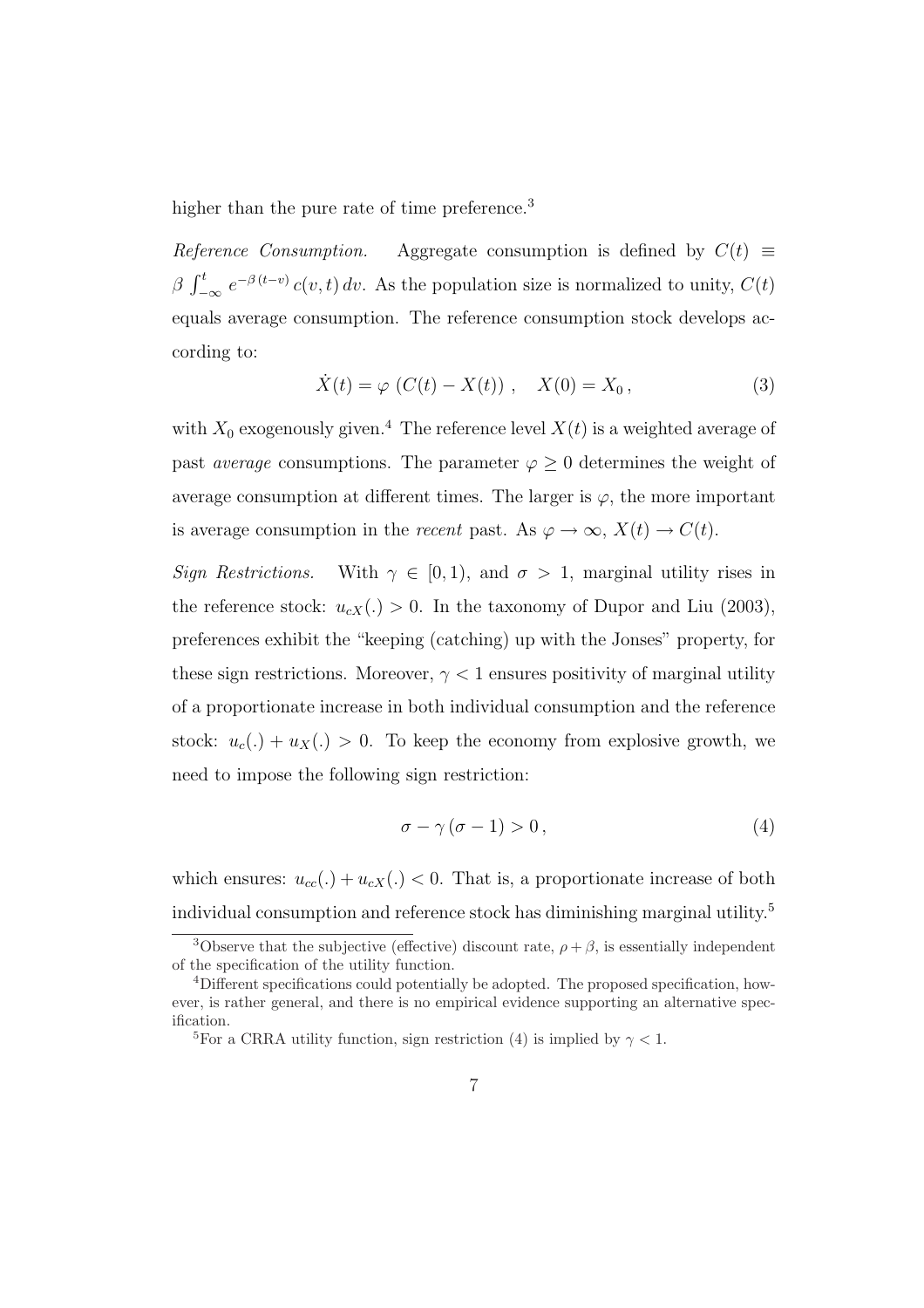Production. There is a large number of perfectly competitive, identical firms producing a homogeneous output,  $Y(t)$ , according to

$$
Y(t) = Z(t) K(t)^{\alpha} L(t)^{1-\alpha}, \quad 0 < \alpha \le 1,
$$
\n(5)

where  $K(t)$  is capital, and  $L(t)$  are labor services. Total factor productivity,  $Z(t)$ , is considered given by individual firms. Firms maximize profits and hire factors from households on competitive factor markets:

$$
\alpha Z(t) L(t)^{1-\alpha} K(t)^{-1+\alpha} = r(t) + \delta \,, \quad (1-\alpha) Z(t) L(t)^{-\alpha} K(t)^{\alpha} = w(t) \,, \tag{6}
$$

where  $r(t)$  is the rate of interest,  $w(t)$  is the wage rate, and  $\delta$  is the rate of depreciation of capital.

Factor productivity,  $Z(t)$ , is given by:

$$
Z(t) = A K(t)^{1-\alpha}, \quad \alpha < 1. \tag{7}
$$

As in Romer (1986), the aggregate capital stock serves as a proxy for knowledge, which gives rise to a (potentially) positive production externality. The magnitude of the production externality is determined by factor  $(1 - \alpha)$ . As long as  $\alpha$  is strictly smaller than unity, there is a positive externality of capital accumulation.<sup>6</sup>

We conclude this description with two important remarks. First, on an aggregate level, considering (7) together with the labor market clearing condition,  $L(t) = P(t) = 1$ , production is given by:  $Y(t) = AK(t)$ , and the market interest and wage rates are obtained by:

$$
r(t) = r = \alpha A - \delta, \quad w(t) = (1 - \alpha) A K(t).
$$
 (8)

 ${}^{6}$ Certainly, the analysis can be extended to *negative* production externalities, that is,  $\alpha > 1$ . This case, however is in contrast with the evidence, given in the introduction.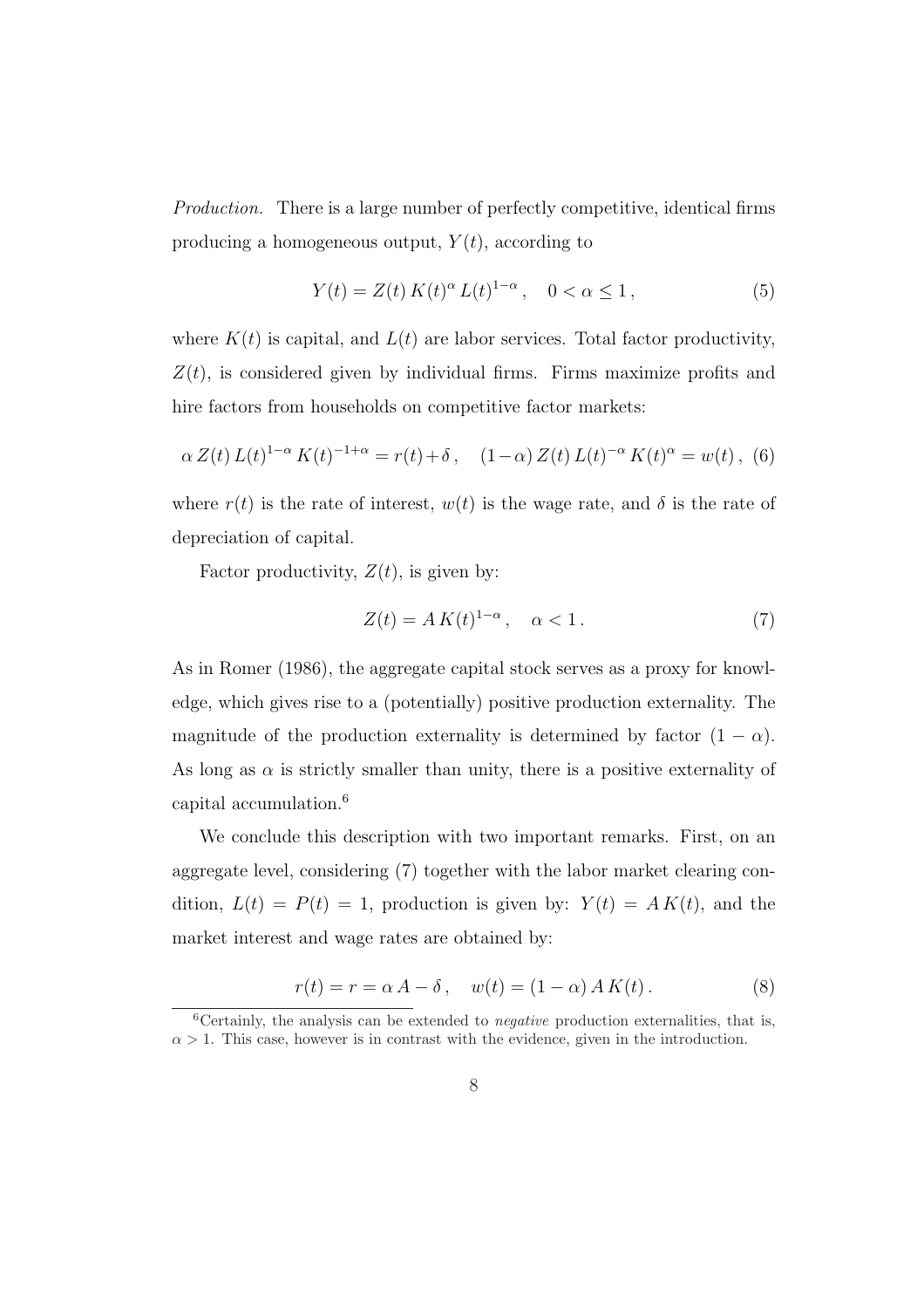That is, the production externality has a direct impact on the rate of interest. The larger the externality, the lower is the market interest rate as compared to the socially optimal rate of interest:  $A - \delta$ . Second, the aggregate stock of capital evolves according to:

$$
\dot{K}(t) = Y(t) - C(t) - \delta K(t). \qquad (9)
$$

### 2.1 The Market Economy

Every household inelastically supplies labor services and chooses consumption at all  $t \geq v$  such as to maximize expected lifetime utility (2) subject to its intertemporal budget constraint:

$$
a(v,t) + h(t) - \int_t^{\infty} c(v,\tau) e^{-R^A(t,\tau)} d\tau = 0, \qquad (10)
$$

where  $a(v, t)$  stands for time-t assets of a vintage-v household, and  $h(t) \equiv$  $\int_t^{\infty} w(\tau) e^{-R^A(t,\tau)} d\tau$  is the discounted integral of future wage payments. In the market framework, a household does not consider the impact of its individual consumption on average consumption (on the consumption reference level,  $X$ ).

The market framework is one in which individuals may buy or sell actuarially fair notes, for which they pay or receive an interest rate  $r^{A}(t)$ . The notes are canceled upon death of an individual. Actuarial fairness requires  $r^{A}(t) = r(t) + \beta$ . In this framework, the relevant discount factor is:  $R^{A}(t, \tau) \equiv \int_{t}^{\tau} [r(s) + \beta] \, ds$ .<sup>7</sup>

<sup>7</sup>The transversality condition required to prevent households from running Ponzi schemes is:  $\lim_{\tau \to \infty} e^{-R^A(t,\tau)} a(v,\tau) = 0$ . Clearly, budget constraint (10) follows from combining the budget identity,  $\dot{a}(v,t) = r^A(t) a(v,t) + w(t) - c(v,t)$ , with the transversality condition.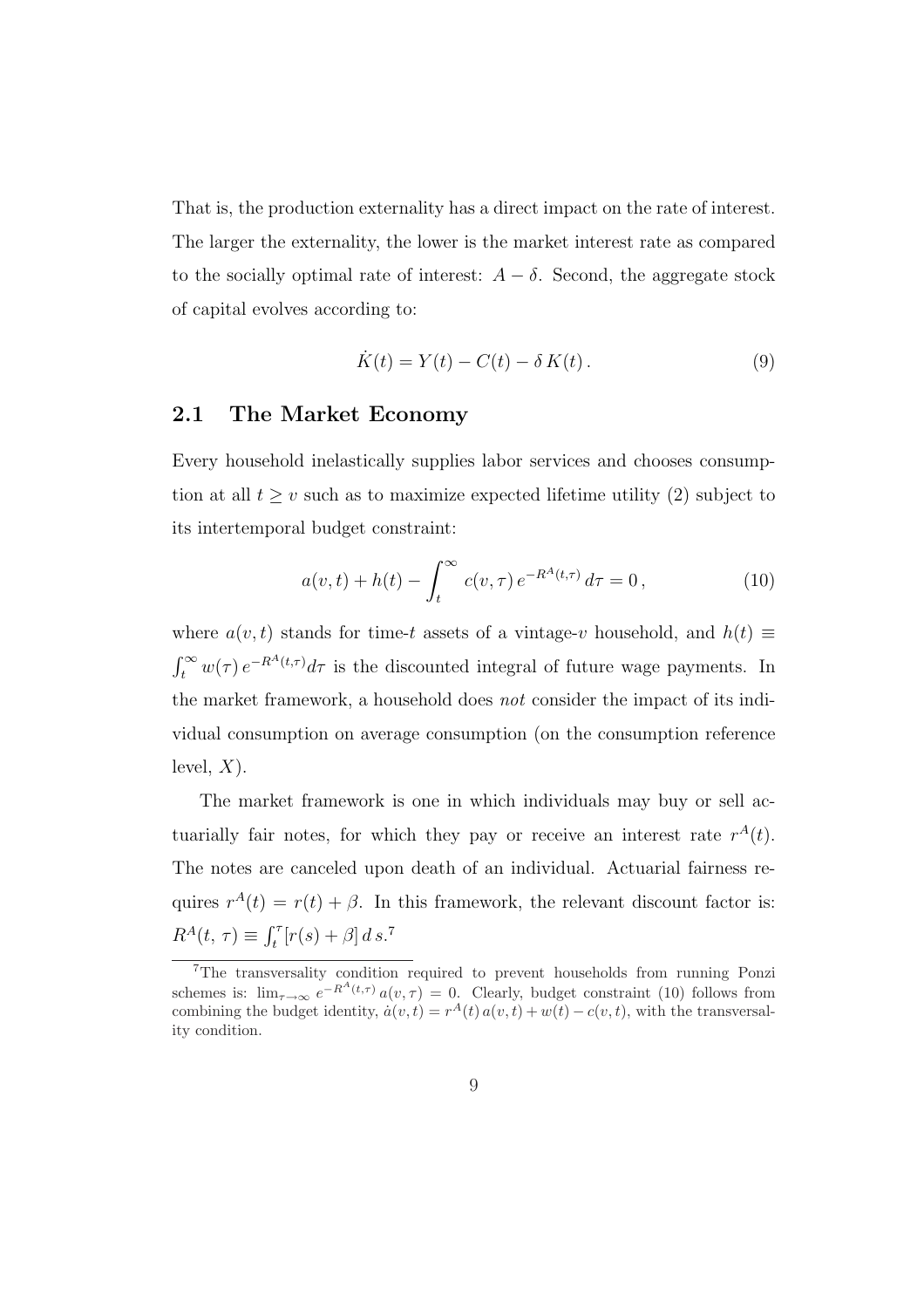Define  $g_x(t) \equiv \dot{X}(t)/X(t)$ , and  $\Gamma(t, \tau) = \int_t^{\tau} g_x(s) ds$ .<sup>8</sup> Then, the first order conditions are:

$$
c(v,t) e^{\Gamma(t,\tau)\gamma \frac{(\sigma-1)}{\sigma} + \frac{(\rho+\beta)}{\sigma}(t-\tau) - R^A(t,\tau)\frac{(\sigma-1)}{\sigma}} = c(v,\tau) e^{-R^A(t,\tau)}, \quad \tau \ge t. \tag{11}
$$

Define  $\zeta(t) \equiv \sigma^{-1} \rho + (1 - \sigma^{-1}) r(t) + \beta$ . Integration of both sides of (11) yields:

$$
c(v,t) = \zeta(t) [a(v,t) + h(t)] - \gamma (1 - \sigma^{-1}) g_x(t) [a(v,t) + h(t)]. \tag{12}
$$

As we do not consider a bequests motive, we have  $a(t, t) = 0$ , hence,

$$
c(t, t) = \zeta(t) h(t) - \gamma (1 - \sigma^{-1}) g_x(t) h(t).
$$
 (12a)

Notice that consumption levels are not equal across cohorts. Consumption levels are proportional to wealth, with a factor of proportionality given by:  $[\zeta(t) - \gamma (1 - \sigma^{-1}) g_x(t)]$ . As  $a(t, t) = 0$ , we know that  $a(t, t)$  is smaller than average wealth. Thus  $c(t, t)$  is smaller than average consumption.

Differentiating (11) with respect to  $\tau$  yields:

$$
\frac{\dot{c}(v,t)}{c(v,t)} = \frac{r(t) - \rho}{\sigma} + \gamma \frac{\sigma - 1}{\sigma} \frac{\dot{X}(t)}{X(t)}.
$$
\n(13)

The growth rate of individual consumption not only depends on the rate of interest and the pure rate of time preference but it also depends *positively* on the growth rate of the consumption reference stock. It does not directly depend on  $\beta$ .

Aggregation. Aggregate wealth,  $\Omega(t)$ , is given by  $\Omega(t) \equiv \beta \int_{-\infty}^{t} e^{-\beta (t-v)} a(v, t) dv$ .

<sup>&</sup>lt;sup>8</sup>Throughout the paper,  $g_z$  denotes the growth rate of some variable z.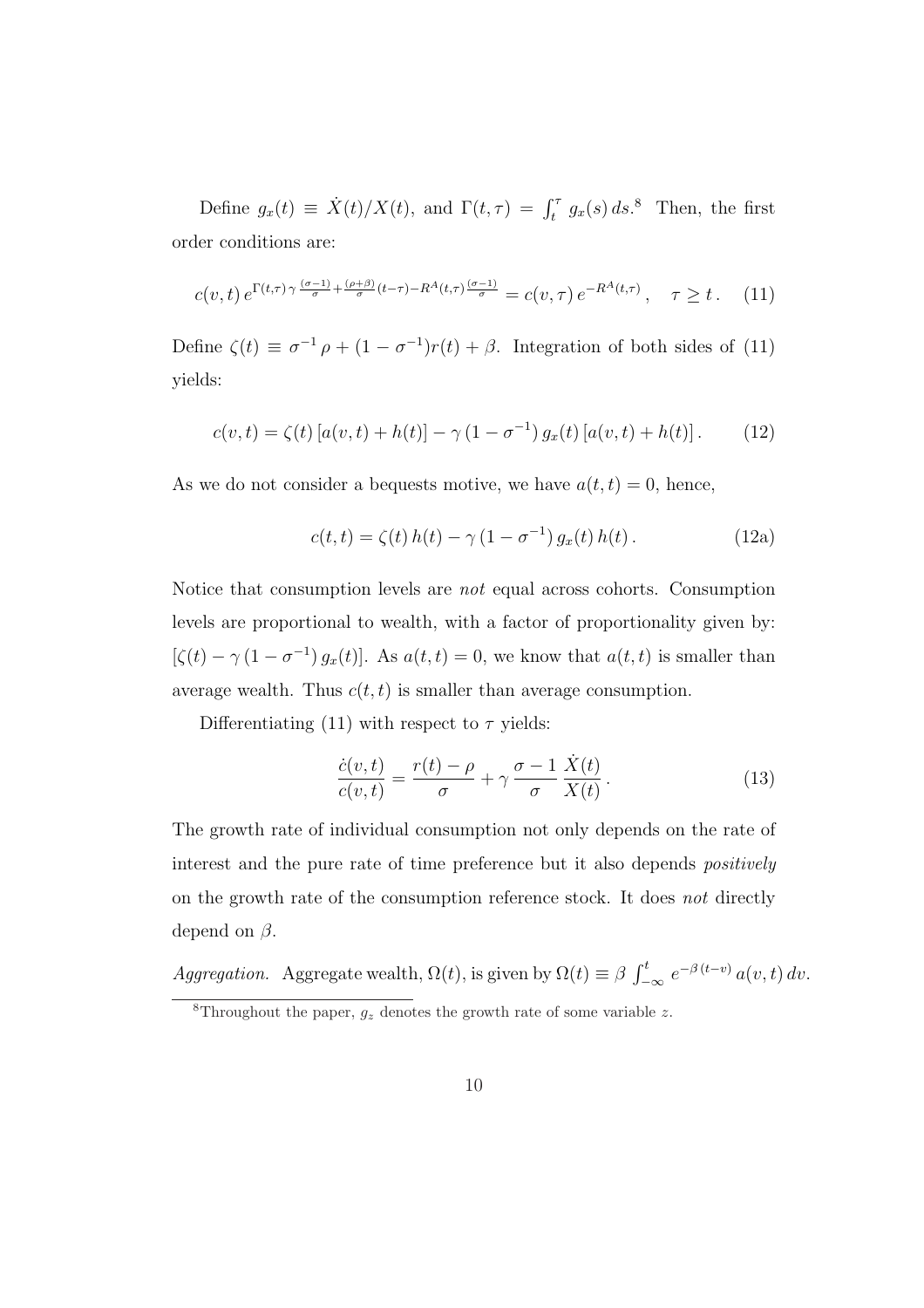Capital market clearing requires  $\Omega(t) = K(t)$ . Similarly, aggregate consumption is defined by  $C(t) \equiv \beta \int_{-\infty}^{t} e^{-\beta(t-v)} c(v, t) dv$ . Differentiation of aggregate consumption with respect to time, and using (13) yields:

$$
\frac{\dot{C}(t)}{C(t)} = \frac{r(t) - \rho}{\sigma} - \beta \zeta(t) \frac{\Omega(t)}{C(t)} + \gamma (1 - \sigma^{-1}) \frac{\dot{X}(t)}{X(t)} \left( 1 + \beta \frac{\Omega(t)}{C(t)} \right).
$$

We are now ready to represent aggregate behavior by a series of differential equations in the variables  $\kappa(t) \equiv K(t)/X(t)$ , and  $\chi(t) \equiv C(t)/X(t)$ :<sup>9</sup>

$$
\frac{\dot{C}(t)}{C(t)} = \frac{r(t) - \rho}{\sigma} + \gamma (1 - \sigma^{-1}) \frac{\dot{X}(t)}{X(t)} - \beta \left[ \zeta(t) - \gamma (1 - \sigma^{-1}) \frac{\dot{X}(t)}{X(t)} \right] \frac{\kappa(t)}{\chi(t)},\tag{14}
$$

$$
\frac{\dot{X}(t)}{X(t)} = \varphi(\chi(t) - 1),\tag{3'}
$$

$$
\frac{\dot{K}(t)}{K(t)} = A - \delta - \frac{\chi(t)}{\kappa(t)}\,. \tag{15}
$$

Equation (14) deserves four remarks. First, aggregate consumption growth depends on the difference between the rate of interest and the pure rate of time preference. If  $\beta = \gamma = 0$ , equation (14) represents the usual Euler equation. Second, if, in addition, consumption causes a negative externality, the consumption growth rate is raised by the growth of the reference stock. This is intuitive. From the viewpoint of an individual household, if all other households raise their rates of consumption growth (and thereby the reference stock), the best response of the individual household will be to raise his or her rate of consumption growth as well. As a consequence, aggregate consumption growth increases in the negative consumption externality. Third, if the length of lifetime is finite,  $\beta > 0$ , consumption growth not only depends

<sup>&</sup>lt;sup>9</sup>Notice that the dynamics of the model is two-dimensional:  $\dot{\chi} = \dot{\chi}(\chi,\kappa)$ ,  $\dot{\kappa} = \dot{\kappa}(\chi,\kappa)$ . The dimension of the stable manifold is one, and the system is saddle point stable.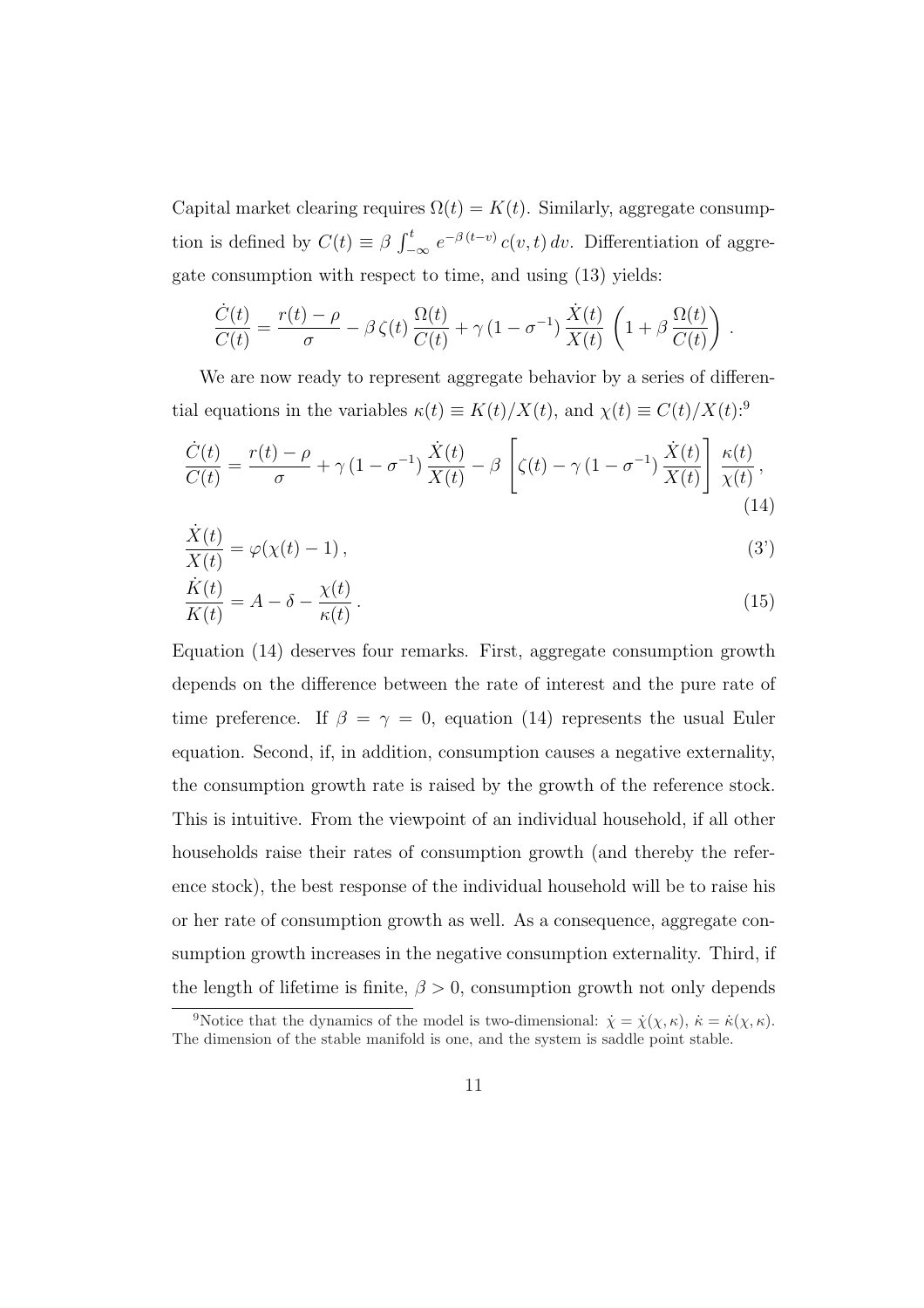on the reference stock but also on the capital stock.<sup>10</sup> As the term in square brackets is positive<sup>11</sup>, a rise in  $\beta$  lowers the aggregate consumption growth rate. This effect is due to the "intergenerational turnover effect," which is discussed in Lemma 1, below. Forth, a rise in the production externality (a decline in  $\alpha$ ) lowers the consumption growth rate. A decline in  $\alpha$  lowers the rate of interest according to (8), and we expect the rate of consumption growth to decline:  $-\partial (\dot{C}/C)/\partial r = -(1 - \beta(\sigma - 1))/\sigma < 0$ .

The second equation, above, displays the dynamics of the reference stock. It is a restatement of equation (3). Capital accumulation (15) follows from (9).

Before analyzing the impact of finite horizons in more detail, we note an important relationship between individual and aggregate consumption growth, which is obtained by differentiating the definition of  $C(t)$  with respect to time:  $\dot{C}(t) = \beta c(t, t) - \beta C(t) + \beta \int_{-\infty}^{t} [\dot{c}(v, t)/c(v, t)] c(v, t) e^{-\beta (t-v)} dv.$ Using (13) and (12a) yields:

$$
\frac{\dot{C}(t)}{C(t)} = \frac{\dot{c}(v,t)}{c(v,t)} - \beta \frac{C(t) - c(t,t)}{C(t)} = \frac{\dot{c}(v,t)}{c(v,t)} - \beta \frac{\Omega(t)}{\Omega(t) + h(t)}.
$$
(16)

If  $\beta > 0$ , the rate of aggregate consumption growth is smaller than the rate of individual consumption growth. The difference in individual and aggregate growth rates is caused by the intergenerational turnover effect.

Intergenerational Turnover Effect. According to (16), aggregate and individual rates of consumption growth differ if and only if  $\beta > 0$  and  $c(t, t) \neq C(t)$ .

<sup>&</sup>lt;sup>10</sup>If  $\beta = 0$  (ILA case) the capital stock has no effect on consumption growth, as long as the rate of interest is independent of  $K$ , as is the case here. This was already shown by Carroll et al. (1997).

<sup>&</sup>lt;sup>11</sup>The term in square brackets in (14) is positive by the fact that  $c(v, t) > 0$ , as can easily be verified by (12).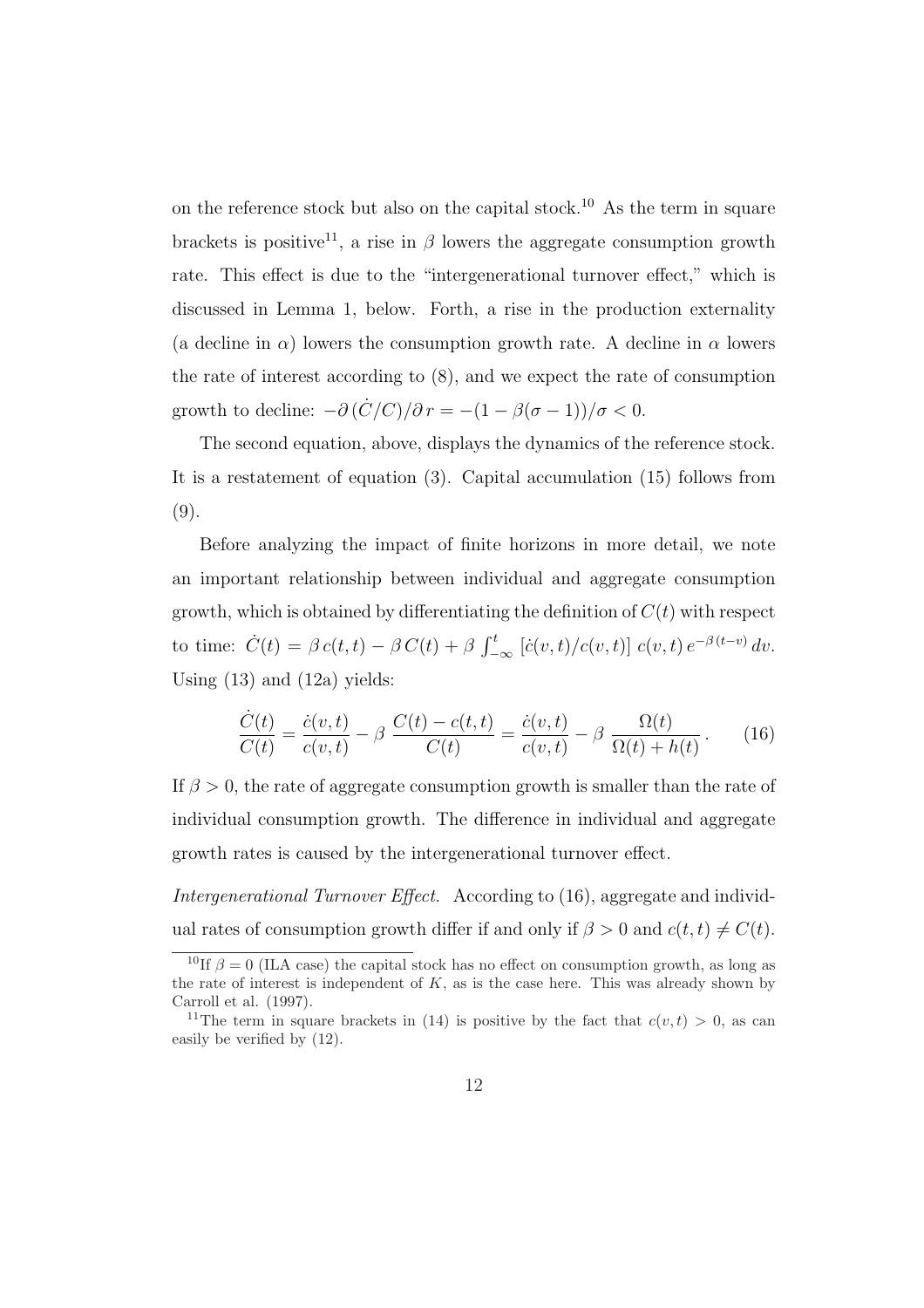The following Lemma 1 is particularly useful for explaining the differences between optimal growth paths and those obtained in a decentralized, competitive equilibrium.

LEMMA 1 (Intergenerational Turnover Effect) If  $\beta > 0$ ,  $c(v, t)$  has the following properties:

(i)  $c(v, t)$  is proportional to wealth  $[a(v, t)+h(t)]$ , where the factor of proportionality is positive and invariant with respect to the vintage index  $v$ ;

(*ii*)  $c(t,t) - C(t) < 0;$ 

(iii)  $\dot{c}(v,t)/c(v,t) = \dot{c}(v',t)/c(v',t)$ , for all  $v, v' \leq t$ ;

(iv) the difference in individual and aggregate consumption growth rates,  $[\dot{c}(v,t)/c(v,t)-\dot{C}(t)/C(t)],$  rises in  $\beta;$ 

 $(v)$  the difference in individual and aggregate consumption levels,

 $|c(t,t) - C(t)|$ , rises in the level of capital.

The lemma shows an important property of the C-OLG model. While the growth rate of individual consumption is independent of wealth, the growth rate of *aggregate* consumption depends on wealth when  $\beta > 0$ .

By (13), individual consumption growth rates are independent of wealth (κ). If  $c(v, t)$  were equal to  $c(v', t)$  for all  $v \leq t$ , then  $c(t, t)$  would be equal to  $C(t)$ , and the aggregate consumption growth rate would be equal to the individual one. However, individual consumption levels rise in wealth, and  $c(t,t) < C(t)$ . Therefore,  $(\dot{c}(v,t)/c(v,t)) > (\dot{C}(t)/C(t))$ . Intuitively, existing (wealthy) individuals are replaced by newborn individuals without wealth ("intergenerational turnover"), which lowers the average (aggregate) consumption growth rate.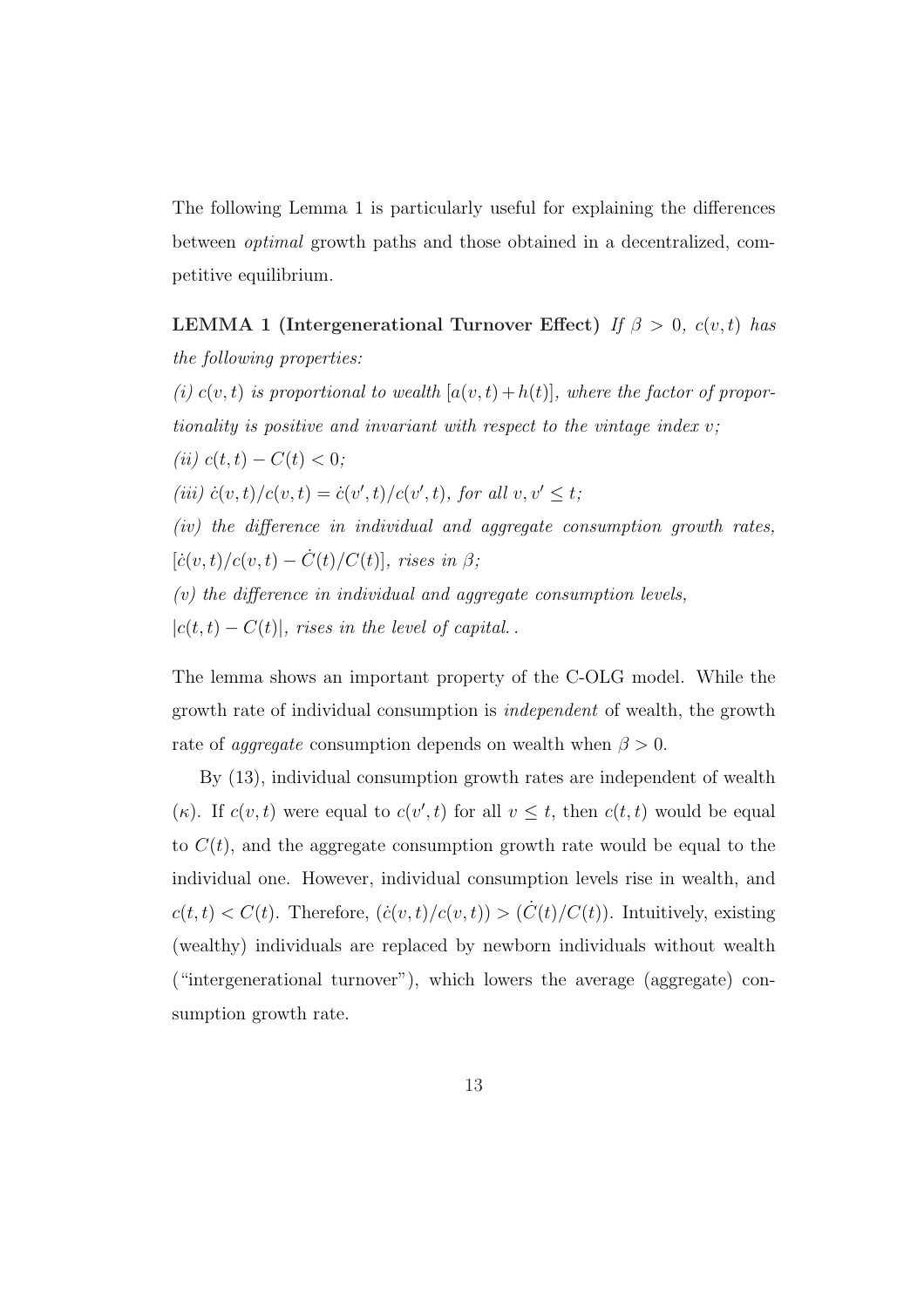### 2.2 The Planner's Objective

Following Calvo and Obstfeld (1988), our planner's objective, at time  $t$ , is the sum of two components. First, the integral of the lifetime expected utilities of representative agents from each of the generations to be born, as measured from the time of birth. Second, the integral of the lifetime expected utilities over the remainder of their lifetimes of representative agents from all cohorts alive at time  $t$ , measured from the perspective of his and her birthdate.<sup>12</sup> The planner's discount rate needs not equal the private pure time-preference rate. In the following, however, we assume both discount rates to coincide.<sup>13</sup>

Welfare at time  $t$  is

$$
W(t) = \int_t^{\infty} \left\{ \int_v^{\infty} u(c(v,\tau), X(\tau)) e^{\rho(v-\tau)} \beta e^{-\beta(\tau-v)} d\tau \right\} e^{-\rho(v-t)} dv + \int_{-\infty}^t \left\{ \int_t^{\infty} u(c(v,\tau), X(\tau)) e^{\rho(v-\tau)} \beta e^{-\beta(\tau-v)} d\tau \right\} e^{-\rho(v-t)} dv.
$$

Define age as  $y \equiv t - v$  (number of "years"), and change the order of integration. Then,

$$
W(t) = \int_t^{\infty} \left\{ \int_0^{\infty} u(c(\tau - y, \tau), X(\tau)) \beta e^{(\rho - (\rho + \beta))y} dy \right\} e^{-\rho(\tau - t)} d\tau. \tag{17}
$$

The planner's problem of maximizing (17) subject to

(i)  $C(\tau) = \beta \int_0^\infty e^{-\beta y} c(\tau - y, \tau) dy$ , (ii)  $\dot{X}(\tau) = \varphi(\check{C}(\tau) - X(\tau)),$ (iii)  $\dot{K}(\tau) = (A - \delta) K(\tau) - C(\tau)$ ,

can be clarified by decomposing it into two stages. First, given levels of

<sup>12</sup>As shown by Calvo and Obstfeld (1988), discounting back to birthdates ensures timeconsistency of optimal fiscal policy.

<sup>&</sup>lt;sup>13</sup>The more general case case where the planners' discount rate potentially is different from  $\rho$  is available as a working paper from the author. This case, however, does not add substantive results to the analysis.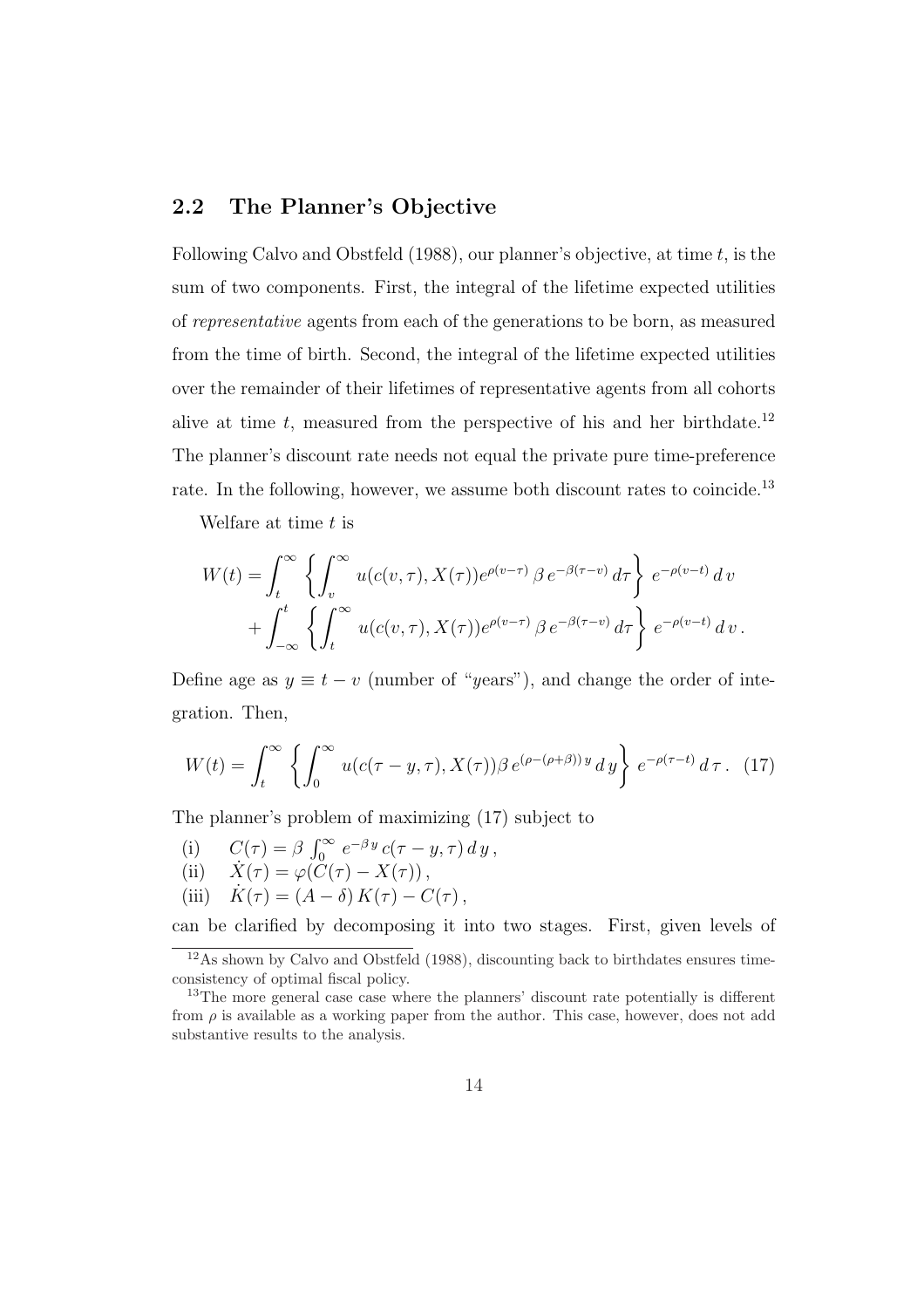aggregate consumption  $C(\tau)$  and  $X(\tau)$ , the planner must allocate  $C(\tau)$  in order to maximize time  $\tau$  welfare:  $\int_0^\infty u(c(\tau - y, \tau), X(\tau)) \beta e^{(\rho - (\rho + \beta))y} dy$ :

$$
V[C(\tau), X(\tau)] = \max_{\{c(\tau - y, \tau)\}_{y=0}^{\infty}} \int_{0}^{\infty} u(c(\tau - y, \tau), X(\tau)) \beta e^{(\rho - (\rho + \beta))y} dy, \quad (18)
$$

subject to constraint (i). At the second stage, the planner's problem becomes the optimal control problem of choosing  $C(\tau)$ , and  $X(\tau)$ , such as to maximize

$$
W(t) = \int_{t}^{\infty} V[C(\tau), X(\tau)] e^{-\rho(\tau - t)} d\tau,
$$
\n(19)

subject to constraints (ii) and (iii). As can easily be shown,

$$
V[C(\tau), X(\tau)] = \frac{[C(\tau) X(\tau)^{-\gamma}]^{1-\sigma}}{1-\sigma}.
$$
\n(20)

Next, we characterize both individual and aggregate consumption. Denote the Lagrange multiplier associated with the constraint of stage 1 above by  $\lambda$ :

$$
\lambda(\tau) = c(\tau - y, \tau)^{-\sigma} X(\tau)^{-\gamma(1-\sigma)}.
$$
\n(21)

It follows that  $c_y(\tau - y, \tau) = 0$ . This is very intuitive. An allocation of aggregate consumption is optimal, if there is no incentive to shift consumption between cohorts at any time  $\tau$ . As private and social discount rates are equal, it is optimal to implement an egalitarian plan under which all cohorts receive the same consumption level at any point in time.

Aggregate consumption growth follows from the first order conditions of the Hamiltonian (see appendix) as well as from the canonical equations:

$$
\frac{\dot{C}(\tau)}{C(\tau)} = \frac{\tilde{r} - \rho}{\sigma} + \gamma \frac{\sigma - 1}{\sigma} \frac{\dot{X}(\tau)}{X(\tau)} - \frac{\gamma}{\sigma} \dot{\chi}(\tau) \left(1 - \gamma \chi(\tau)\right)^{-1},\tag{22}
$$

where  $\tilde{r} \equiv A - \delta$  defines the *social rate of interest*. As for any given time, all individual consumption levels are identical in the command optimum,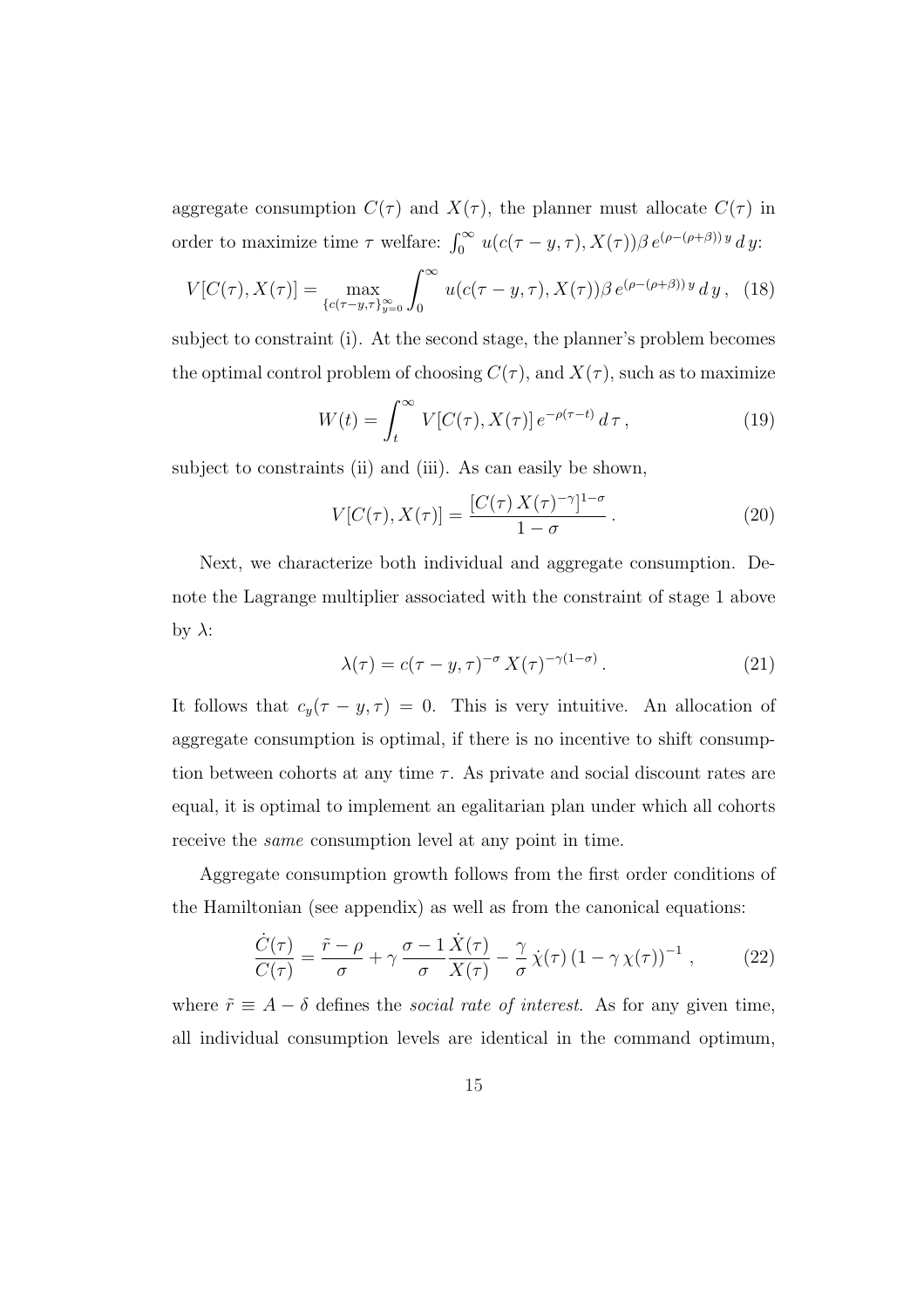individual and aggregate consumption growth rates coincide:

$$
\frac{\dot{C}(t)}{C(t)} = \frac{\dot{c}(v,t)}{c(v,t)} = \frac{\dot{c}(t,t)}{c(t,t)}.
$$
\n(23)

We end this section by observing three important properties of the command optimum. First, optimal consumption is independent of  $\beta$ . In the market economy, this is true on an individual level only. Aggregate consumption growth, however, depends on  $\beta$  in the market economy. Second, if  $\gamma = 0$ , we are back to the standard Cass-Koopmans-Ramsey representative agent planning model. Moreover, as in the decentralized economy, individual consumption growth rates are independent of age. Third, in contrast to the market economy, individual consumption levels are independent of age in the command optimum.

# 3 Overlapping Generations, Consumption and Production Externalities

In the previous literature<sup>14</sup>, it was shown that in ILA economies with exogenous labor supply, a consumption externality has an impact on the steady state only in the presence of a production externality. Moreover, a consumption externality alone has no impact on transitional paths when the reference level is given by current average consumption. In the following, we complement the above findings and show that consumption externalities generally do have an impact, both along transitional paths and in steady state, if agents live for a finite time only  $(\beta > 0)$ . We also briefly address the impact

<sup>&</sup>lt;sup>14</sup>See Liu and Turnovsky  $(2005)$ , and Turnovsky and Monteiro  $(2007)$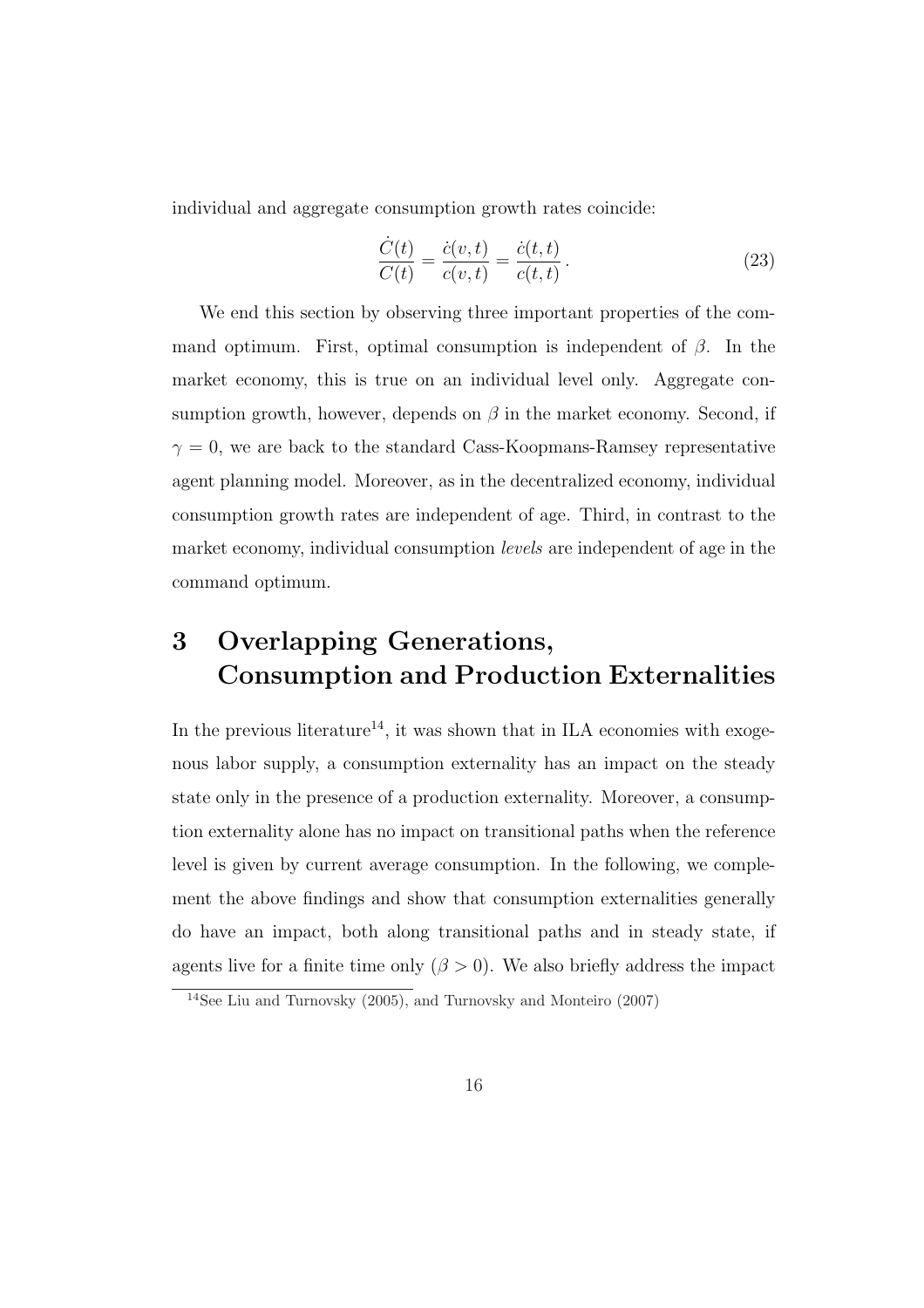of  $\beta$  on the speed of convergence at the end of this section.<sup>15</sup>

### 3.1 Comparison of Steady State Equilibria

In a steady state, the growth rates of aggregate consumption, capital, and the reference stock are equal.<sup>16</sup> Denote this growth rate as  $g^*$  for the market economy (the "market growth rate"), and as  $\tilde{q}$  for the planner's solution (the "optimal growth rate"). It follows that  $\kappa(t)$  and  $\chi(t)$  are constant in a steady state. Define  $\tilde{\sigma} \equiv \sigma - \gamma(\sigma - 1) > 1$ . We first consider the impact of  $\beta$  on the steady state growth rate, and on  $\kappa$  and  $\chi$ . We then consider the distortionary effects of the externalities.

**LEMMA 2** Consider an economy without a production externality  $(\alpha = 1)$ . Then, the optimal steady state growth rate exceeds the market growth rate if and only if  $\beta > 0$ :

$$
\tilde{g} = \frac{\tilde{r} - \rho}{\tilde{\sigma}}, \quad g^* = \frac{r - \rho - \beta \sigma}{\tilde{\sigma}}.
$$
\n(24)

*Proof.* Calculate  $g^*$  by equating (14) with (3) and (15), and  $\tilde{g}$  by equating (22) with (3) and (15). Clearly, as  $\alpha = 1$  we have  $\tilde{r} = r$ , and the lemma follows.  $\parallel$ 

Lemma 2 shows that the aggregate optimal and market growth rates do not

<sup>&</sup>lt;sup>15</sup>All of the following results hold regardless of whether the planner and market discount rates are equal or not. Differences of the discount rates as a source of distortion are emphasized by Abel (2005). Such differences are one source of distortion here as well. However, to sharpen the main results we assume that the planner and the market discount the future at the same rate.

<sup>&</sup>lt;sup>16</sup>The necessary and sufficient condition for a positive steady state to exist, in a market economy, is:  $(r - \rho - \beta \sigma)(\tilde{r} + \beta) + (\tilde{r} - r) \beta \sigma > 0$ . That is, a sufficient condition is:  $(r - \rho - \beta \sigma) > 0.$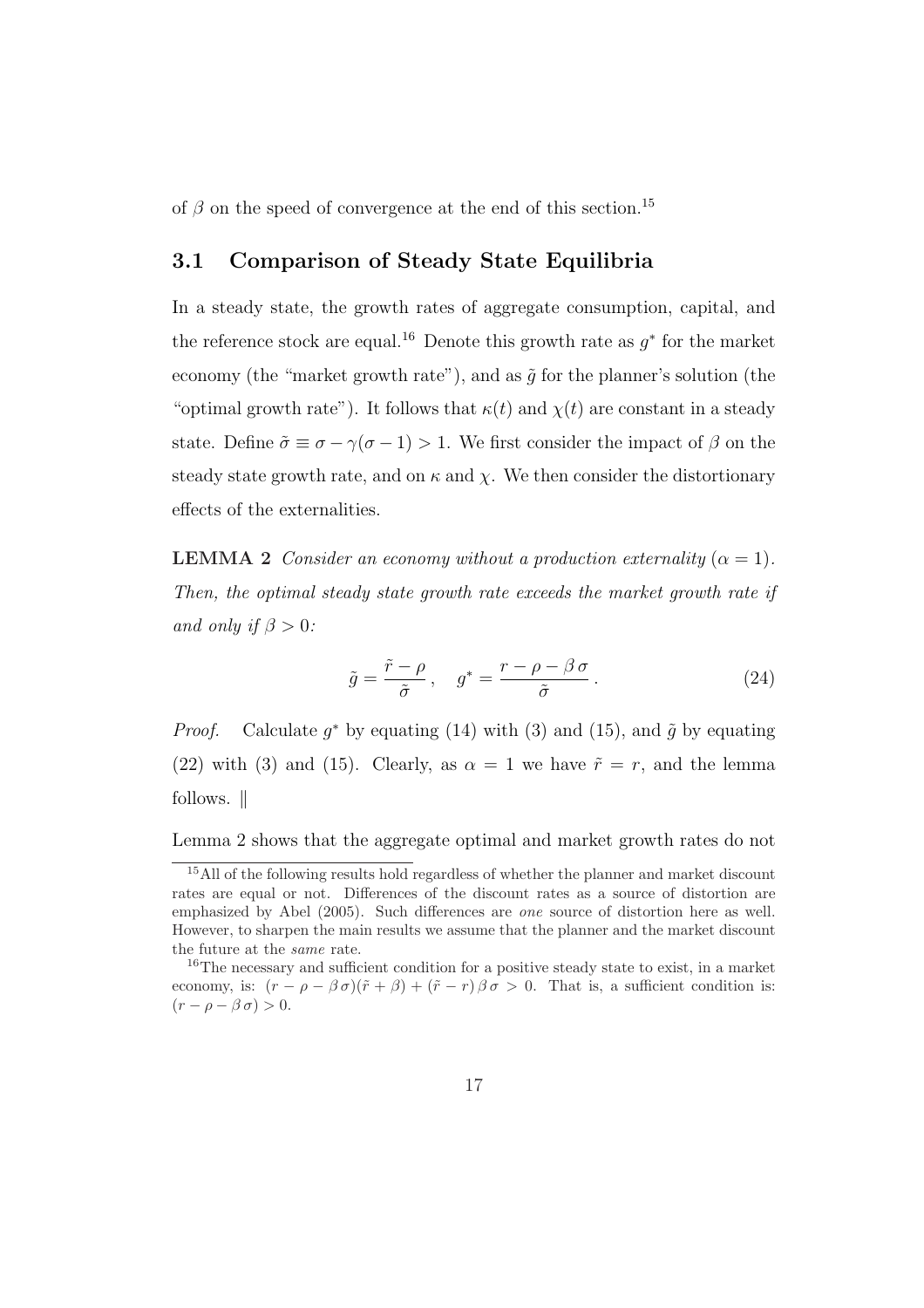coincide when  $\beta > 0$ . This is true regardless of whether there is a consumption externality or not. Even if  $\gamma=0$  — thereby  $\tilde{\sigma}=\sigma$  — Lemma 2 shows that  $\tilde{g} > g^*$  whenever  $\beta > 0$ . The market growth rate of aggregate consumption is smaller than the optimal growth rate because of the intergenerational turnover effect, indicated in Lemma 1 (property iv). This difference in growth rates, when  $\gamma = 0$ , does not indicate any distortion. However, we show below that Lemma 2 proves important to demonstrate the existence of a distortion in case  $\gamma > 0$ .

Figure 1 illustrates the impact of a rise in  $\beta$  on  $\kappa$  and  $\chi$  in the steady state. The Figure shows, in  $(\chi, \kappa)$  space, all loci for which  $\dot{\chi} = 0$ , and all loci for which  $\dot{\kappa} = 0$ . The former loci are denoted by  $\chi \chi$ , the latter by  $\kappa \kappa$ . Socially optimal loci and values are marked with a tilde.

The  $\kappa\kappa$ -curve follows from  $\dot{K}/K = \dot{X}/X$ . It is the same for both a social optimum and a market economy, and it is independent of both externalities — that is, the  $\kappa\kappa$ -curve is independent of the parameters  $\alpha$ ,  $\beta$ ,  $\gamma$ . Its slope is clearly positive<sup>17</sup>, and increasing in  $(\chi, \kappa)$  space. Intuitively, the propensity to consume  $(\chi/\kappa)$  declines along the convex  $\kappa\kappa$ -curve, as  $\kappa$  rises. This leads to a rise in savings and capital growth. Constancy of  $\kappa$  then requires a higher growth rate of the reference stock, which is implied by a higher  $\chi$ .

The  $\chi\chi$ -curve follows from  $\dot{X}/X = \dot{C}/C$ . Only if  $\beta = 0$ , it is the same for both a social optimum and a market economy, in which case it is independent of  $\kappa$ , according to (14). If  $\beta > 0$ , two additional properties characterize consumption growth. First, wealth of young cohorts is smaller than wealth

<sup>&</sup>lt;sup>17</sup>Observe that  $g_X = g_X(\chi)$ , and  $g_K = g_K(\chi)$ ,  $\kappa$ ). For a given  $\kappa$ , a rise in  $\chi$  raises  $g_X$ and lowers  $g_K$ , and  $\kappa < 0$ . By increasing  $\kappa$ ,  $\kappa$  rises and becomes zero again, as required along the  $\kappa \kappa$  locus.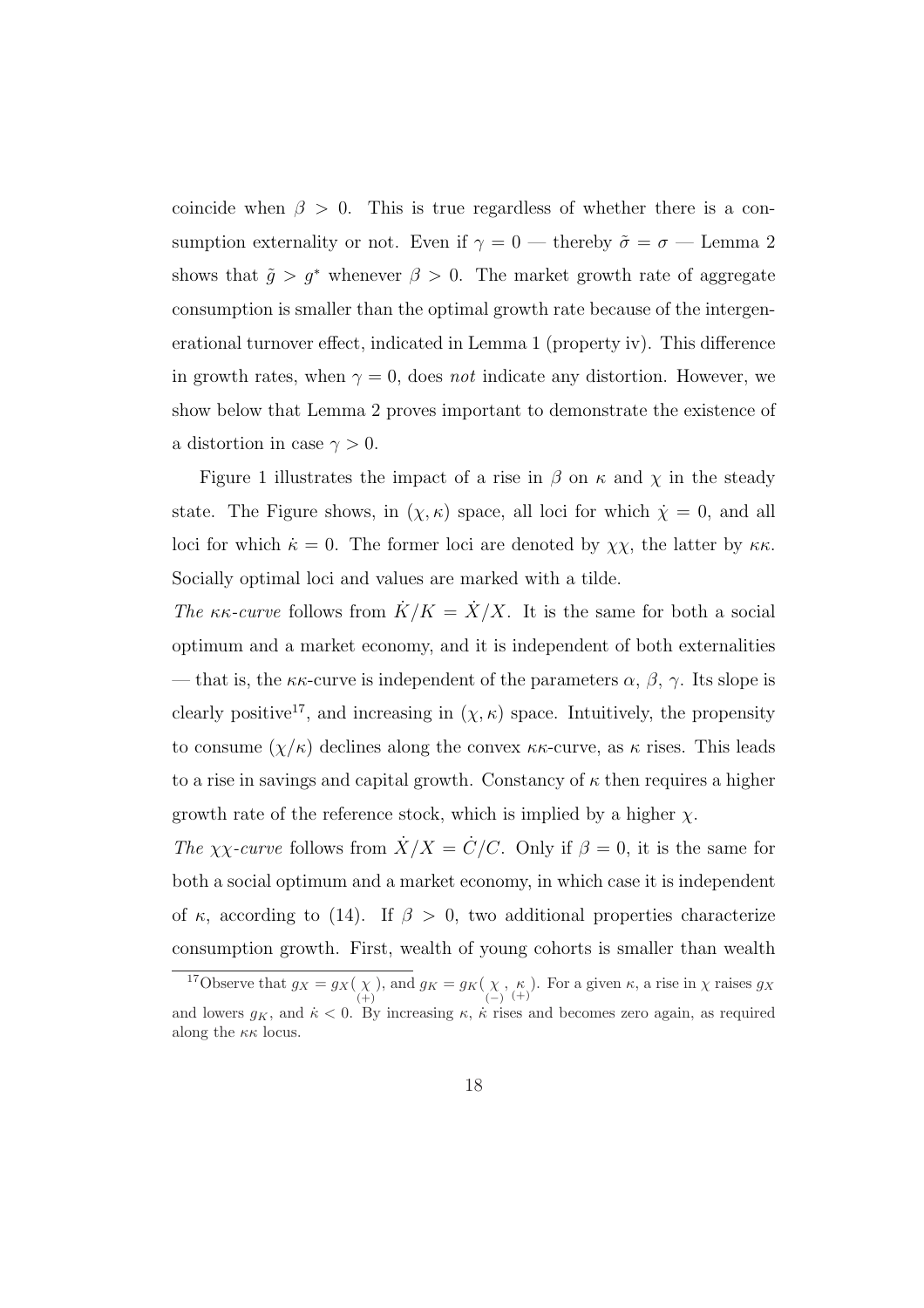of elder cohorts, and the aggregate consumption growth rate declines, as shown by Lemma 1 (iv). Second, consumption growth depends on wealth, and thereby on  $\kappa$ . Thus, for a given  $\kappa$ , a rise in  $\beta$  requires a decline in  $\chi$ , to ensure that  $\dot{\chi} = 0$ . In other words, as a consequence of a rise in  $\beta$ , the  $\chi\chi$ locus shifts downward in  $(\chi, \kappa)$  space.

#### [ Figure 1 about here. ]

Figure 1 shows that  $\chi$  declines in  $\beta$ . It is largest at the social optimum (point  $(A)^{18}$ , and becomes lower, as  $\beta$  rises (points B and C). From (3'),  $g_X$  declines in  $\chi$ . In a steady state,  $g = g_X = g_K = g_C$ . Therefore, the steady state growth rate declines in  $\beta$ , as stated in the discussion above.

Distortionary Impact of a Consumption Externality. To show the distortionary impact of externalities, we need to consider individual consumption growth rates rather than aggregate ones. If  $\alpha = 1$  and  $\gamma = 0$ , equations (13) and (22) show that individual market and optimal consumption growth rates are equal, regardless of whether  $\beta$  is zero or not.

PROPOSITION 1 Consider an economy with inelastic labor supply and without a production externality  $(\alpha = 1)$ . Then, the optimal individual consumption growth rate, in steady state, exceeds the market growth rate if and only if  $\beta > 0$  and  $\gamma > 0$ . That is, in the C-OLG economy, the consumption externality introduces a distortion (an inefficiency) even without a concurrent production externality.

<sup>&</sup>lt;sup>18</sup>If  $\beta = 0$ ,  $\tilde{\chi} = \chi$  in a steady state.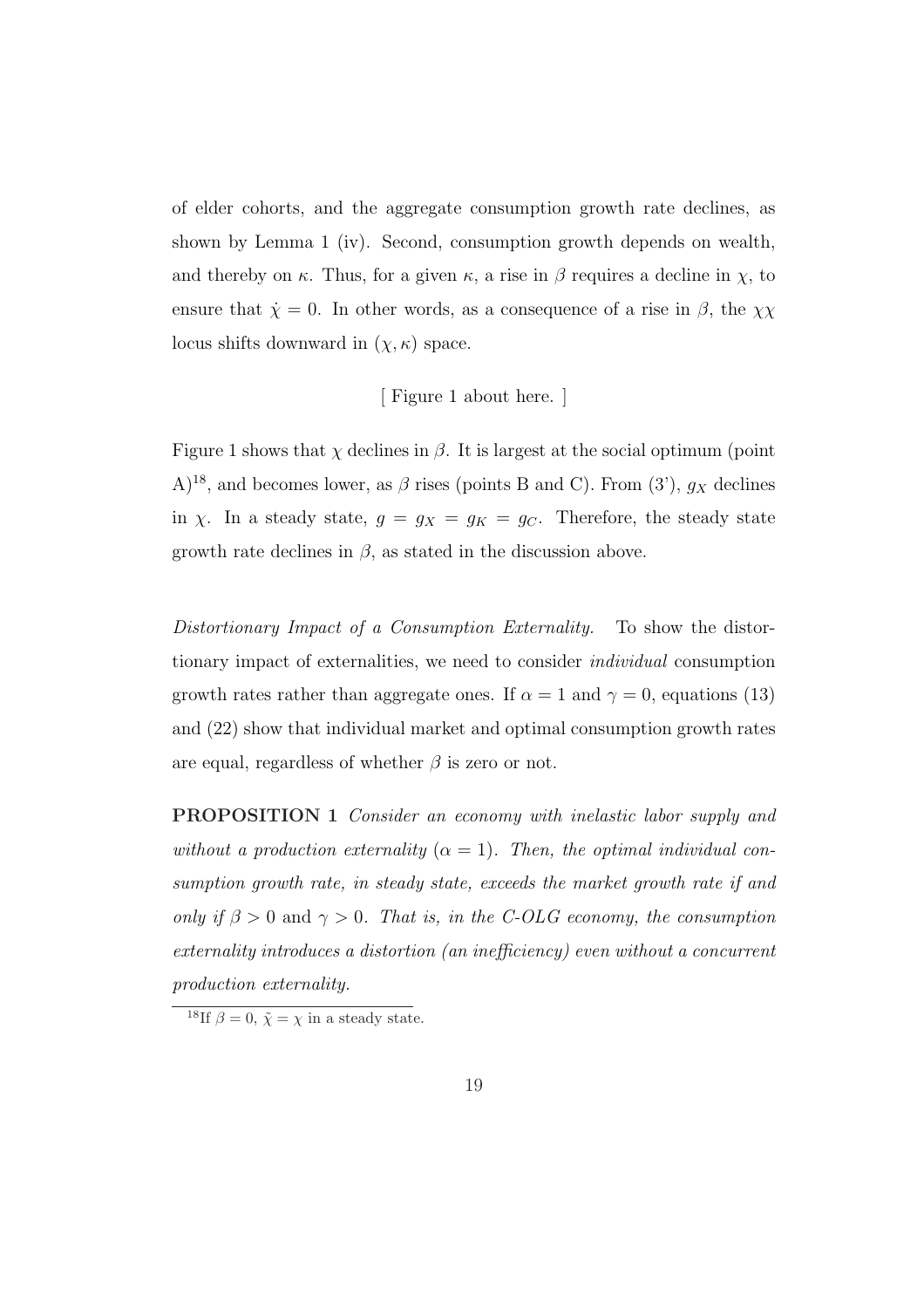*Proof.* If  $\gamma = 0$ , individual optimal and market growth rates are equal, even if  $\beta > 0$ :  $\tilde{g}_c|_{\gamma=0} = g_c^*|_{\gamma=0} = (r - \rho)/\sigma$ . However, if  $\gamma > 0$ , the individual consumption growth rates become:

$$
\tilde{g}_c = \frac{r - \rho}{\sigma} + \gamma \frac{\sigma - 1}{\sigma} \tilde{g} = \tilde{g} = \frac{r - \rho}{\tilde{\sigma}},
$$
  

$$
g_c^* = \frac{r - \rho}{\sigma} + \gamma \frac{\sigma - 1}{\sigma} g^* = \frac{r - \rho - \beta \gamma (\sigma - 1)}{\tilde{\sigma}}.
$$

Clearly, if  $\beta > 0$ , the negative consumption externality introduces a distortion (an inefficiency):  $\tilde{g}_c > g_c^*$ . Proposition 1 essentially follows from an "overconsumption" ("undersaving" or "undergrowth") result. Households consume more than optimal, and save less than optimal. Therefore, the rate of consumption growth is lower than optimal. The economic intuition is as follows.

A rise in  $\gamma$  raises the desired individual consumption growth rates in both the market economy and the command optimum. The reason is seen to come from a rise in the (steady state) intertemporal elasticity of substitution in individual consumption, which amounts to  $\tilde{\sigma}^{-1}$ . The higher  $\gamma$  the more a household is willing to substitute intertemporally, as the reference stock diminishes the utility gain derived by a given increase in consumption.

In the market economy, the negative consumption externality gives rise to overconsumption. Households consume more and save less than optimal. The level of savings, however, determines the consumption growth rate. An increase in  $\gamma$  strengthens the extent of overconsumption, and thereby raises the optimal consumption growth rate by more than the market growth rate.

If and only if  $\beta > 0$ , the consumption externality introduces a distortion (an inefficiency). In the competitive equilibrium, a household does not con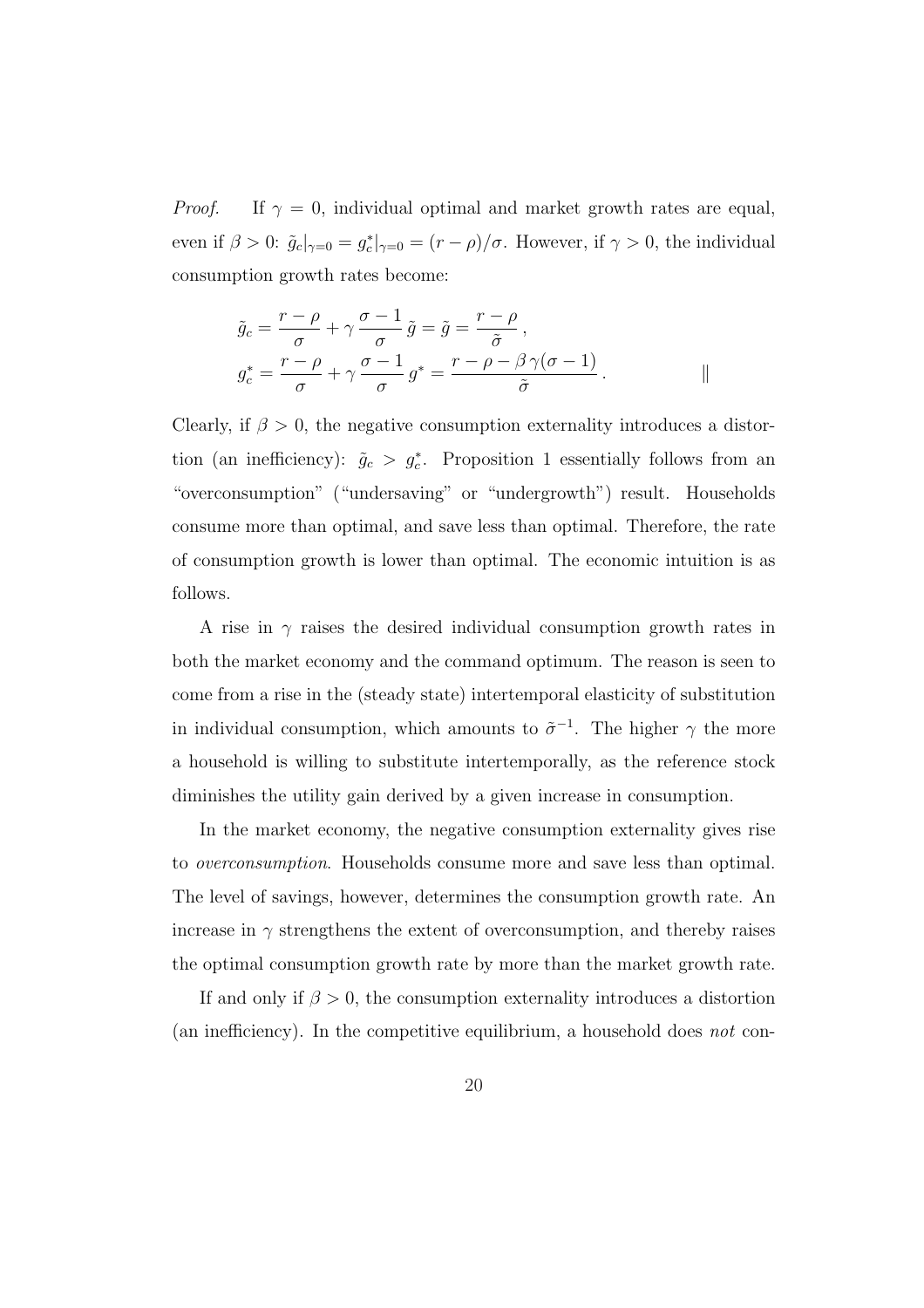sider the impact of its individual consumption on the consumption reference level, X. Considering the definition of aggregate consumption, this impact is given by:

$$
\frac{\partial \dot{X}(t)}{\partial c(v,t)} = \varphi \beta e^{-\beta(t-v)} \ge 0.
$$
\n(25)

Equation (25) shows that the impact of individual consumption on the consumption reference level is strictly positive, when  $\beta > 0$ . As the consumption reference level enters all other individuals' utilities — and individual households do not consider this impact —, the resulting competitive equilibrium is not Pareto efficient.<sup>19</sup> Individual households overconsume. Therefore, the competitive equilibrium is not optimal, and the consumption externality is distortionary.<sup>20</sup>

In the context of the ILA framework  $(\beta = 0)$ , equation (25) shows that the impact of individual consumption on the consumption reference level is zero. Thus, the consumption externality does not introduce a distortion in the infinite horizon case, while the externality does introduce a distortion in the finite horizon case.

Positive Production Externality. In a market economy, consumption growth (savings) is governed by the private (rather than the social) rate of return. Therefore, a *decline* in  $\alpha$  (an increase in the positive production externality) lowers the consumption growth rate – and thereby the steady state growth rates. The production externality does not have an impact on the social op-

<sup>19</sup>In contrast, the social planner considers the impact of consumption on the reference level.

<sup>20</sup>Certainly, the consumption externality introduces a distortion not only for the employed social welfare function (17) but for other social welfare functions as well. If  $\gamma > 0$ , the equilibrium is not Pareto efficient. Thus, there is no social welfare function, for which such an equilibrium is optimal.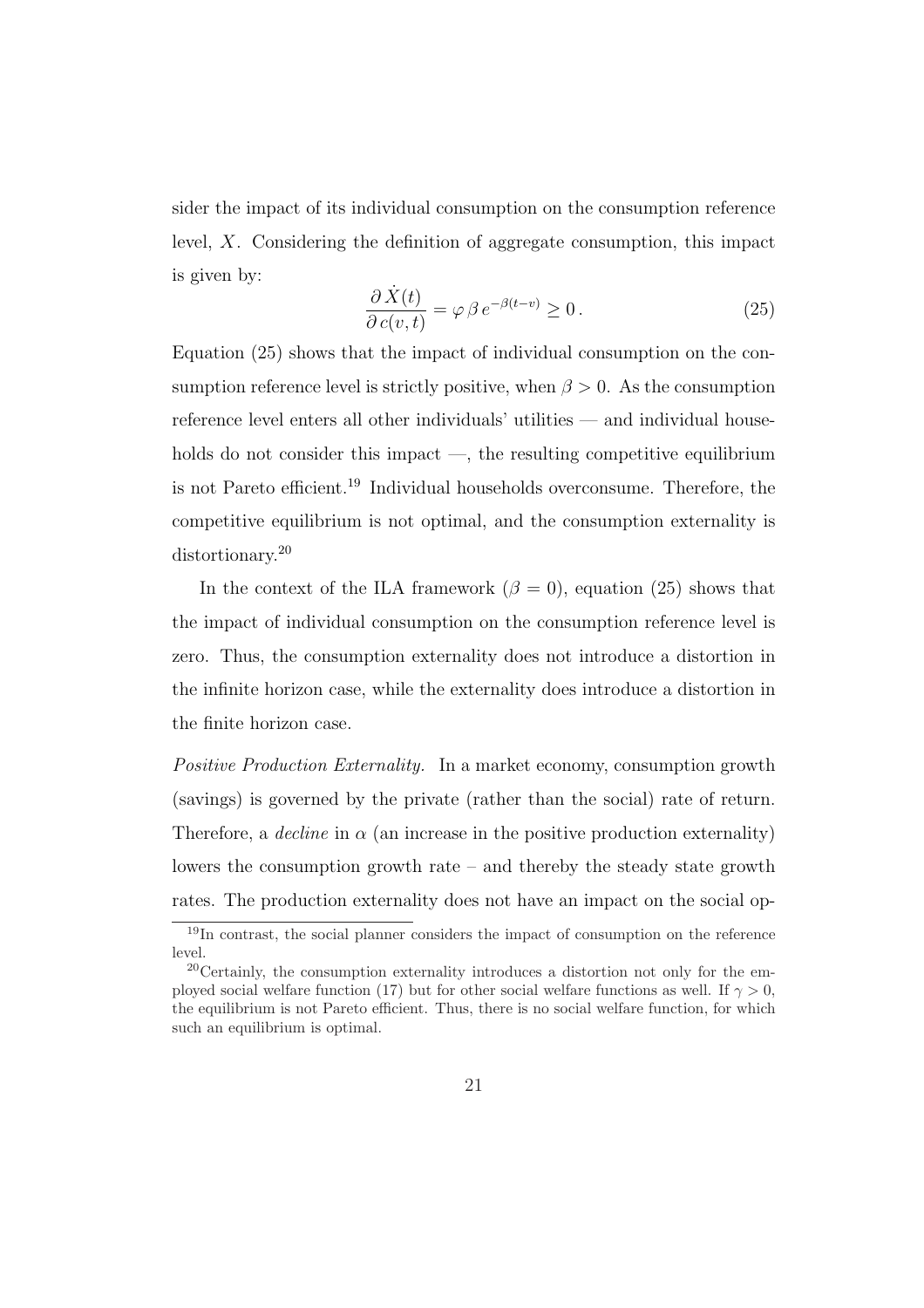timum. While the production externality always introduces a distortion, the consumption externality introduces a distortion only when  $\beta > 0$  or there is a concurrent production externality.

PROPOSITION 2 In an overlapping generations economy with inelastic labor supply and with  $\gamma > 0$ , a rise in the consumption externality exacerbates the distortion between market growth rates and optimal growth rates the more the larger is  $\beta$ .

*Proof.* It can easily be verified that  $\partial (\tilde{g}_c - g_c^*)/\partial \gamma = \beta \sigma (\sigma - 1)/\tilde{\sigma}^2 > 0$ . Also,  $\partial^2(\tilde{g}_c - g_c^*)/(\partial \gamma \partial \beta) = \sigma(\sigma - 1)/\tilde{\sigma}^2 > 0$ . As  $\sigma > 1$ , both derivatives are positive.  $\parallel$ 

Without a consumption externality, the market allocation is efficient. Proposition 1 shows that the consumption externality is a source of inefficiency, when  $\beta > 0$ . This inefficiency rises in  $\gamma$ , and it rises the more the larger the  $\beta$ .

Even if there is no production externality, the consumption externality raises the (positive) difference between the socially optimal and the market consumption growth rates. This result is specific to the finite lifetimes of households in the overlapping generations framework. For the infinitely-lived agent economy, the consumption externality alone, without capital externality, has no impact on the steady state growth rates.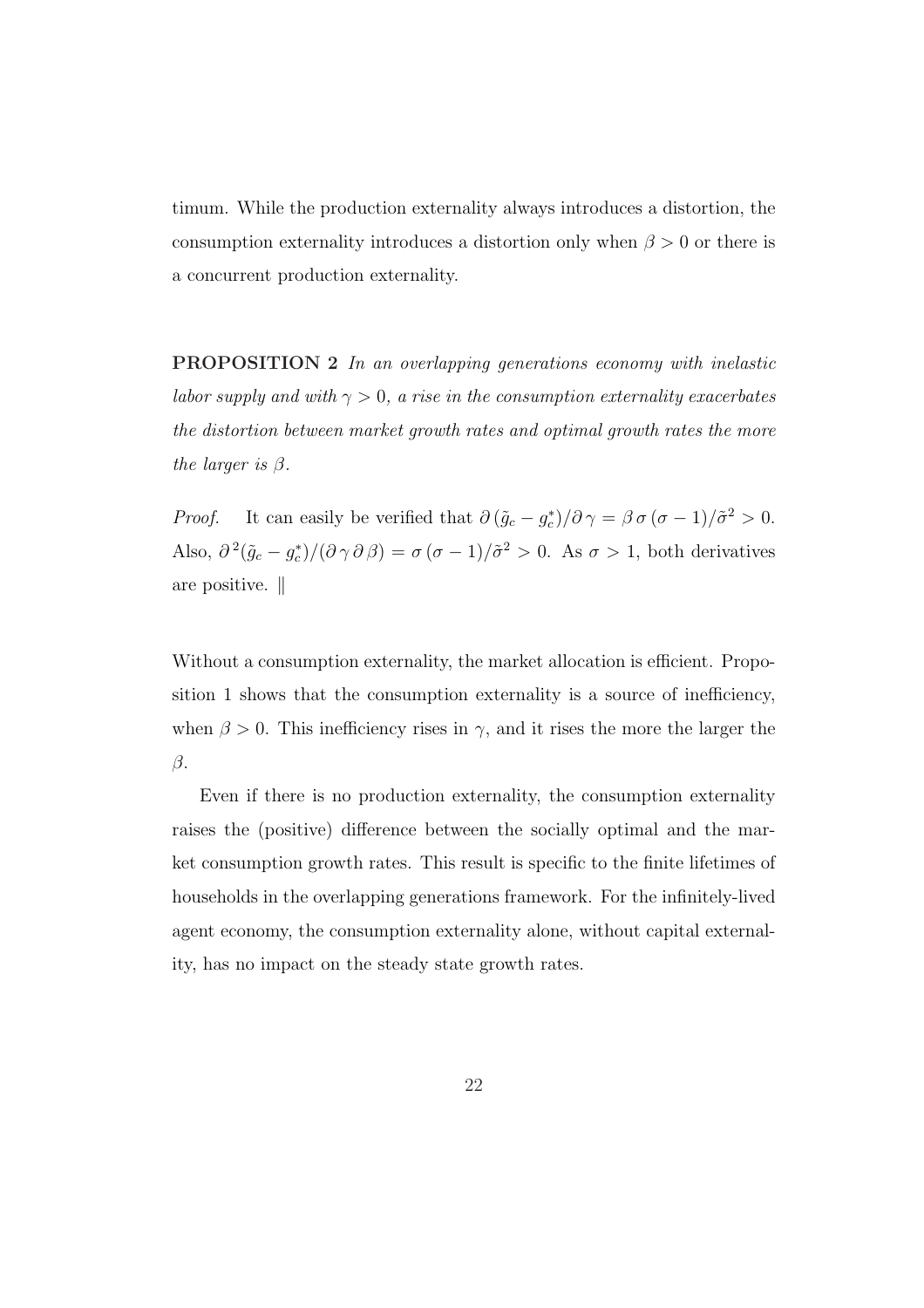To shed light on Proposition 2, notice that the higher the  $\beta$ , the lower is the aggregate growth rate  $g^*$ , as shown in Lemma  $2.^{21}$  The individual market consumption growth rate depends positively on the aggregate growth rate (of the reference level). Thus, the higher the  $\beta$  the lower the rise in aggregate growth, thereby the lower the rise in the individual consumption growth rate, upon a rise in  $\gamma$ . As the optimal growth rate is independent of  $\beta$ , the distortionary impact of the consumption externality rises in  $\beta$ .

Impact of the Externality on Levels. We next briefly investigate the relationships between socially optimal and market consumption and capital levels.

In an economy with inelastic labor supply and without a production externality, the stronger is the consumption externality the higher are  $\chi$ ,  $\kappa$ , and  $\kappa/\chi$ , and the stronger is the distortion with respect to  $\chi$  and  $\kappa$ . This result is proven in the appendix. Intuitively, a rise in  $\gamma$  increases the intertemporal elasticity of substitution in individual consumption. Therefore agents prefer a higher rate of consumption growth, which is accomplished by lowering the steady state propensity to consume out of wealth:  $\chi/\kappa$ .

Initially, upon the rise in  $\gamma$ , consumption is lowered, as households raise the rate of consumption growth. Due to the negative consumption externality, households lower the consumption levels by less than optimal. Consequently, the consumption growth effect of the externality is lower in a market economy as compared to the command optimum.

[ Figure 2 about here. ]

<sup>&</sup>lt;sup>21</sup>The higher is  $\beta$ , the smaller is the fraction of older, wealthy people with a high consumption *level*, and therefore, the smaller is the consumption growth effect of  $\gamma$  on aggregate consumption growth, according to property (iv) of Lemma 1.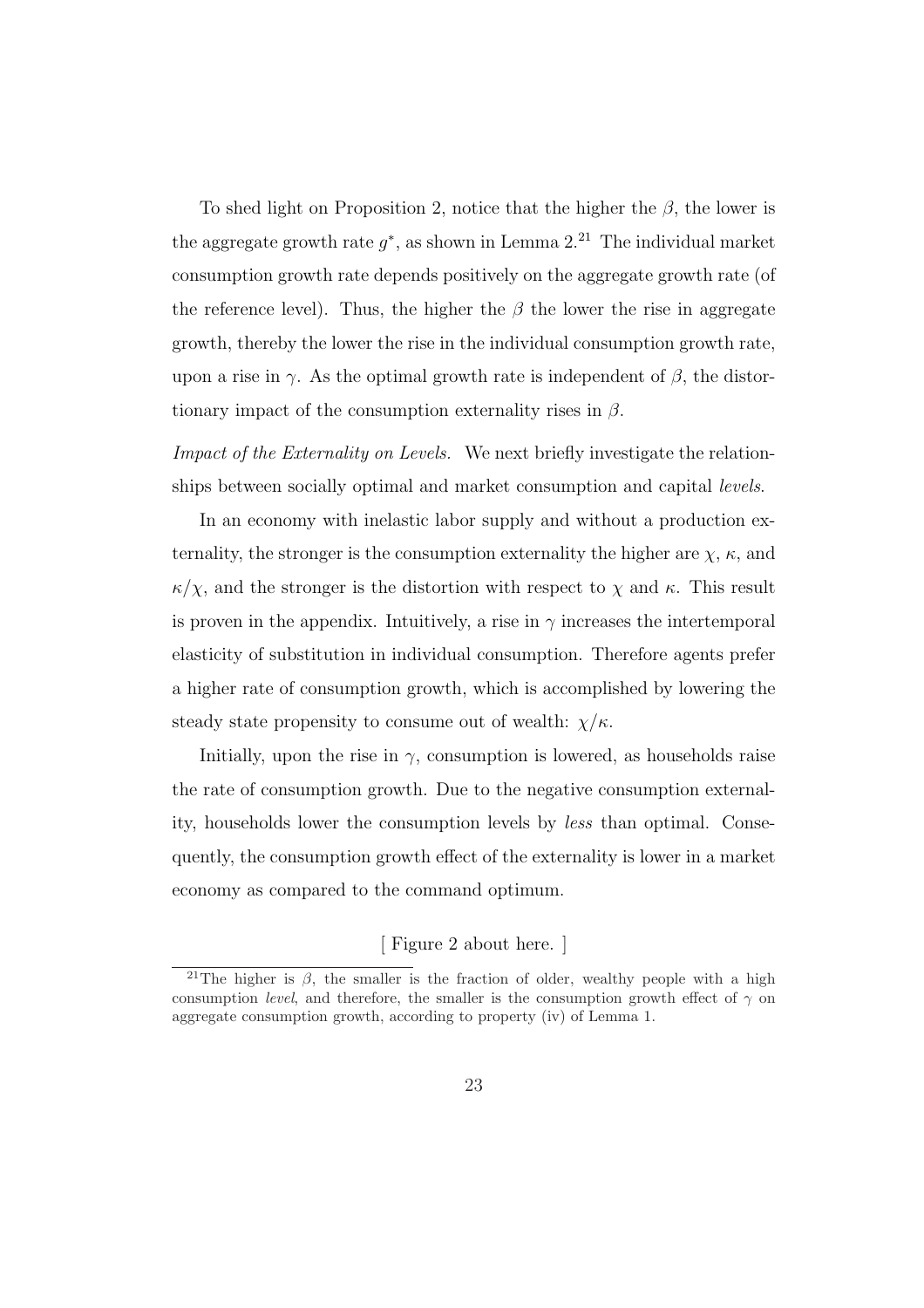Figure 2 illustrates these results. As of a rise in  $\gamma$ , the  $\chi\chi$  locus shifts down and outwards to the right. It intersects the original  $\chi\chi$  locus at  $\chi$  =  $1 \Leftrightarrow g^* = 0$ , and is located above for  $\chi > 1$ . As the positively sloped  $\kappa \kappa$  line is independent of  $\gamma$ , the steady state levels of  $\kappa$ ,  $\chi$ , and  $g^*$  increase.

At the same time, a rise in  $\gamma$  induces the vertical  $\widetilde{\chi}\widetilde{\chi}$  line to shift parallel to the right. The  $\kappa \kappa$  locus is the same for both the market economy and the command optimum. The dots indicate the old and new optimal steady state equilibria.

There is an important lesson to be learnt from the previous discussion. In the C-OLG framework, consumption levels are higher than optimal, and the savings rate  $(1 - \chi/\kappa)$  is lower than optimal. Figure 2 shows that the market savings rate falls the shorter of the optimal one the higher is  $\gamma$ . This finding helps explaining the low savings rates observed in many industrialized countries.

We end this subsection by considering the impact of a production externality, that is,  $(1 - \alpha) > 0$ , on steady state allocations. Certainly,  $\alpha$  has no impact on the command optimum, as the planner takes the production externality into account. However, individual households take  $Z(t)$  as given, and  $A - \delta = \tilde{r} \ge r = \alpha A - \delta$ . The steady state market growth rate becomes:

$$
g^* = \frac{r - \rho - \beta \sigma}{2\tilde{\sigma}} + \frac{\beta + \tilde{r}}{2} - \frac{1}{2} \sqrt{\left(-\frac{r - \rho - \beta \sigma}{\tilde{\sigma}} + (\beta + \tilde{r})\right)^2 + \frac{4\beta \sigma}{\tilde{\sigma}}(r - \tilde{r})}.
$$
\n(26)

Notice that the production externality is *decreasing* in  $\alpha$ . Thus, for evaluating a rise in the production externality, we consider  $-\partial(.)/(\partial \alpha)$  in the following proposition.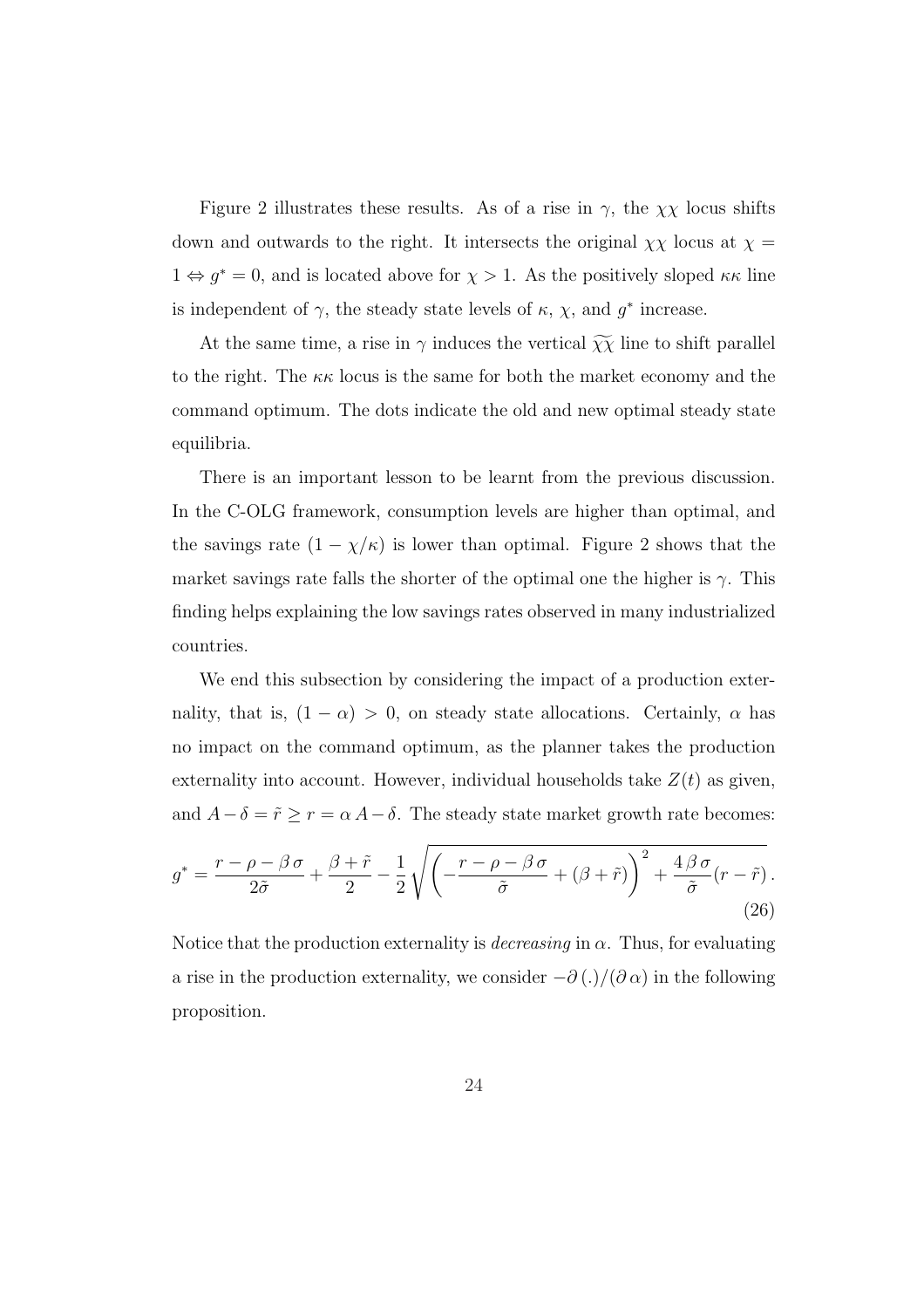PROPOSITION 3 Consider an overlapping generations economy. The production externality raises the difference between the socially optimal growth rate and the market growth rate:

$$
-\frac{\partial\left(\tilde{g}-g^*\right)}{\partial\,\alpha}>0\,.
$$

The production externality exacerbates the distortionary impact of the consumption externality.

Proposition 3 passes on two results. First, the production externality causes optimal and market growth rates to differ from each other, which does not come as a surprise. When  $\alpha$  declines — that is, the production externality increases — the market rate of interest also declines. As a consequence, the individual consumption growth rates fall, and so does the aggregate one. As the socially optimal growth rate is not affected by  $\alpha$ , a decline in  $\alpha$ strengthens the distortion  $\tilde{g}_c - g_c^*$ . Second, the consumption and production externalities exacerbate each other. The higher is  $\gamma$  the more are households willing to substitute intertemporally. That is, the impact of a given decline in  $\alpha$  (thereby in r) on the individual consumption growth rate is the stronger, the higher is the consumption externality.

### 3.2 Dynamics

Externalities not only have an impact on steady state paths but also on transitional dynamics. Here, we characterize transition paths, and compare those obtained from the market economy framework with optimal transition paths. We will end this subsection by a note on the impact of  $\beta$  on (asymptotic) convergence speeds in market economies.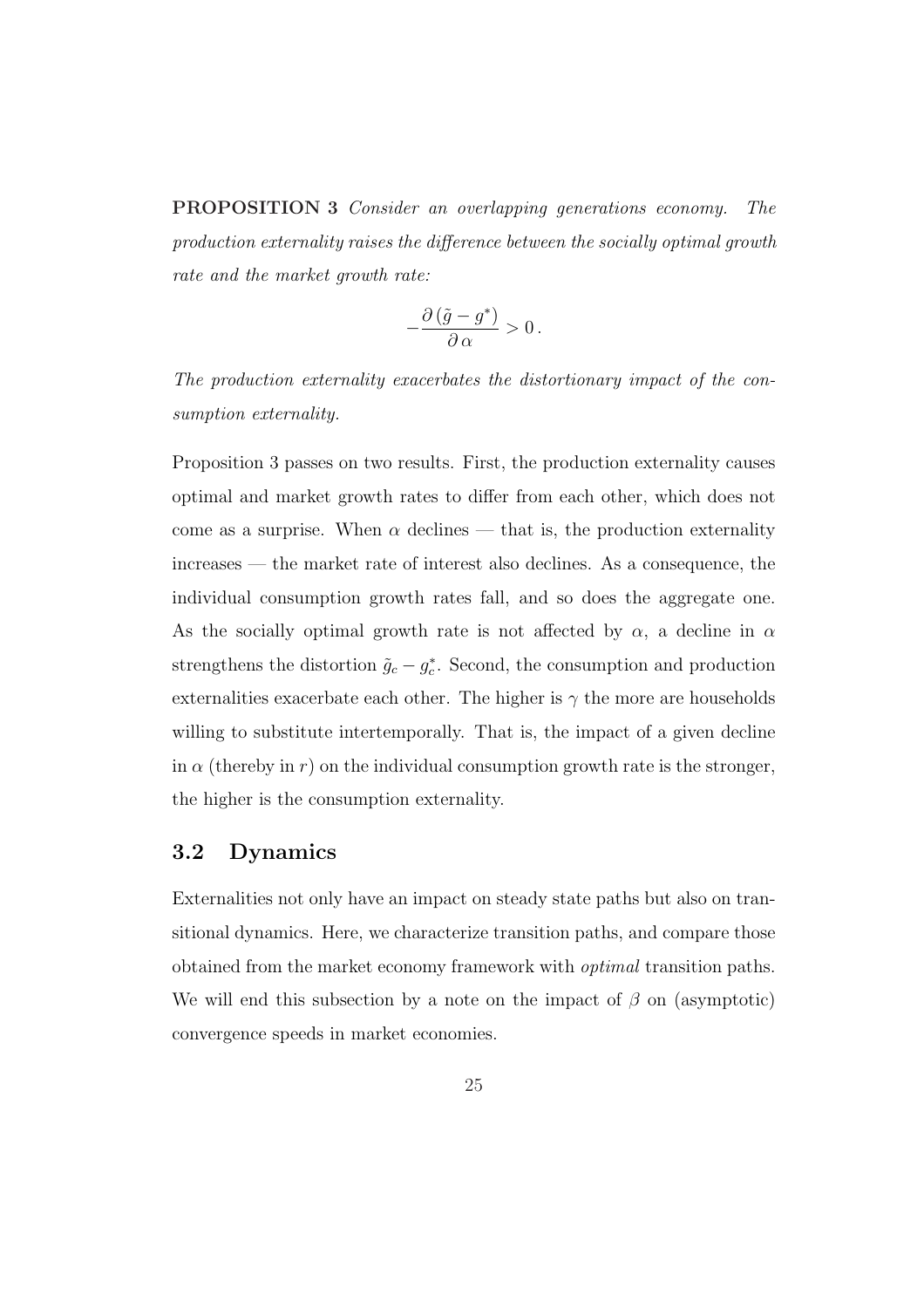In the following, in order to clarify the discussion of dynamics, we present some results in terms of the general utility functions  $u(.)$  and  $V(.)$  rather than the corresponding specified CRRA functions. As before, an asterisk refers to variables of the market economy, while a tilde refers to variables of the social optimum.

The market economy framework implies the following growth rate of individual consumption:

$$
\frac{\dot{c}(v,t)}{c(v,t)} = (r - \rho) \theta^*(v,t),\qquad(27)
$$

where  $\theta^*(v,t)$  is the transitional intertemporal elasticity of substitution in consumption of the market economy.<sup>22</sup> In the social optimum, consumption grows according to:

$$
\frac{\dot{c}(v,t)}{c(v,t)} = (\tilde{r} - \rho) \tilde{\theta}(v,t) ,\qquad (28)
$$

where  $\tilde{\theta}(v, t)$  is the intertemporal elasticity of substitution in consumption in the social optimum.<sup>23</sup> Clearly, the growth rates of *individual* consumption in the two economies coincide if and only if  $(r - \rho) \theta^*(v, t) = (\tilde{r} - \rho) \tilde{\theta}(v, t)$ . To shed light on the dynamics, we will now discuss transitional dynamics for a number of important cases. In particular, we demonstrate that a consumption externality introduces a distortion with respect to the optimal transition paths in the cases listed in Table 1.

<sup>22</sup>Partial derivatives are denoted by subindexes. E.g.,  $u_c(v, t)$  stands for  $\partial u(c(v,t), X(t))/\partial c(v,t).$ 

 $^{23}\theta^*(v,t) \equiv -\frac{u_c(v,t)}{\left(u_{cc}(v,t) + u_{cX}(v,t)\frac{\dot{X}(t)}{\dot{c}(v,t)}\right)c(v,t)},$  $\tilde{\theta}(v,t) \equiv -\frac{V_C(t)+V_X(t)}{\left(V_{CC}(t)+V_{CX}(t)+\frac{X(t)}{C(t)}(V_{CX}(t)+V_{XX}(t))\right)C(t)}.$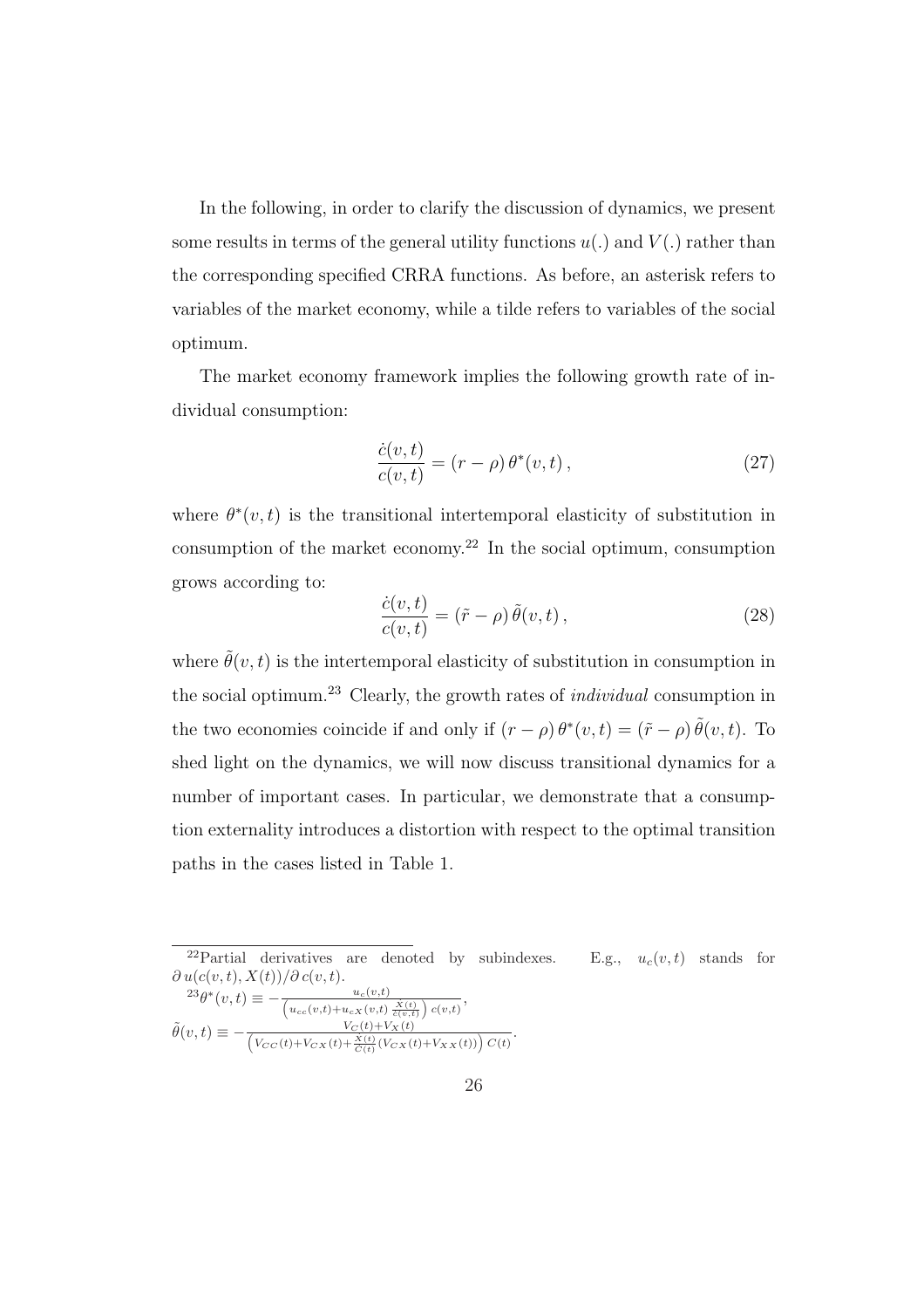| .,<br>OL:<br>. . |  |
|------------------|--|
|                  |  |

Distortionary Impact of Consumption Externality

| DISTORTIONARY IMPACT OF CONSUMPTION EXTERNALITY |                                                                                                                                        |    |                                       |  |
|-------------------------------------------------|----------------------------------------------------------------------------------------------------------------------------------------|----|---------------------------------------|--|
|                                                 |                                                                                                                                        |    | ILA $(\beta = 0)$ C-OLG $(\beta > 0)$ |  |
|                                                 | $\varphi \to \infty$ : $X(t) \equiv C(t)$                                                                                              | no | yes $(\tilde{g}_c > g_c^*)$           |  |
|                                                 | $\varphi < \infty$ : $\dot{X}(t) = \varphi \left( C(t) - X(t) \right)$ yes $(\tilde{g}_c < g_c^*)$ yes $(\tilde{g}_c \geqslant g_c^*)$ |    |                                       |  |

The indicated signs holds for  $\dot{\chi} > 0$ , and even for  $\alpha = 1$ . To sharpen our results, in all cases, we assume that there is no production externality  $(\alpha = 1).$ 

**PROPOSITION 4** Consider an economy with  $\beta = 0$ . The consumption externality does not introduce a distortion with respect to the optimal transition paths if and only if:

$$
\left(\frac{u_X}{u_c}\right)|_{c=C} = 0.
$$
\n(29)

The proof of Proposition 4 is given in the appendix. Proposition 4 encompasses two important cases.

Case 1.  $\varphi \to \infty$ :  $X(t) \equiv C(t)$ . For this case, the consumption externality is represented by current aggregate (average) consumption, and condition (29) becomes:<sup>24</sup>

$$
\left(\frac{\overset{\cdot }{u_{C}}}{u_{c}}\right)\vert_{c=C}=0\,.
$$

Condition (29) clearly holds for our CRRA specification of the utility function (1). It says that the marginal rate of substitution of  $C(t)$  for  $c(v, t)$  is constant through time. A proportionate increase in both  $c(v, t)$  and  $C(t)$  does not

<sup>&</sup>lt;sup>24</sup>When  $\varphi \to \infty$ , X is to be replaced by C. As  $\beta = 0$ , individual consumption cannot be differentiated according to birth date:  $c(v,t) = c(t)$ . In equilibrium,  $c(t) = C(t)$ .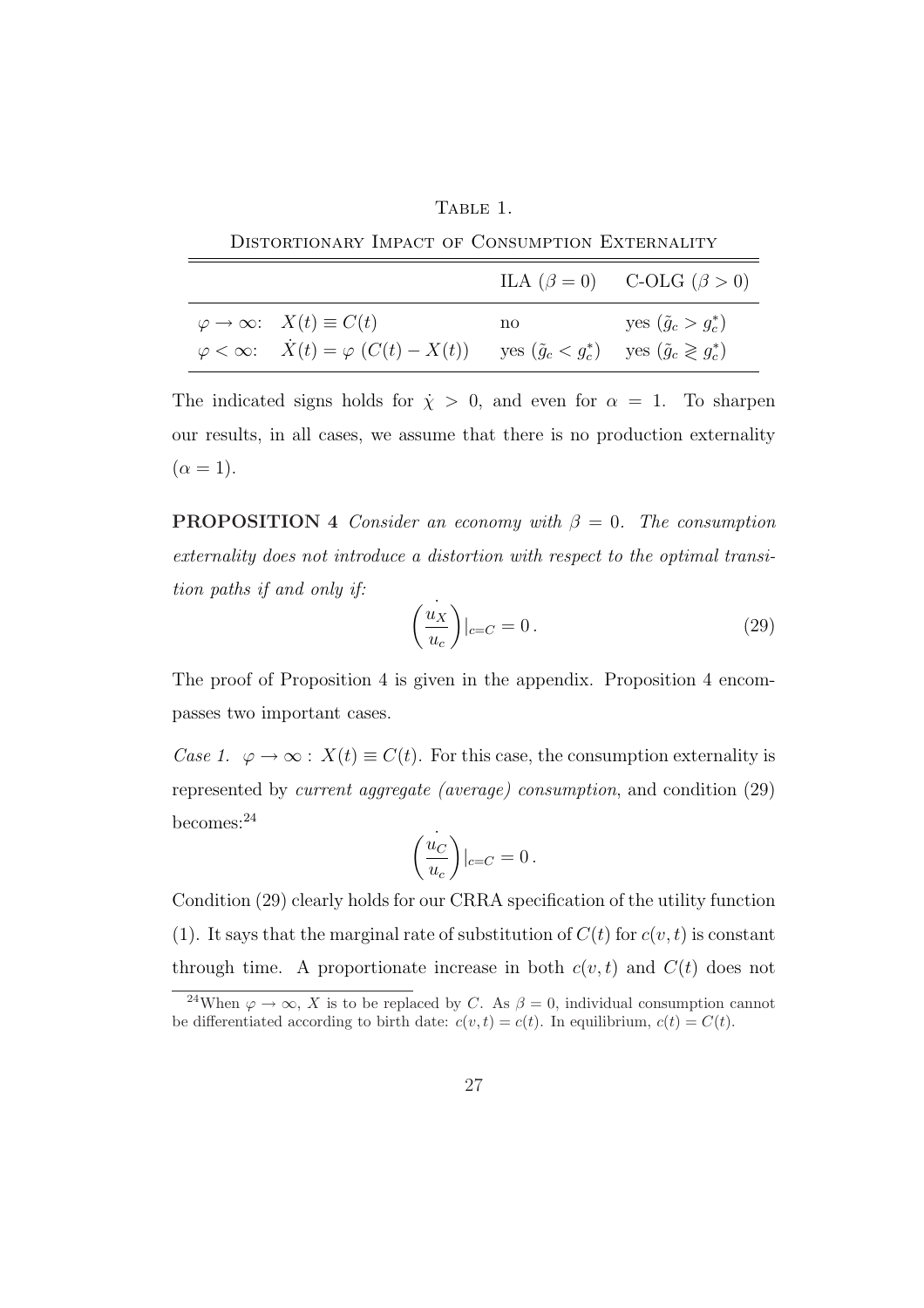alter this marginal rate of substitution. For a given consumption level at some time t,  $\theta^*(v,t) = \tilde{\theta}(v,t)$ , and all variables in the market economy grow at socially optimal rates along the transition paths.

Proposition 4 does not imply that the consumption externality does not have any impact on transition paths. It shows that the consumption externality does not introduce a *distortion*, that is, the externality has the same impact in both frameworks, the market economy and the social optimum.

Suppose, there is a production externality  $(1 - \alpha > 0)$  in addition to the consumption externality. Then  $\tilde{r} > r$ ,  $\tilde{C}(t) > \dot{C}^*(t)$ , and  $\tilde{C}(t + \Delta) >$  $C^*(t + \Delta)$ , in which case, condition (29) does not longer hold. With a production externality, Proposition 4 shows that transition paths deviate. Consumption growth is larger in a social optimum than in the market economy, and the consumption externality *here* influences the distortion introduced by the production externality.

Case 2:  $\varphi < \infty$ :  $\dot{X}(t) = \varphi$  (C(t) – X(t)). As can easily be verified, condition (29) does *not* hold for our CRRA utility function, when  $\gamma > 0$ . Over time, the marginal rate of substitution changes according to:  $(u_X/u_c)$  =  $-\gamma$  [ $c(v, t)/X(t)$ ] =  $-\gamma$  [ $\chi(t)$ ]. The consumption externality introduces a distortion with respect to transition paths, even in the absence of a production externality (and even with exogenous labor supply). Three remarks are in order.

First, the nature of the distortion (sign) depends on whether the optimal  $\chi(t)$  is smaller than or larger than its steady state value. If  $\chi(t)$  is below its steady state value,  $\dot{\chi}(t) > 0$  along the transition path. In this case,  $\tilde{g}_c < g_c^*$ . That is, the optimal consumption growth rate is lower than the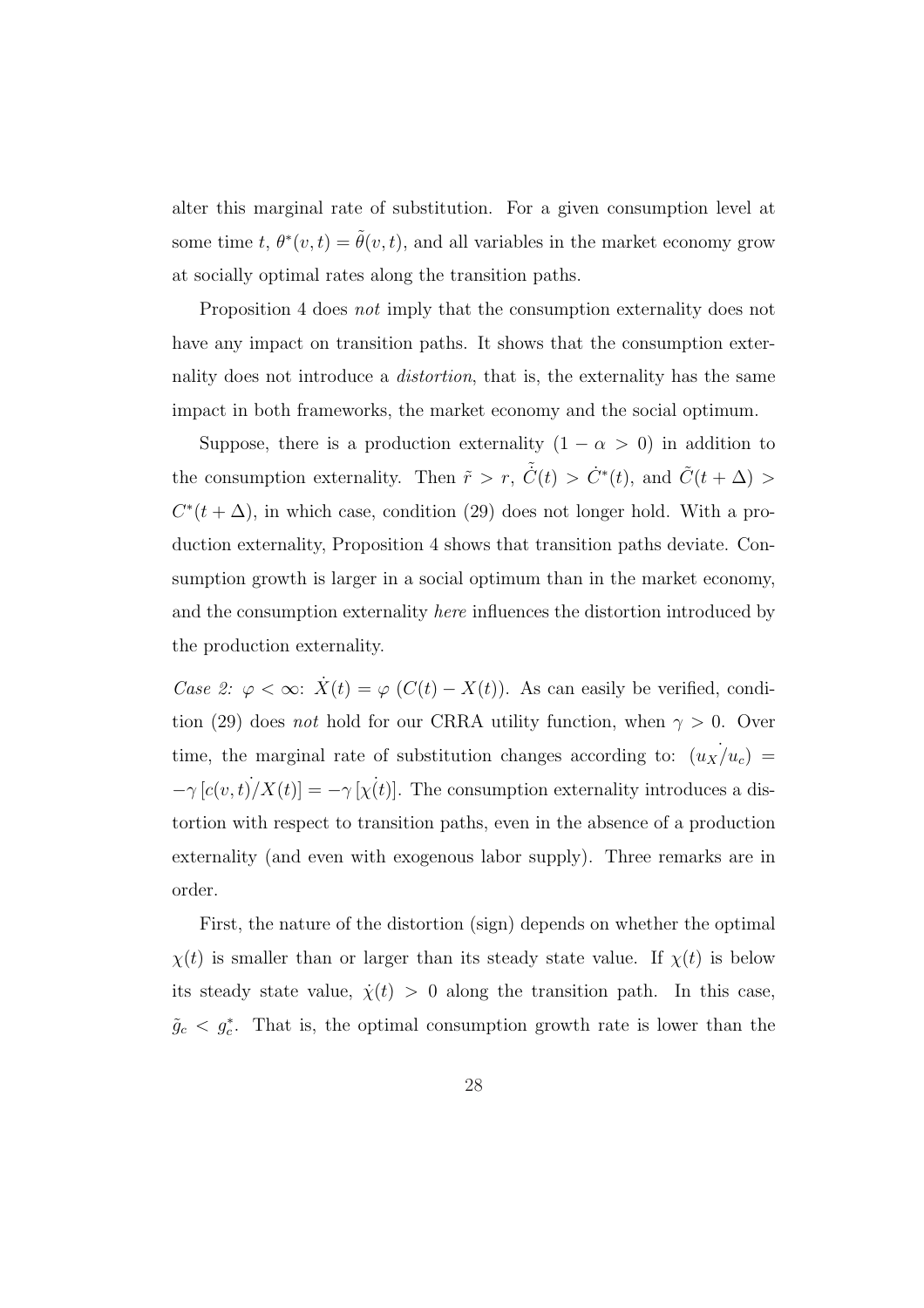market growth rate.

The social planner internalizes the negative consumption externality, while individual households do not. Therefore, the social planner "penalizes"  $\dot{\chi} > 0$ . If  $\dot{\chi} > 0$ , it follows that  $g_C > g_X$ , and  $\dot{X} > 0$ . That is, the reference level, which lowers utility of all households, increases. The consumption externality raises the (transitional) optimal intertemporal elasticity of substitution,  $\tilde{\theta}(v, t)$ , by less than the decentralized one,  $\theta^*(v, t)$ , and  $\tilde{g}_c < g_c^*$ .

Second, condition (29) fails to hold for a wide class of utility functions and specifications of consumption externalities. In particular, along a transition path, (29) does not hold for the class of CRRA utility functions, including the externality specifications proposed by Dupor and Liu (2003).<sup>25</sup>

Third, only in a steady state,  $\chi$  does not change over time. Therefore, the consumption externality does not introduce a distortion in the steady state, when  $\beta = 0$ . Along the transition path, however, the consumption externality always introduces a distortion.

**PROPOSITION 5** Consider an overlapping generations economy  $(\beta > 0)$ . If lifetimes are finite, the consumption externality always introduces a distortion (an inefficiency) with respect to the optimal transition paths.

As for the ILA framework ( $\beta = 0$ ) above, we consider two cases:  $\varphi \to \infty$ , and  $\varphi < \infty$ .

$$
v(c, X) = \frac{1}{1 - \sigma} \left[ \left( \frac{c^{\mu} - \gamma X^{\mu}}{1 - \gamma} \right)^{1/\mu} \right]^{1 - \sigma},
$$

where the utility function we employ follows from the limit as  $\mu$  approaches zero. Clearly,  $(v_X/v_c) = -\gamma (c/X)^{1-\mu}$ , which is constant over time in a steady state only.

<sup>25</sup>They propose a utility function that includes, as special cases, many standard specifications of consumption externalities used in the literature: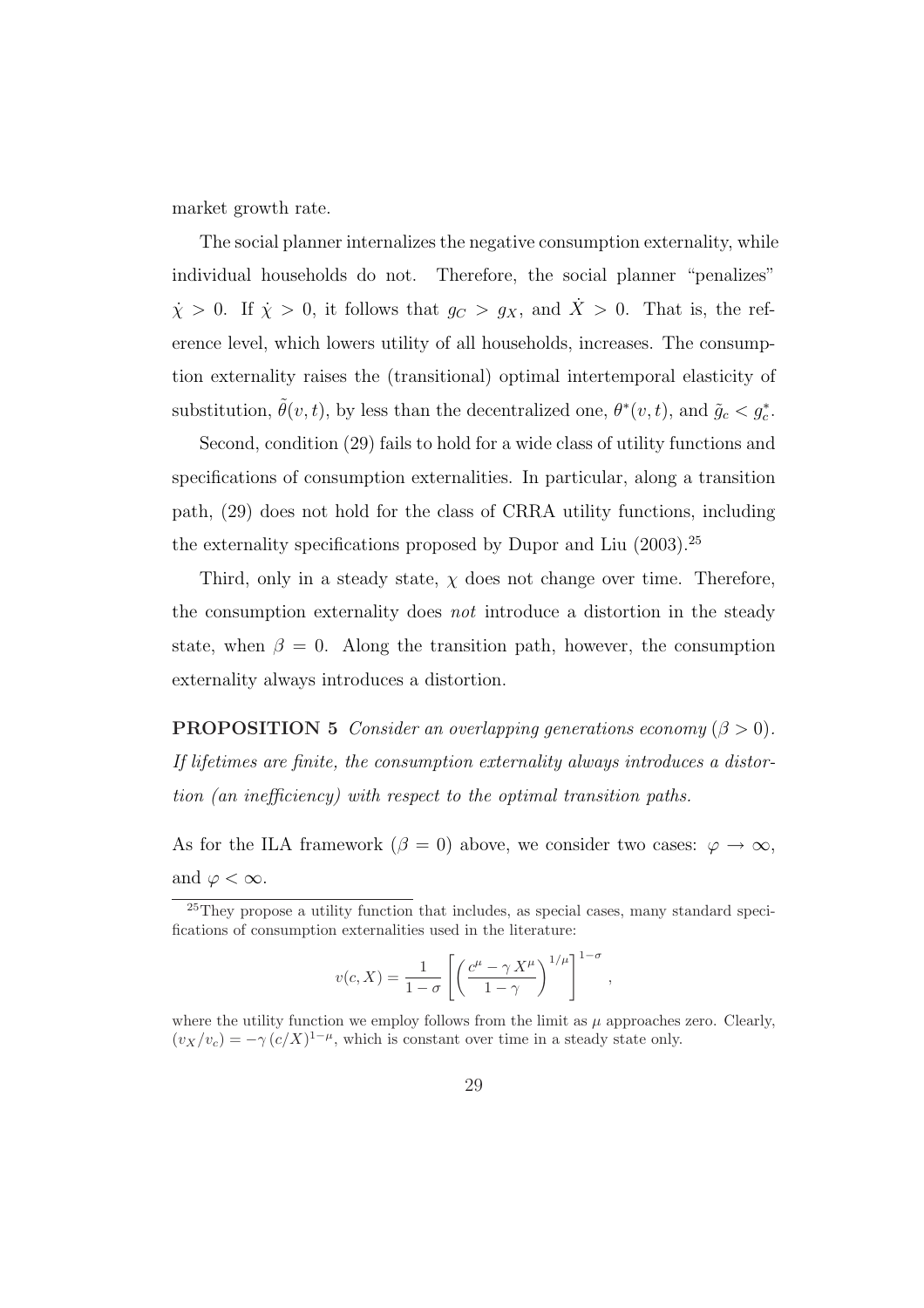Case 1.  $\varphi \to \infty$ :  $X(t) \equiv C(t)$ . In an ILA economy, the consumption externality did not cause a distortion. Proposition 5 shows that for a C-OLG economy, the consumption externality creates a distortion in transitional paths (even in the absence of a production externality). With  $\beta > 0$ , the market's aggregate consumption growth rate is smaller than the individual consumption growth rate, due to the intergenerational turnover effect. In contrast to the optimal growth rate, in a market economy, the consumption reference level — aggregate consumption — grows by less than individual consumption. As individual growth rates positively depend on the aggregate growth rate,  $\tilde{g}_c > g_c^*$ .<sup>26</sup>

Case 2:  $\varphi < \infty$ :  $\dot{X}(t) = \varphi$  (C(t) – X(t)). In an ILA economy, we showed that the consumption externality caused the optimal individual consumption growth rate to fall short of the market growth rate. The reason was seen to be the "internalization effect" (the social planner internalizes the consumption externality, while households do not). With  $\beta > 0$ , a second, opposing effect enters the story: the intergenerational turnover effect, described above for Case 1. It cannot generally be determined whether the internalization effect dominates the intergenerational turnover effect or not. If, however,  $\beta$ is "very small," the internalization effect dominates, and  $\tilde{g}_c < g_c^*$ . If  $\dot{\chi}$  is positive and "very small," the intergenerational turnover effect dominates, and  $\tilde{g}_c > g_c^*$ . In particular, close enough to the steady state, as  $\dot{\chi}$  is close to zero, the intergenerational turnover effect always dominates. That is, the overconsumption result  $(\tilde{g}_c > g_c^*)$  not only holds in the steady state but also

<sup>&</sup>lt;sup>26</sup>The distortion becomes immediate when considering:  $\tilde{g}_c = (r - \rho)/\sigma + \gamma (\sigma - 1)/\sigma \tilde{g}_C$ , and  $g_c^* = (r - \rho)/\sigma + \gamma (\sigma - 1)/\sigma g_C^*$ , where  $g_C^* < \tilde{g}_C$  when  $\beta > 0$ .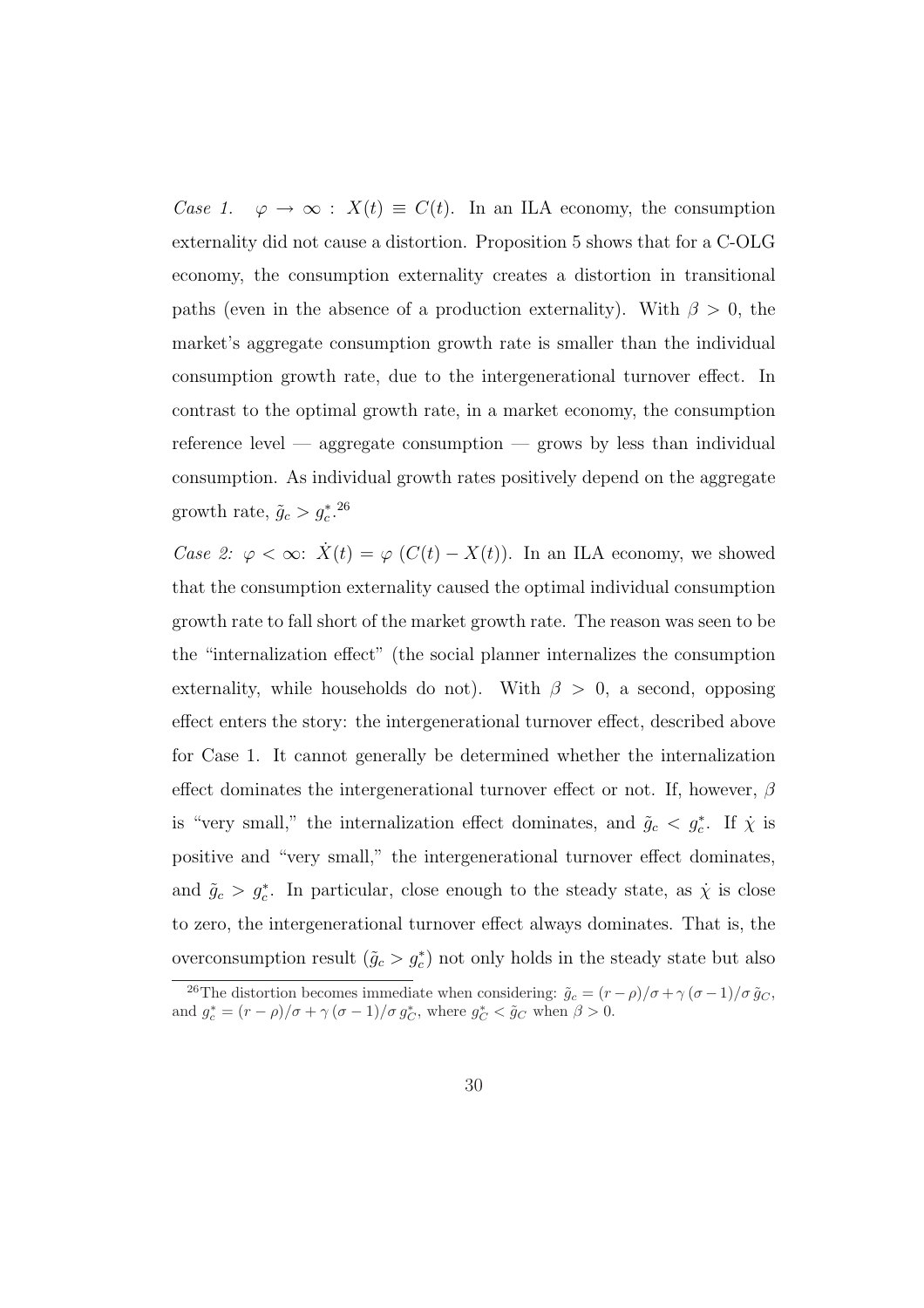along the transition path, close to the steady state.

There are two lessons to be drawn from this discussion. First, along the transition path, it is possible to observe a switch from  $\tilde{g}_c < g_c^*$  to  $\tilde{g}_c > g_c^*$ . Second, close to the steady state,  $\tilde{g}_c > g_c^*$ . This finding reverses the result given by the ILA framework, where  $\tilde{g}_c < g_c^*$  along the transition path.

#### Speed of Convergence.

Finally, we briefly consider the impact of longevity on the asymptotic speed of convergence in the C-OLG model (a detailed account is available from the author upon request). In the previous section we already showed that a rise in  $\beta$  has a dampening effect on steady state growth in a market economy. The same holds along the stable trajectory as well. The higher the  $\beta$  the stronger is the fraction of older, wealthy consumers with a high consumption level, and the smaller is *aggregate* consumption growth. This intergenerational turnover effect is the stronger, the larger is  $\kappa$ . Consequently, the rise in  $\kappa$ along the stable arm has a dampening effect on growth, when  $\beta > 0$ . This dampening effect is absent in the ILA model, where  $\beta = 0$ .

In numerical terms, with  $\beta > 0$  and  $\gamma > 0$ , and for reasonable calibrations, our model implies asymptotic convergence speeds below 3% a year. This result accords with empirical evidence (Barro and Sala-i-Martin 1992, and Mankiw et al. 1992). This property of the C-OLG model is important, as the typical one-sector ILA growth model implies convergence speeds that are too high and not consistent with empirical evidence.<sup>27</sup>

<sup>&</sup>lt;sup>27</sup>It goes without saying that finiteness of lifetime is just one mechanism lowering the implied convergence speed of the growth model. The introduction of a second (sluggish) capital stock will result in a similar decline of the convergence speed, as does the introduction of adjustment costs of investment.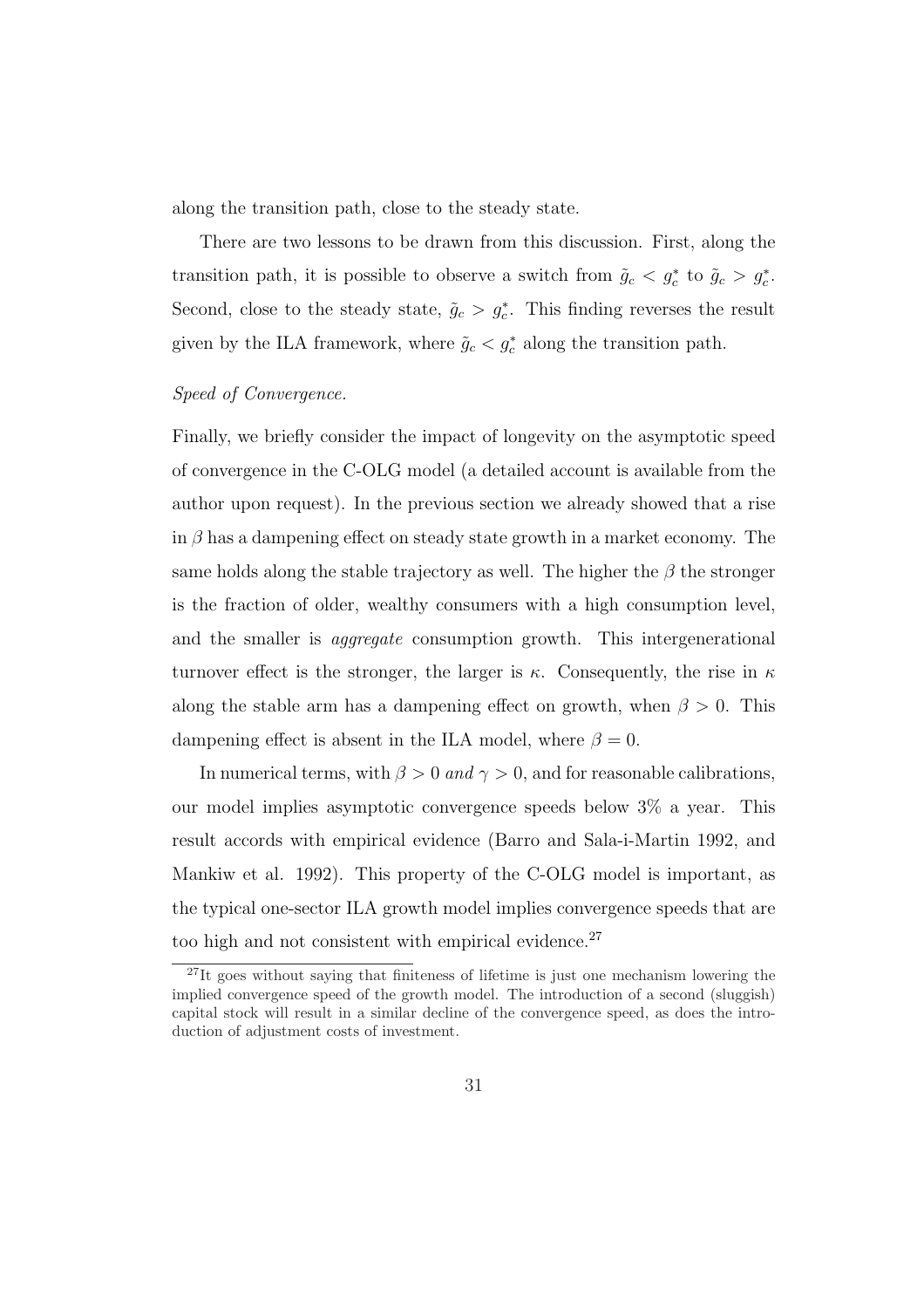### 4 Conclusions

The impact of externalities on economic growth is usually considered in economies populated with infinitely-lived households. In this paper, we consider the question of how the finiteness of lifetimes (a "finite horizon") affects the effects of externalities on economic growth. We employ an overlapping generations model in continuous time (C-OLG model) for our analysis.

This endeavor is motivated by two facts. First, we argue that a consumption externality cannot be treated most appropriately in a symmetrical context, where the individual consumption levels of all households are the same, as the externality stems from different consumption levels. The C-OLG model introduces the required heterogeneity. As wealth differs among cohorts, so do individual consumption levels. Therefore, the C-OLG framework is a natural framework to consider consumption externalities. Second, the introduction of finite lifetimes (a finite horizon) has a significant impact on the answer to the research question, whether or not externalities introduce an inefficiency (a distortion).

We show that significant results discussed in the literature only hold at the limit, when agents are infinitely-lived. However, they cease to hold in finitehorizon economies. E.g., with a finite horizon, a consumption externality always introduces a distortion (an inefficiency) with respect to steady state growth rates, even if there is no production externality (and labor supply is exogenous). Likewise, a consumption externality introduces a distortion with respect to transitional paths, even if the externality stems from current average consumption. These results do not hold when agents are infinitelylived.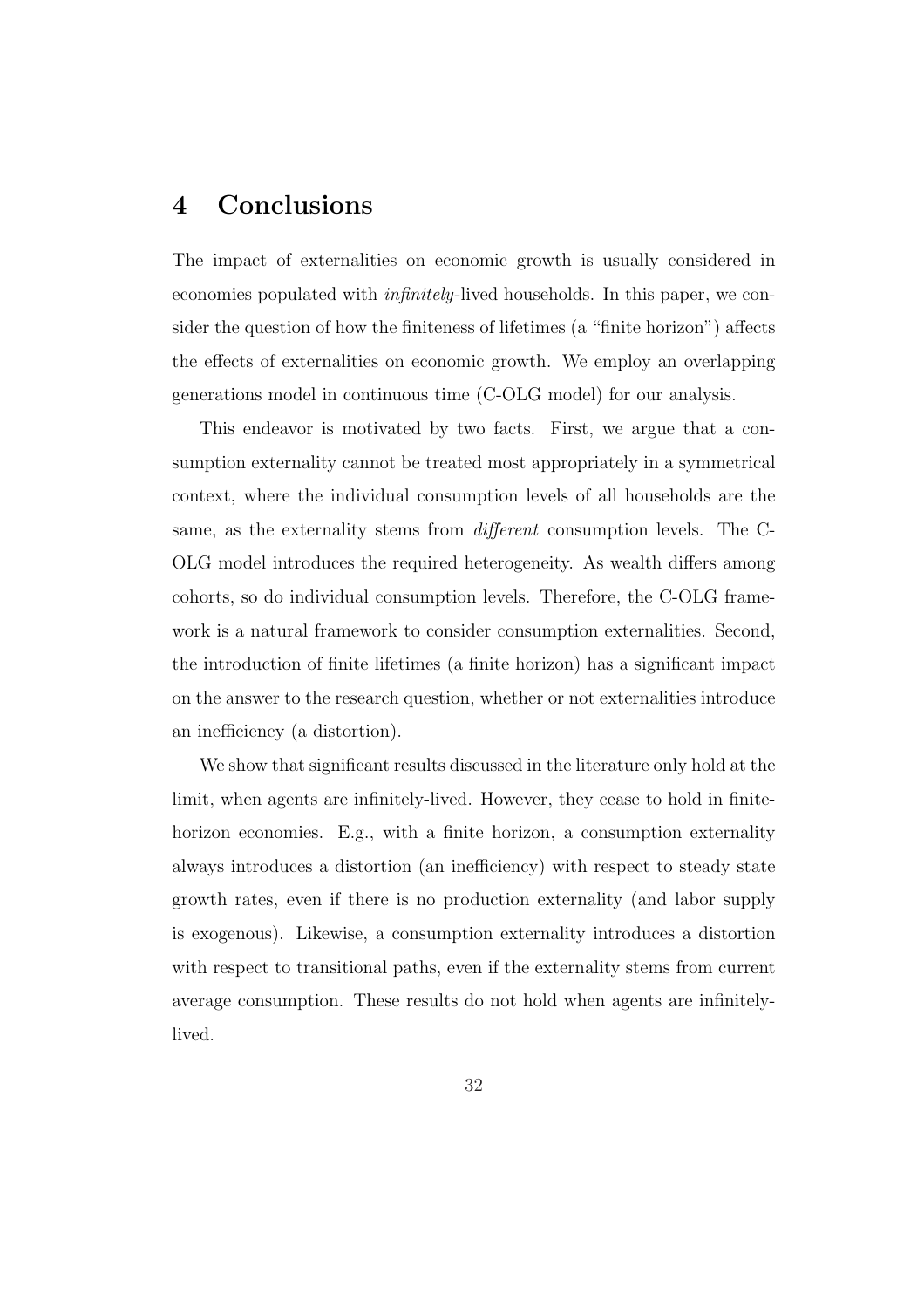Another result concerns the nature of the distortion caused by a consumption externality that stems from a slowly adjusting reference level. In an economy with infinitely-lived agents, *optimal* consumption growth is smaller than the growth rate observed in a market economy along the transition path. In contrast, in the C-OLG model, optimal consumption growth exceeds the market growth rate along the transition path, close to the steady state. That is, in a decentralized economy, consumption levels are higher than optimal, and the savings rate is lower than optimal. This finding helps explaining the low savings rates observed in many industrialized countries.

Next, the finiteness of lifetime reduces the speed of convergence to a magnitude that accords with empirical evidence. This finding is important, as the typical one-sector ILA growth model implies convergence speeds that are too high and not consistent with empirical evidence.

The reason for the distortionary effect (inefficiency) introduced by a consumption externalities is seen to come from overconsumption. The impact of individual consumption on the consumption reference level is strictly positive, when lifetime is finite, that is,  $\beta > 0$ . As the consumption reference level enters (negatively) all other individuals' utilities, and individual households do not consider this impact, the resulting competitive equilibrium is not Pareto efficient. Therefore, the consumption externality is distortionary in the C-OLG model. In the ILA framework, in contrast, this impact of individual consumption on the reference level is shown to be nil. Thus, the consumption externality does not introduce a distortion in the infinite horizon case, while it introduces a distortion in the finite horizon case.

These results have important (optimal) fiscal policy implications. First,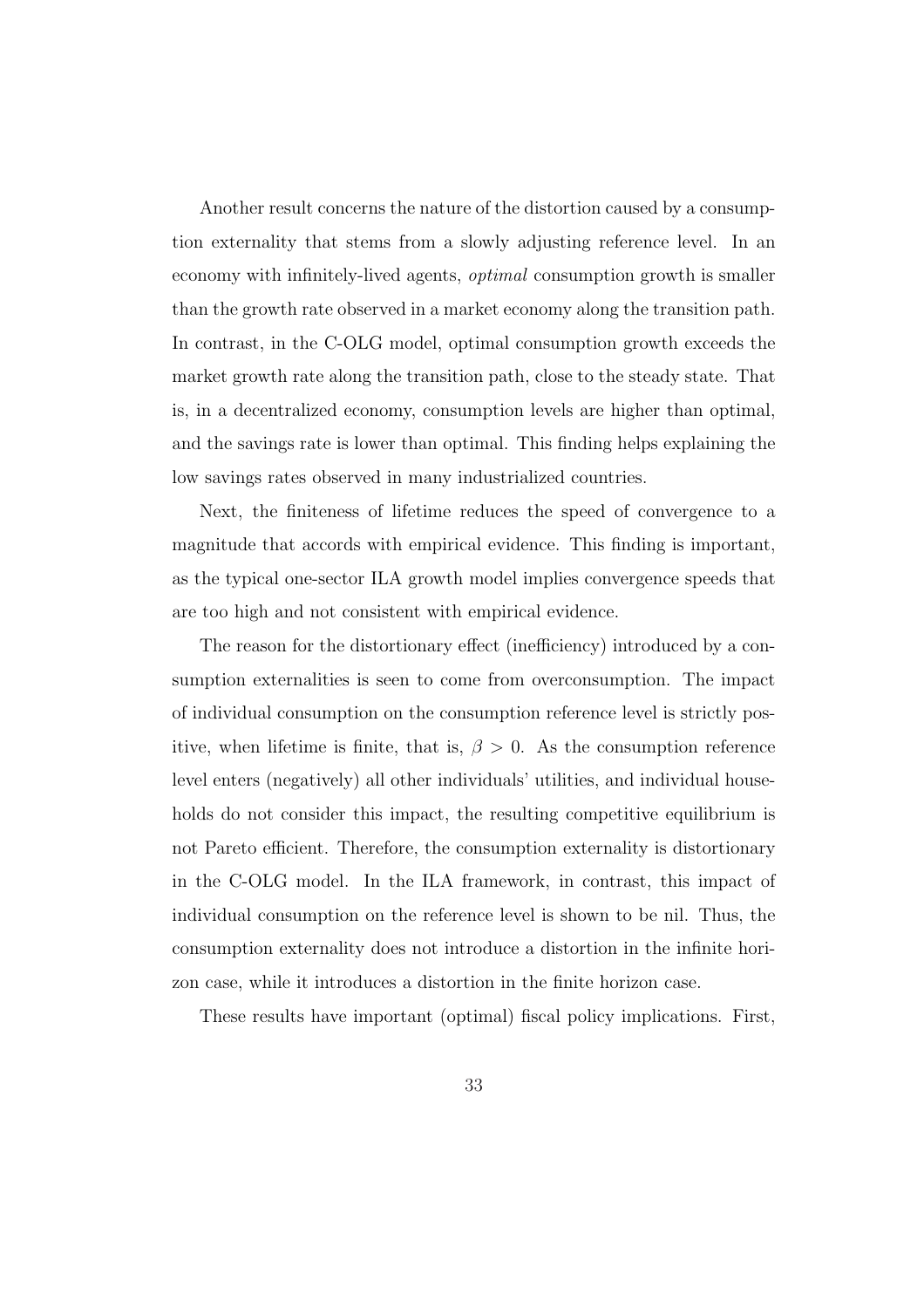the results support arguments in favor of a shift in the tax base towards consumption, as a negative consumption externality implies overconsumption in the C-OLG framework (which never is the case in the ILA framework). The distortion always occurs, regardless of the presence of production externalities. Second, regarding the design of optimal policy, in the ILA case, the only instrument needed is a capital income tax to correct for the production externality. With finitely-lived agents, however, a consumption tax is needed in addition. Along the transition path, in the ILA case, two instruments are required: a capital income tax along with a consumption tax. With finitelylived agents, the optimal consumption tax needs not only vary in time, but it needs to be age-conditioned, in addition. An optimum can be obtained only, once a sufficiently rich set of policy instruments is available.

I hope this study helps to clarify the differences in effects of externalities between the ILA and C-OLG frameworks, and it will contribute to the future debate on economic growth, cross-country income dynamics, and externalities.

### Appendix

A.1 Proof of Lemma 1. Property (i) is shown in (12). The factor of proportionality is given by  $[\zeta(t) - \gamma(1 - \sigma^{-1})g_x(t)]$ , which is positive by the fact that  $c(v, t) > 0$ .

Property (ii) follows from the fact that at any given point in time  $0 =$  $a(t,t) < \Omega(t)$ . From (i) it follows that  $c(t,t)$  falls short of average (aggregate) consumption, which is given by  $C(t)$ . Formally,  $C(t) - c(t, t) =$  $[\zeta(t) - \gamma (1 - \sigma^{-1}) g_x(t)] \Omega(t).$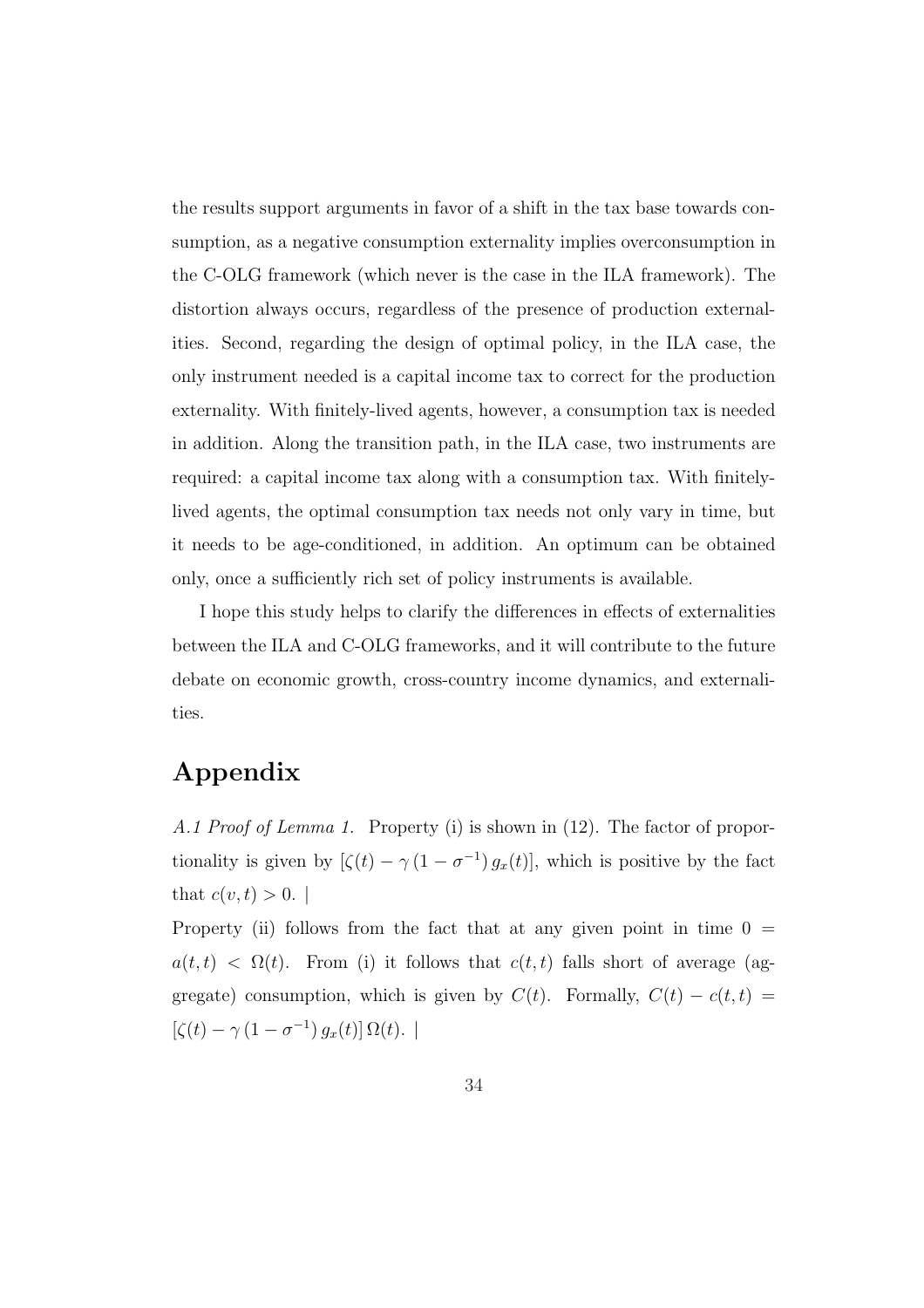Property (iii) is shown in (13): individual consumption growth rates are equal across cohorts. |

Property (iv): Consider that  $\beta$  represents the ("intergenerational turnover") rate at which existing, wealthy cohorts are replaced by newborn individuals without wealth. For given individual and aggregate consumption levels, a rise in  $\beta$  increases the share of young households who hold no wealth at all. While consumption growth rates are equal across generations (by iii), a rise in  $\beta$  amounts to a rise in the share of consumers with a below-average consumption level (by ii). Therefore, the average consumption growth rate declines in  $\beta$ . Formally,  $\beta [C(t) - c(t,t)]/C(t) = \beta \Omega/(h + \Omega)$ . Thus,  $\partial [\beta] C(t)$  –  $c(t,t)]/C(t)]/\partial \beta = \Omega/(h+\Omega) > 0$ . A rise in  $\beta$  increases the difference between aggregate and individual consumption growth rates. |

Property (v):  $\partial [C(t) - c(t,t)] / \partial \Omega = [\zeta(t) - \gamma (1 - \sigma^{-1}) g_x(t)] > 0$ . This property reflects the fact that  $0 = a(t, t)$  falls the more short of average wealth the higher is aggregate (average) wealth  $\Omega(t)$ . As consumption is proportional to wealth,  $c(t, t)$  falls the more short of average consumption the higher is aggregate (average) wealth.  $\parallel$ 

A.2 Equation (22) and Consumption Growth. The current value Hamiltonian is given by:

 $H_c = \frac{C(\tau)^{1-\sigma}X(\tau)^{-\gamma(1-\sigma)}}{1-\sigma}$  $\frac{X(\tau)^{-\gamma(1-\sigma)}}{1-\sigma}e^{\rho t} + \mu_K(\tilde{r} K(\tau) - C(\tau)) + \mu_X(\varphi(C(\tau) - X(\tau))).$ Equation (22) follows from:

$$
\partial H_c/\partial C(\tau) = 0, \quad \partial H_c/\partial X(\tau) = 0,
$$
  
 
$$
-\partial H_c/\partial K(\tau) = \dot{\mu}_K(\tau) - \rho \mu_K(\tau), \quad -\partial H_c/\partial X(\tau) = \dot{\mu}_K(\tau) - \rho \mu_X(\tau).
$$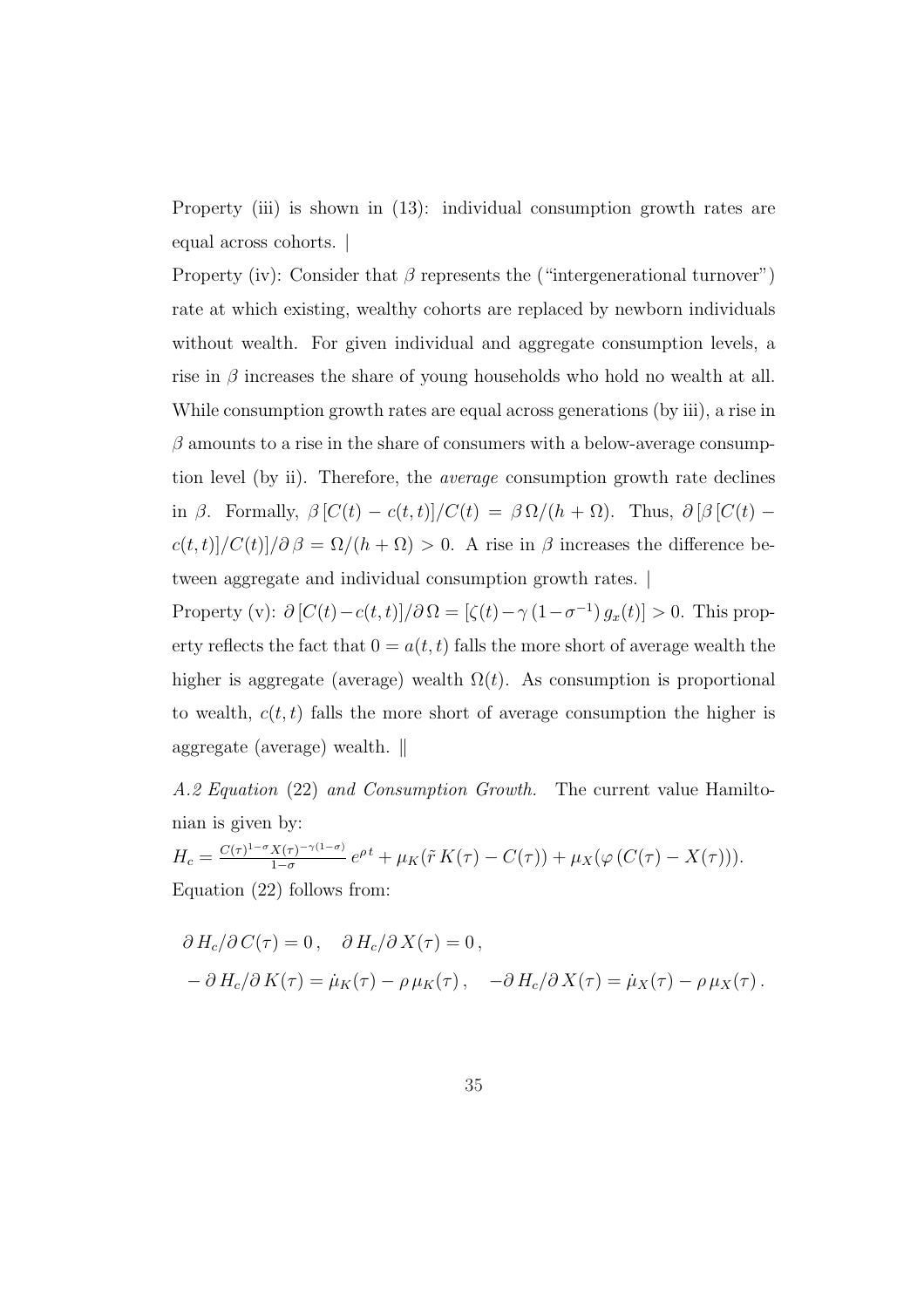Furthermore, differentiating  $(21)$  with respect to time implies:

$$
\frac{\dot{c}(\tau - y, \tau)}{c(\tau - y, \tau)} = -\frac{\dot{\lambda}(\tau)}{\lambda(\tau) \sigma} + \gamma \frac{\sigma - 1}{\sigma} \frac{\dot{X}(\tau)}{X(\tau)}
$$

.

Considering the Lagrangian from (18), we observe that  $\lambda(\tau) = V_C[C(\tau), X(\tau)],$ thus,

$$
-\frac{\dot{\lambda}(\tau)}{\lambda(\tau)\sigma} = \frac{\dot{C}(\tau)}{C(\tau)} - \gamma \frac{\sigma - 1}{\sigma} \frac{\dot{X}(\tau)}{X(\tau)}.
$$

Individual consumption growth is then given by:

$$
\frac{\dot{c}(\tau - y, \tau)}{c(\tau - y, \tau)} = \frac{\tilde{r} - \rho}{\sigma} + \gamma \frac{\sigma - 1}{\sigma} \frac{\dot{X}(\tau)}{X(\tau)} - \frac{\gamma}{\sigma} \dot{\chi}(\tau) (1 - \gamma \chi(\tau))^{-1} ,
$$

which coincides with the rate of aggregate consumption growth.  $\parallel$ 

A.3 Summary of the Social Optimum.<sup>28</sup> We represent aggregate behavior by a series of differential equations in the variables  $\kappa(t)$ , and  $\chi(t)$ :<sup>29</sup>

$$
\frac{\dot{C}(t)}{C(t)} = \frac{\tilde{r} - \rho}{\sigma} + \gamma \frac{\sigma - 1}{\sigma} \frac{\dot{X}(t)}{X(t)} - \frac{\gamma}{\sigma} \dot{\chi}(t) (1 - \gamma \chi(t))^{-1},
$$
\n
$$
\frac{\dot{X}(t)}{X(t)} = \varphi(\chi(t) - 1),
$$
\n
$$
\frac{\dot{K}(t)}{K(t)} = \tilde{r} - \frac{\chi(t)}{\kappa(t)}.
$$

A.4 Impact of the Externality on Levels. Claim. In an economy with inelastic labor supply and without a production externality, the stronger is the consumption externality the higher are  $\chi$  and  $\kappa$ , the lower is  $\chi/\kappa$ , and the

<sup>&</sup>lt;sup>28</sup>The appropriate transversality conditions are:  $\lim_{\tau \to \infty} e^{-\rho \tau} \mu_K(\tau) K(\tau) = 0$ ,  $\lim_{\tau \to \infty} e^{-\rho \tau} \mu_X(\tau) X(\tau) = 0$ , and  $K(t), X(t)$  given.

<sup>&</sup>lt;sup>29</sup>As in the decentralized economy, the dynamics of the model is two-dimensional:  $\dot{\chi} =$  $\dot{\chi}(\chi)$ ,  $\dot{\kappa} = \dot{\kappa}(\chi,\kappa)$ . The dimension of the stable manifold is one, and the system is saddle point stable.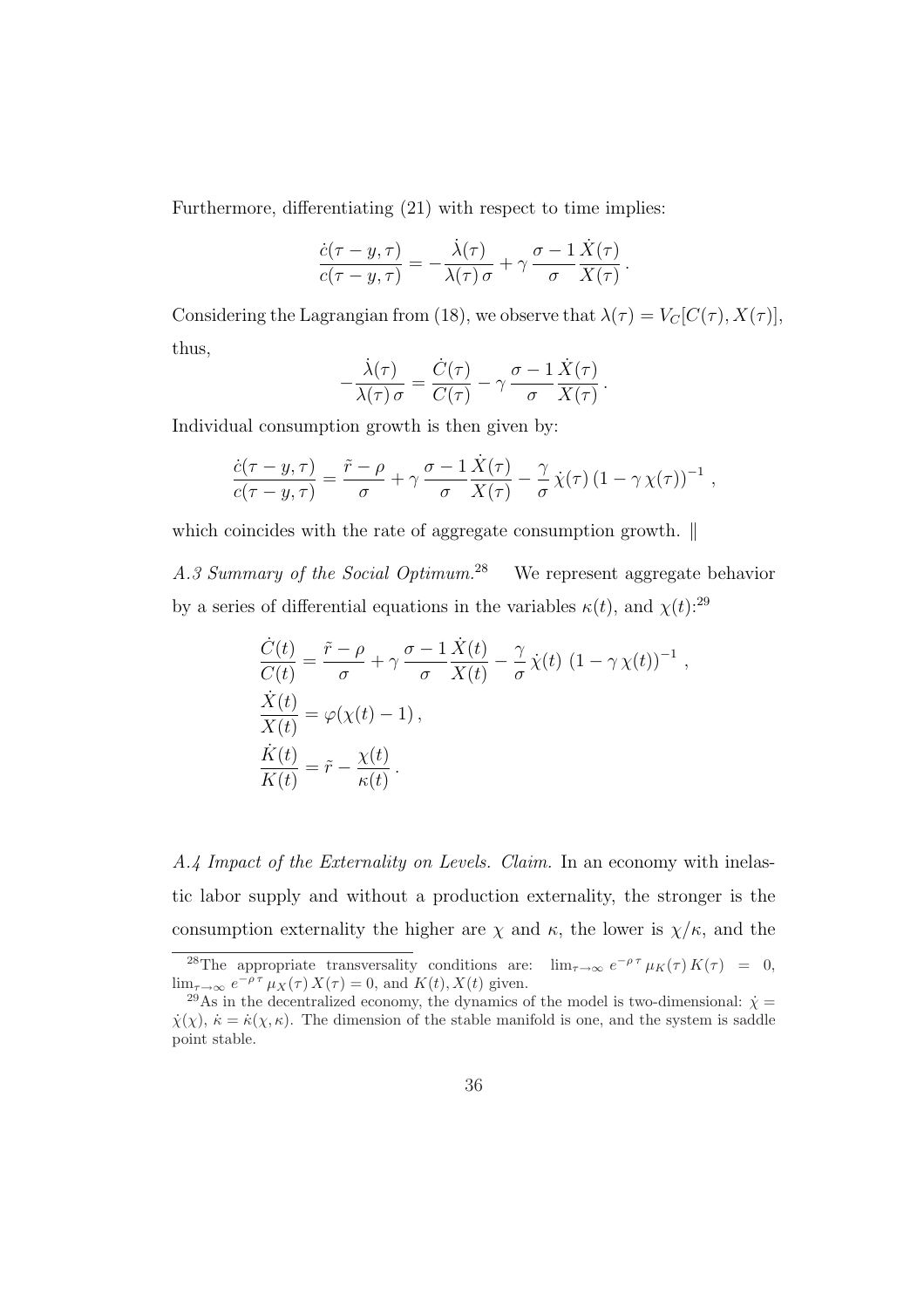stronger is the distortion with respect to  $\chi$  and  $\kappa$ .

*Proof.* Clearly, for both the market and the planner's economies  $\chi$  =  $1+g/\varphi.$  Also, for both economies,  $\kappa=(g+\varphi)/(\varphi(\tilde{r}-g)).$  Finally,  $\chi/\kappa=\tilde{r}-g.$  $\chi/\kappa \langle \chi/\kappa \Leftrightarrow \tilde{g} > g^*$ . The last part of the Lemma follows from the fact that  $\partial (\tilde{g} - g^*)/\partial \gamma > 0.$ 

#### A.5 Proof of Proposition 3.

Step 1. By a first order Taylor series approximation,

$$
g^*(\alpha) \approx g^*(1) + \frac{\partial g^*(1)}{\partial r} \frac{\partial r}{\partial \alpha} (\alpha - 1).
$$

For  $0 < \alpha \leq 1$ ,  $g^*(\alpha) - g^*(1) \approx A(\alpha - 1)/\tilde{\sigma} \leq 0$ . Thus, a decrease in  $\alpha$ lowers  $g^*$  while it leaves  $\tilde{g}$  unaffected.

Step 2. For the second part of the Proposition, consider  $\alpha = 1$ . Then  $\partial (\tilde{g} - g^*)/\partial \gamma = (\sigma - 1)(\tilde{g} - g^*)/\tilde{\sigma} > 0$ . This distortionary effect of  $\gamma$  is strengthened by an increase in the production externality, that is, by a decrease in  $\alpha$ :  $-\partial/\partial \alpha [\partial(\tilde{g} - g^*)/\partial \gamma] = (\sigma - 1)A/\tilde{\sigma}^2 > 0$ . ||

A.6 Proof of Proposition 4. In the proof, we use the following two relations.  $u(c, X)|_{c=C} = V(C, X)$ , and as  $\beta = 0$ ,  $c(v, t) = c(v', t) = C(t)$ .

The optimal and market consumption growth rates are equal if and only if  $\tilde{\theta}(v,t) = \theta^*(v,t)$ , for all t along the transitional paths, where:

$$
\theta^*(v,t) \equiv -\frac{u_c(v,t)}{\left(u_{cc}(v,t) + u_{cX}(v,t) \frac{\dot{X}(t)}{\dot{c}(v,t)}\right) c(v,t)},
$$

$$
\tilde{\theta}(v,t) \equiv -\frac{V_C(t) + V_X(t)}{\left(V_{CC}(t) + V_{CX}(t) + \frac{\dot{X}(t)}{C(t)}(V_{CX}(t) + V_{XX}(t))\right) C(t)}.
$$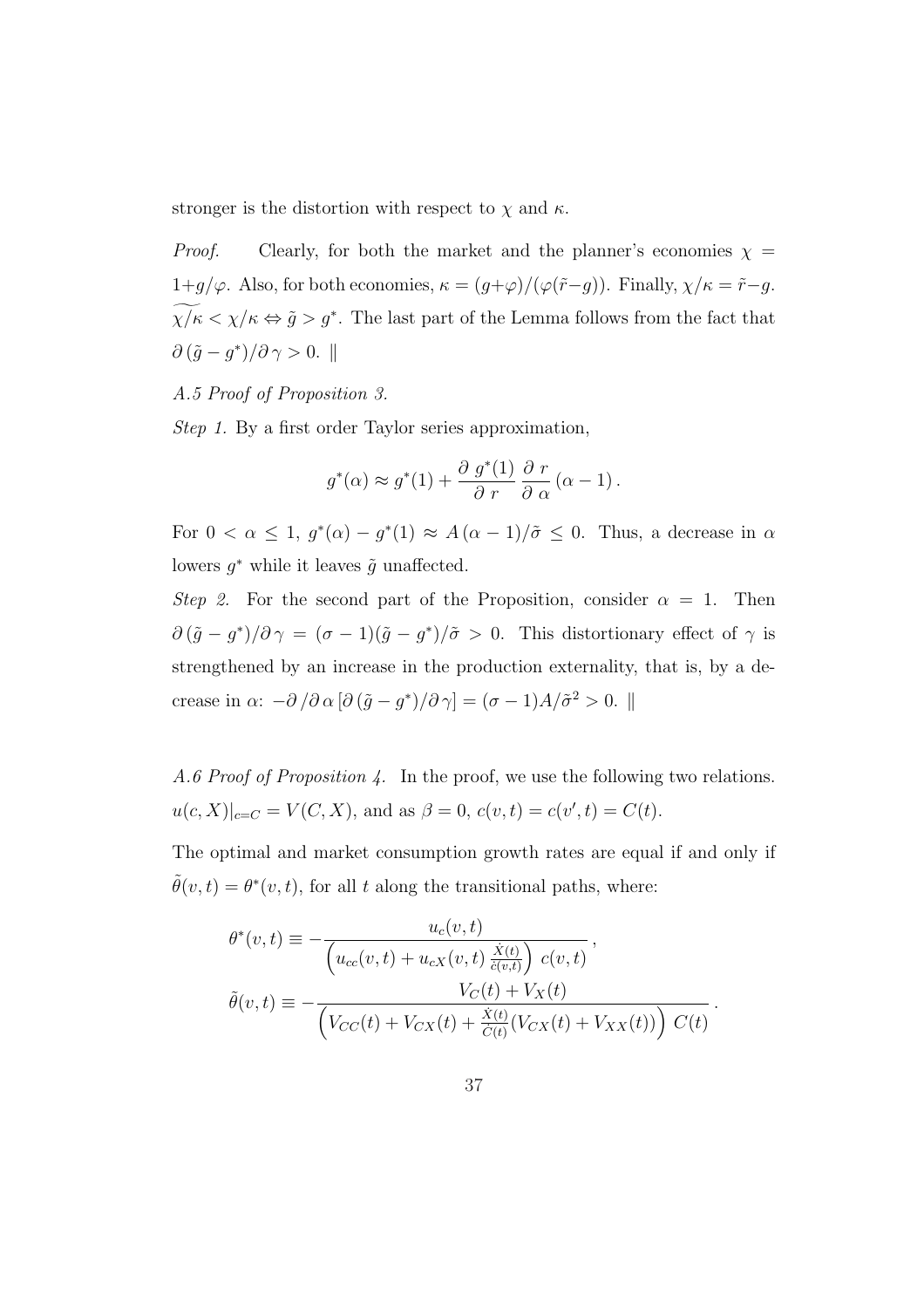Using  $u(c, X)|_{c=C} = V(C, X), c(v, t) = C(t)$ , and suppressing time indexes, equality of individual consumption growth rates requires:

$$
\frac{V_C}{\left(V_{CC} + V_{CX} \frac{\dot{x}}{C}\right)} = \frac{V_C + V_X}{\left(V_{CC} + V_{CX} + \frac{\dot{x}}{C}(V_{CX} + V_{XX})\right)}.
$$
(A.1)

Condition (29) is equivalent to:  $(V_C \dot{V}_X - V_X \dot{V}_C) = 0$ . Clearly, condition (29) implies (A.1). If  $\varphi \to \infty$ ,  $X = C$ , condition (29) holds, and so does (A.1). If  $\varphi < \infty$ , condition (29) does not hold for our CRRA utility function (as long as  $\gamma > 0$ ). Therefore, (A.1) does not hold as well.  $\parallel$ 

A.7 Proof of Proposition 5. The individual consumption growth rates are defined by:

$$
\tilde{g}_c = \frac{r - \rho}{\sigma} + \gamma \frac{\sigma - 1}{\sigma} \tilde{g}_X - \frac{\gamma}{\sigma} \dot{\chi} (1 - \gamma \chi)^{-1}, \qquad (A.2)
$$

$$
g_c^* = \frac{r - \rho}{\sigma} + \gamma \frac{\sigma - 1}{\sigma} g_X^* \,. \tag{A.3}
$$

If  $\varphi \to \infty$ ,  $X = C$ , and  $\dot{\chi} = 0$ . In this case, the consumption externality stems from  $g_C$  rather than  $g_X$ . Regardless of  $\beta$ ,  $\tilde{g}_C = \tilde{g}_c$ . If  $\beta = 0$ ,  $g_c^* =$  $g_C^*$ . In this case,  $\tilde{g}_c = \tilde{g}_C = g_C^* = g_c^*$ , and the consumption externality is non-distortionary. If, however,  $\beta > 0$ ,  $g_C^* < g_c^*$  by the intergenerational turnover effect. Suppose that at  $t = 0$ ,  $\tilde{g}_c(0) = g_c^*(0)$ . Then  $\tilde{g}_c(0) = \tilde{g}_c(0) =$  $g_c^*(0) > g_c^*(0)$ . At  $t = 0 + \Delta = \Delta$ , for some small  $\Delta > 0$ ,  $\tilde{g}_c(\Delta) > g_c^*(\Delta)$ . The individual growth rates start to deviate, as  $\tilde{g}_C(\Delta) > g_C^*(\Delta)$  due to the intergenerational turnover effect.

If  $\varphi < \infty$ , the same effect, depending on the magnitude of  $\beta$ , holds (with X in place of C). In addition,  $\dot{\chi} \neq 0$ . If  $\dot{\chi} > 0$ ,  $\tilde{g}_c$  is lowered (internalization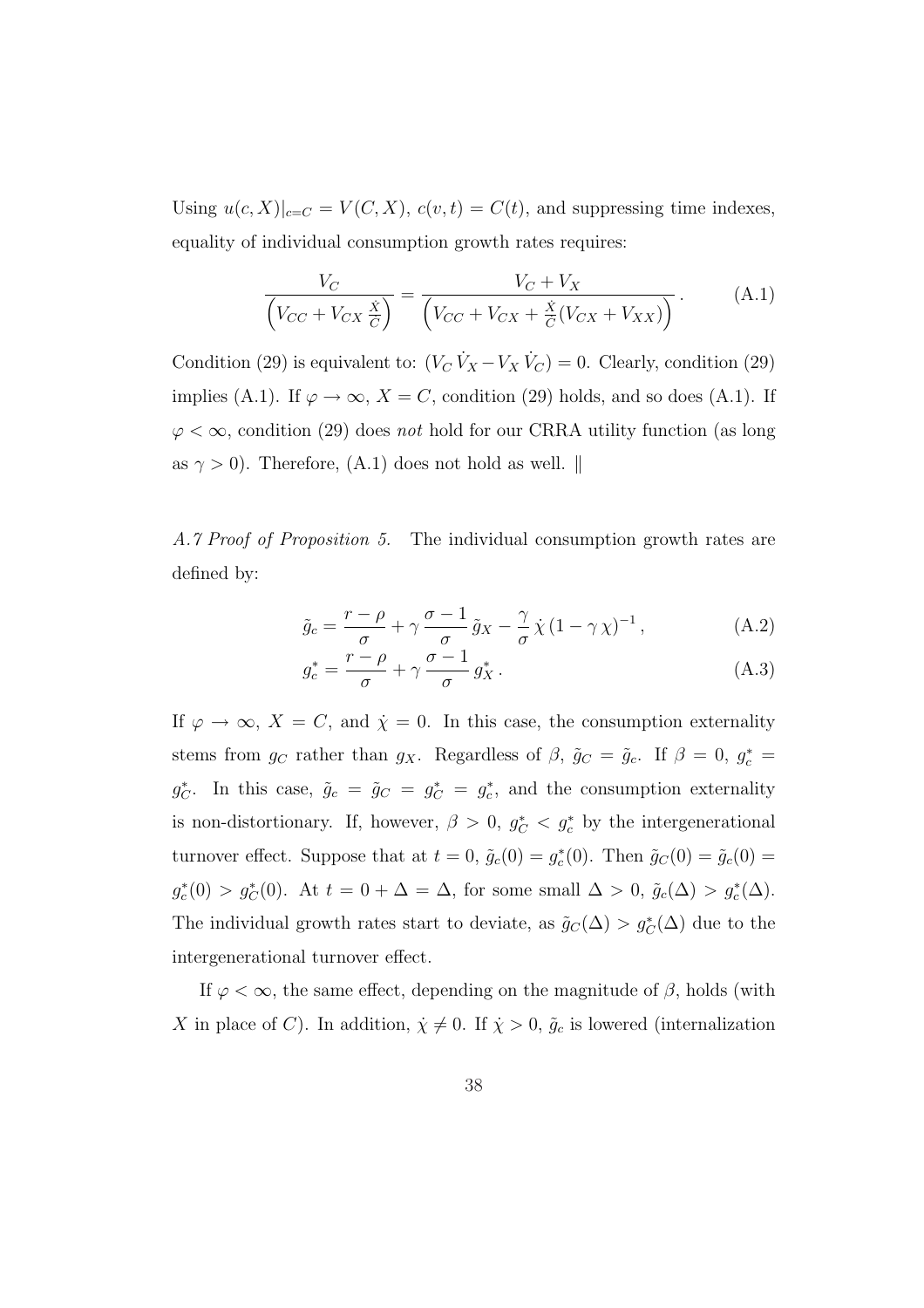effect). Equations (A.2) and (A.2) show that both the magnitude of  $\dot{\chi}$  and that of  $\beta$  determine the sign of  $[\tilde{g}_c(t) - g_c^*(t)]$ .  $\parallel$ 

# References

- [1] Abel, A.B., 2005. Optimal Taxation when Consumers have Endogenous Benchmark Levels of Consumption. Review of Economic Studies 72, 21– 42.
- [2] Alpizar, F., Carlsson, F., Johansson-Stenman, O., 2005. How Much Do We Care About Absolute versus Relative Income and Consumption? Journal of Economic Behavior & Organization 56, 405–421.
- [3] Barro, R.J., Sala-i-Martin, X., 1992. Convergence. Journal of Political Economy 100, 223–251.
- [4] Blanchard, O., 1985. Debt, Deficits, and Finite Horizons. Journal of Political Economy 93, 223–247.
- [5] Brekke, K.A., Howarth, R.B., 2002. Status, Growth and the Environment. Goods as Symbols in Applied Welfare Economics. Edward Elgar, Cheltenham.
- [6] Caballero, R.J., Lyons, R.K., 1990. Internal versus External Economies in European Industry. European Economic Review 34, 805–830.
- [7] Caballero, R.J., Lyons, R.K., 1992. External Effects in U.S. Procyclical Productivity. Journal of Monetary Economics 29, 209–225.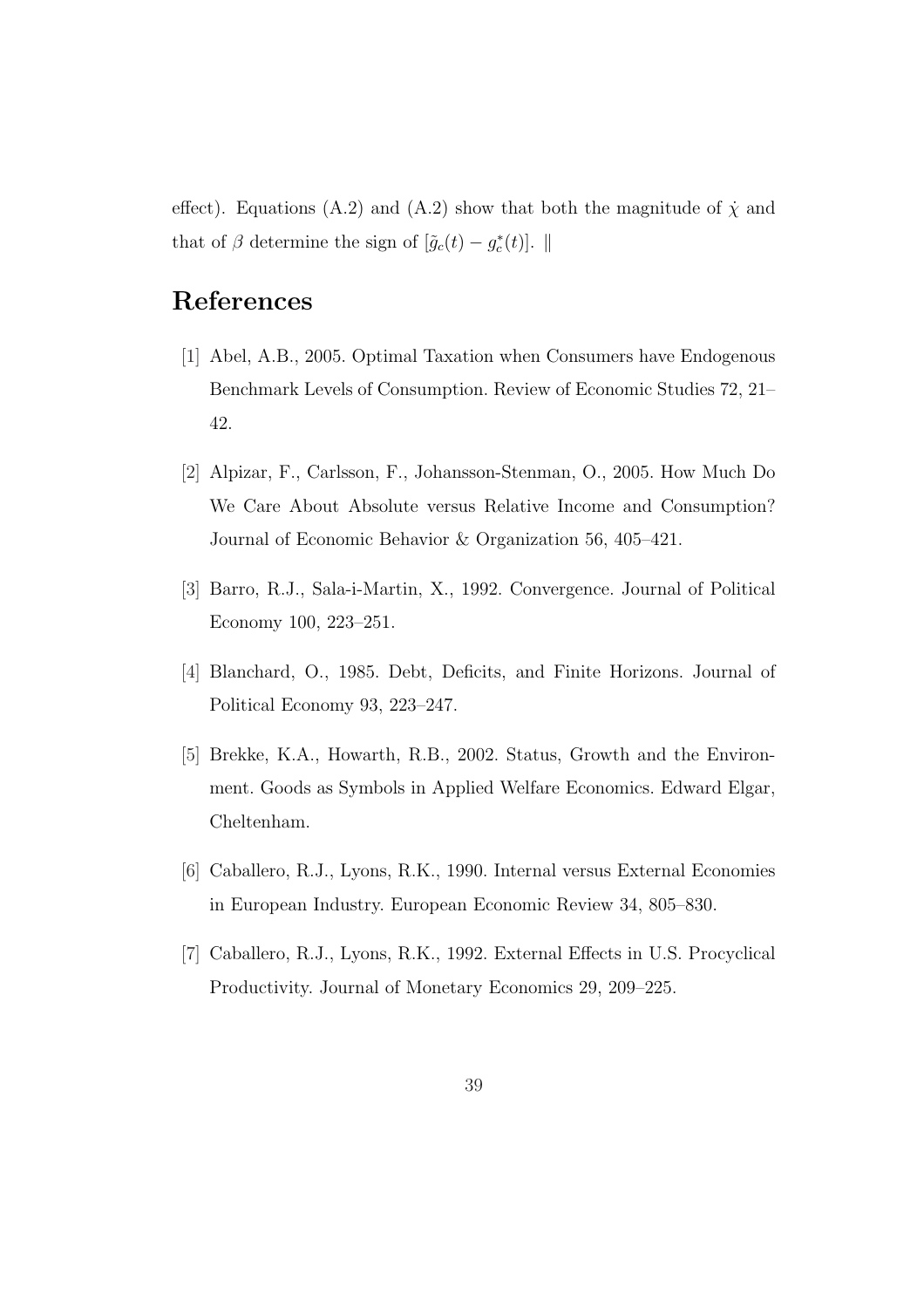- [8] Calvo, G.A., Obstfeld, M., 1988. Optimal Time-Consistent Fiscal Policy with Finite Lifetimes. Econometrica 56, 411–432.
- [9] Carlsson, F., Johansson-Stenman, O., Martinsson, P., 2003. Do You Enjoy Having More than Others? Survey Evidence of Positional Goods. Working Papers in Economics 100, Göteborg University, Sweden.
- [10] Carroll, C.D., Overland, J., Weil, D.N., 1997. Comparison Utility in a Growth Model. Journal of Economic Growth 2, 339–367.
- [11] Dupor, B., Liu, W.F., 2003. Jealousy and Equilibrium Overconsumption. American Economic Review 93, 423–428.
- [12] Easterlin, R.A., 1995. Will Raising the Incomes of All Increase the Happiness of All? Journal of Economic Behavior & Control 27, 35–47.
- [13] Ferrer-i-Carbonell, A., 2005. Income and Well-Being: An Empirical Analysis of the Comparison Income Effect. Journal of Public Economics 89, 997–1019.
- [14] Frank, R.H., 1999. Luxury Fever. Why Money Fails to Satisfy in an Era of Excess. The Free Press, New York.
- [15] Galí, J., 1994. Keeping Up with the Joneses: Consumption Externalities, Portfolio Choice and Asset Prices. Journal of Money, Credit, and Banking 26, 1–8.
- [16] Johansson-Stenman, O., Carlsson, F., Daruvala, D., 2002. Measuring Future Grantparent's Preferences for Equality and Relative Standing. Economic Journal 112, 362–383.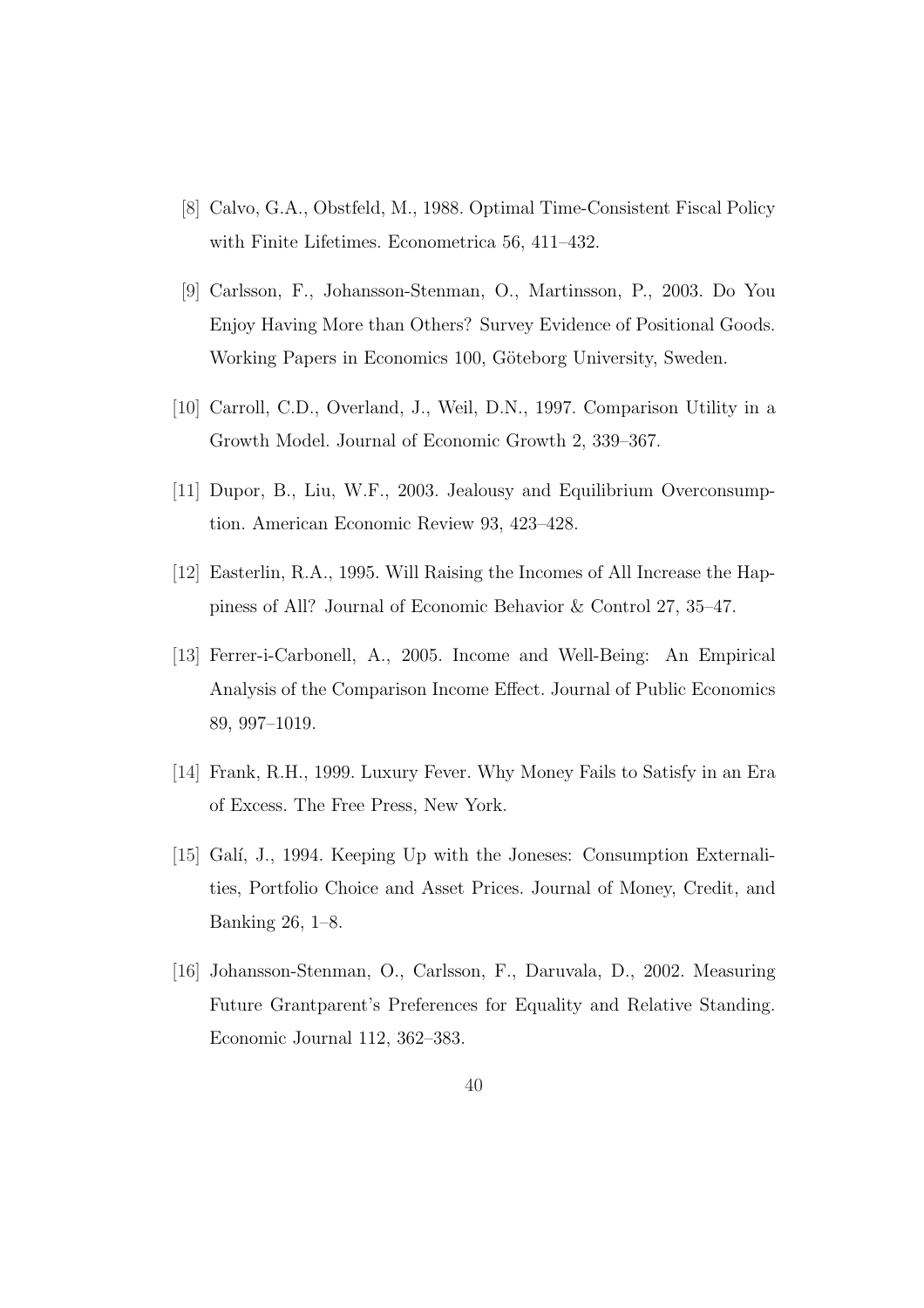- [17] Johansson-Stenman, O., Martinsson, P., 2006. Honestly, Why are You Driving a BMW? Journal of Economic Behavior & Organisation 60, 129–146.
- [18] Lindstrom, T., 2000. External economies in procyclical productivity: How important are they? Journal of Economic Growth 5, 163–184.
- [19] Liu, W.F., Turnovsky, S.J., 2005. Consumption Externalities, Production Externalities, and Long-Run Macroeconomic Efficiency. Journal of Public Economics 89, 1097–1129.
- [20] Luttmer, E.F.P., 2005. Neighbors as Negatives: Relative Earnings and Well-Being. Quarterly Journal of Economics 120, 963–1002.
- [21] Mankiw, N.G., Romer, D., Weil, D., 1992. A Contribution to the Empirics of Economic Growth. Quarterly Journal of Economics 107, 407–438.
- [22] McBride, M., 2001. Relative-Income Effects on Subjective Well-Being in the Cross-Section. Journal of Economic Behavior & Organization 45, 251–278.
- [23] Neumark, D., Postlewaite, A., 1998. Relative Income Concerns and the Rise in Married Women's Employment. Journal of Public Economics 70, 157–183.
- [24] Romer, P.M., 1986. Increasing Return and Long Run Growth. Journal of Political Economy 94, 1002–1037.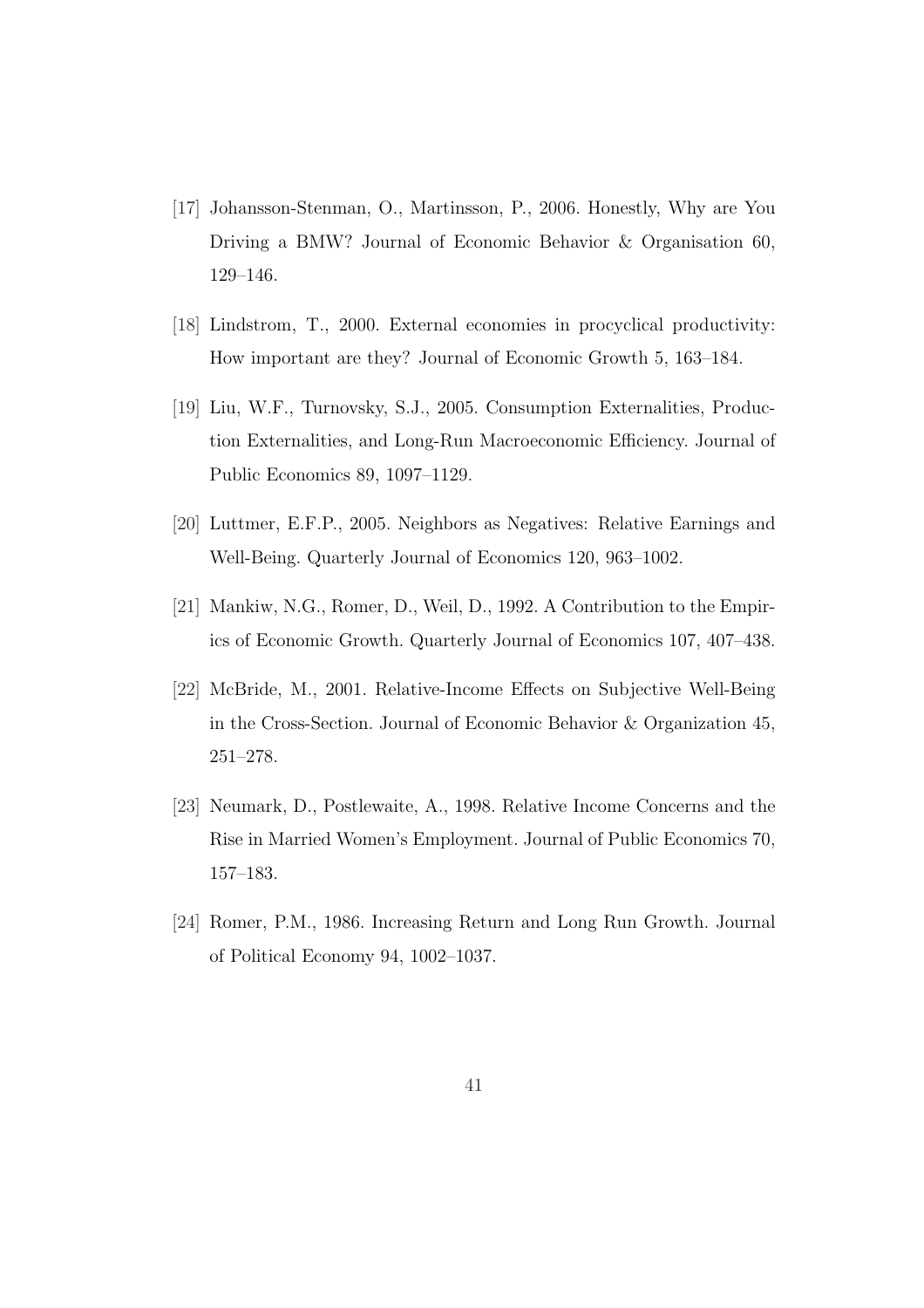- [25] Solnick, S.J., Hemenway, D., 1998. Is more always better? A Survey on Positional Concerns. Journal of Economic Behavior & Organization 37, 373–383.
- [26] Solnick, S.J., Hemenway, D., 2005. Are Positional Concerns Stronger in Some Domains than in Others? American Economic Review 95, 147– 151.
- [27] Turnovsky, S.J., Monteiro, G., 2007. Consumption Externalities, Production Externalities, and Efficient Capital Accumulation under Time Non-separable Preferences. European Economic Review 51, 479–504.
- [28] Yaari, M.E., 1965. Uncertain Lifetime, Life Insurance, and the Theory of the Consumer. Review of Economic Studies 32, 137–150.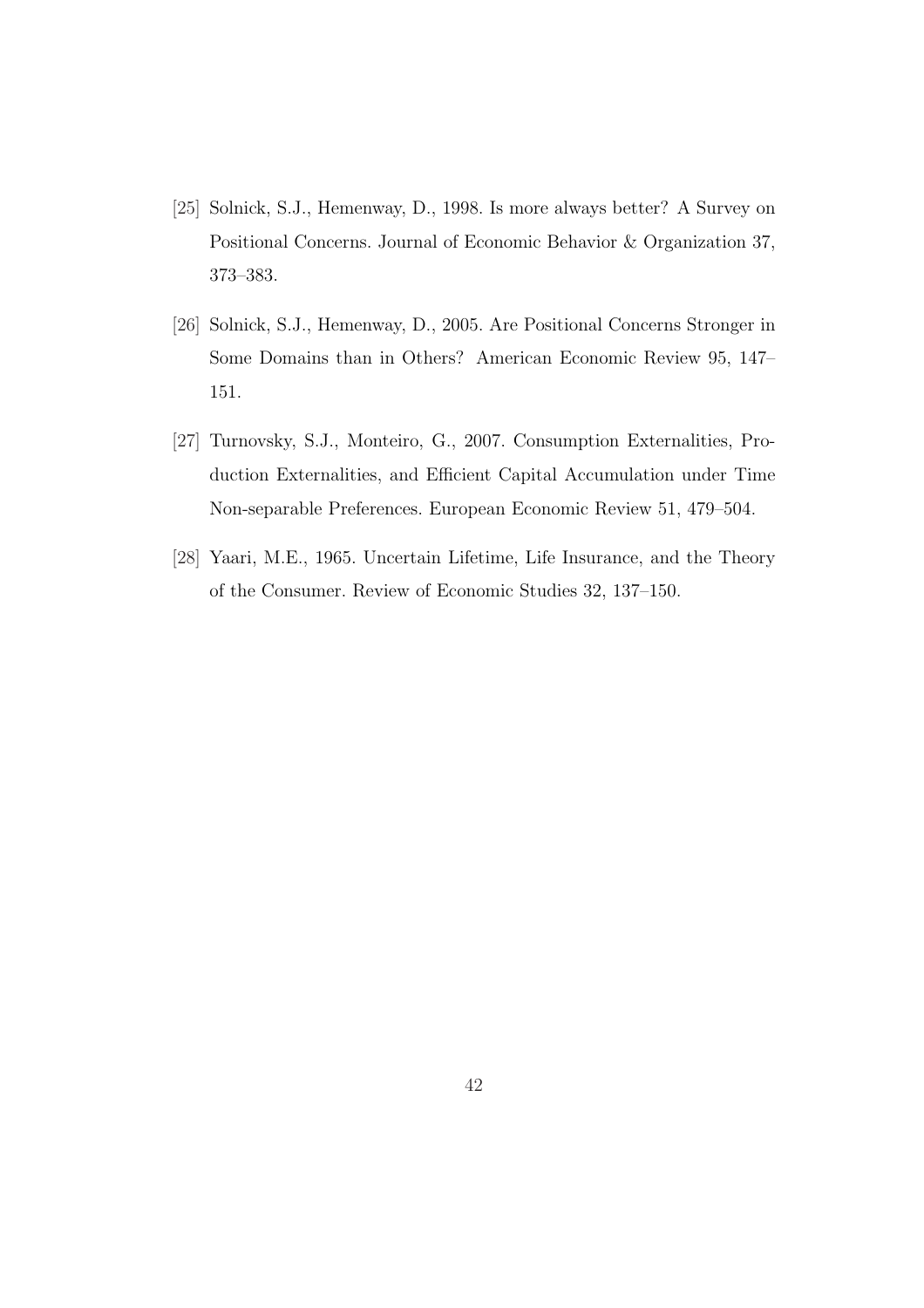

Figure 1: Finite lifetimes – a rise in  $\beta$